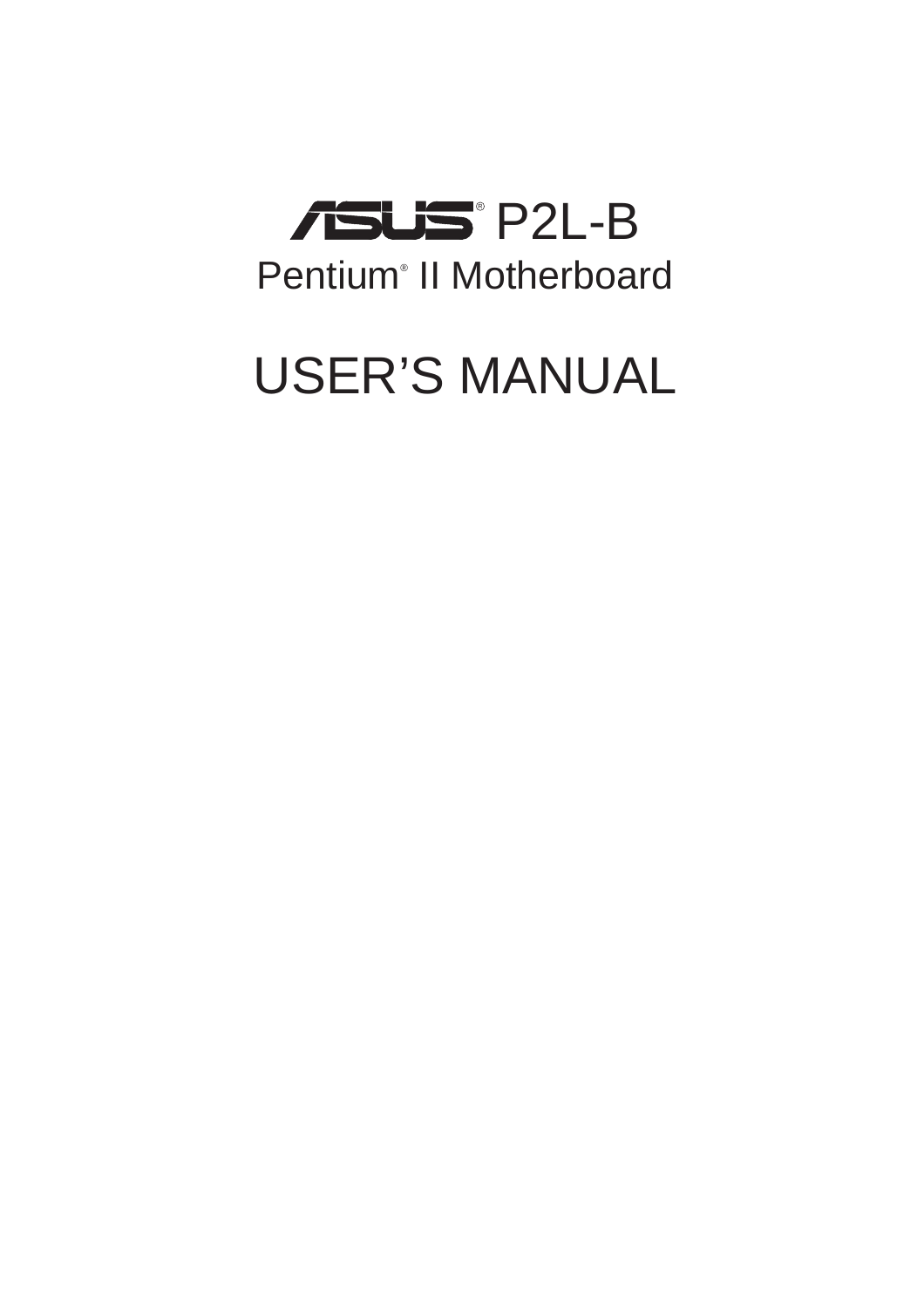No part of this manual, including the products and software described in it, may be reproduced, transmitted, transcribed, stored in a retrieval system, or translated into any language in any form or by any means, except documentation kept by the purchaser for backup purposes, without the express written permission of ASUSTeK COMPUTER INC. ("ASUS").

ASUS PROVIDES THIS MANUAL "AS IS" WITHOUT WARRANTY OF ANY KIND, EITHER EXPRESS OR IMPLIED, INCLUDING BUT NOT LIMITED TO THE IMPLIED WARRANTIES OR CONDITIONS OF MERCHANTABILITY OR FITNESS FOR A PAR-TICULAR PURPOSE. IN NO EVENT SHALL ASUS, ITS DIRECTORS, OFFICERS, EMPLOYEES OR AGENTS BE LIABLE FOR ANY INDIRECT, SPECIAL, INCIDEN-TAL, OR CONSEQUENTIAL DAMAGES (INCLUDING DAMAGES FOR LOSS OF PROFITS, LOSS OF BUSINESS, LOSS OF USE OR DATA, INTERRUPTION OF BUSI-NESS AND THE LIKE), EVEN IF ASUS HAS BEEN ADVISED OF THE POSSIBILITY OF SUCH DAMAGES ARISING FROM ANY DEFECT OR ERROR IN THIS MANUAL OR PRODUCT.

Product warranty or service will not be extended if: (1) the product is repaired, modified or altered, unless such repair, modification of alteration is authorized in writing by ASUS; or (2) the serial number of the product is defaced or missing.

Products and corporate names appearing in this manual may or may not be registered trademarks or copyrights of their respective companies, and are used only for identification or explanation and to the owners' benefit, without intent to infringe.

- Intel, LANDesk, and Pentium are registered trademarks of Intel Corporation.
- IBM and OS/2 are registered trademarks of International Business Machines.
- Symbios is a registered trademark of Symbios Logic Corporation.
- Windows and MS-DOS are registered trademarks of Microsoft Corporation.
- Sound Blaster AWE32 and SB16 are trademarks of Creative Technology Ltd.
- Adobe and Acrobat are registered trademarks of Adobe Systems Incorporated.

The product name and revision number are both printed on the product itself. Manual revisions are released for each product design represented by the digit before and after the period of the manual revision number. Manual updates are represented by the third digit in the manual revision number.

For previous or updated manuals, BIOS, drivers, or product release information, contact ASUS at http://www.asus.com.tw or through any of the means indicated on the following page.

SPECIFICATIONS AND INFORMATION CONTAINED IN THIS MANUAL ARE FUR-NISHED FOR INFORMATIONAL USE ONLY, AND ARE SUBJECT TO CHANGE AT ANY TIME WITHOUT NOTICE, AND SHOULD NOT BE CONSTRUED AS A COM-MITMENT BY ASUS. ASUS ASSUMES NO RESPONSIBILITY OR LIABILITY FOR ANY ERRORS OR INACCURACIES THAT MAY APPEAR IN THIS MANUAL, INCLUD-ING THE PRODUCTS AND SOFTWARE DESCRIBED IN IT.

**Copyright © 1998 ASUSTeK COMPUTER INC. All Rights Reserved.**

| <b>Product Name:</b>    | <b>ASUS P2L-B</b>    |
|-------------------------|----------------------|
| <b>Manual Revision:</b> | 1.02                 |
| <b>Release Date:</b>    | <b>February 1998</b> |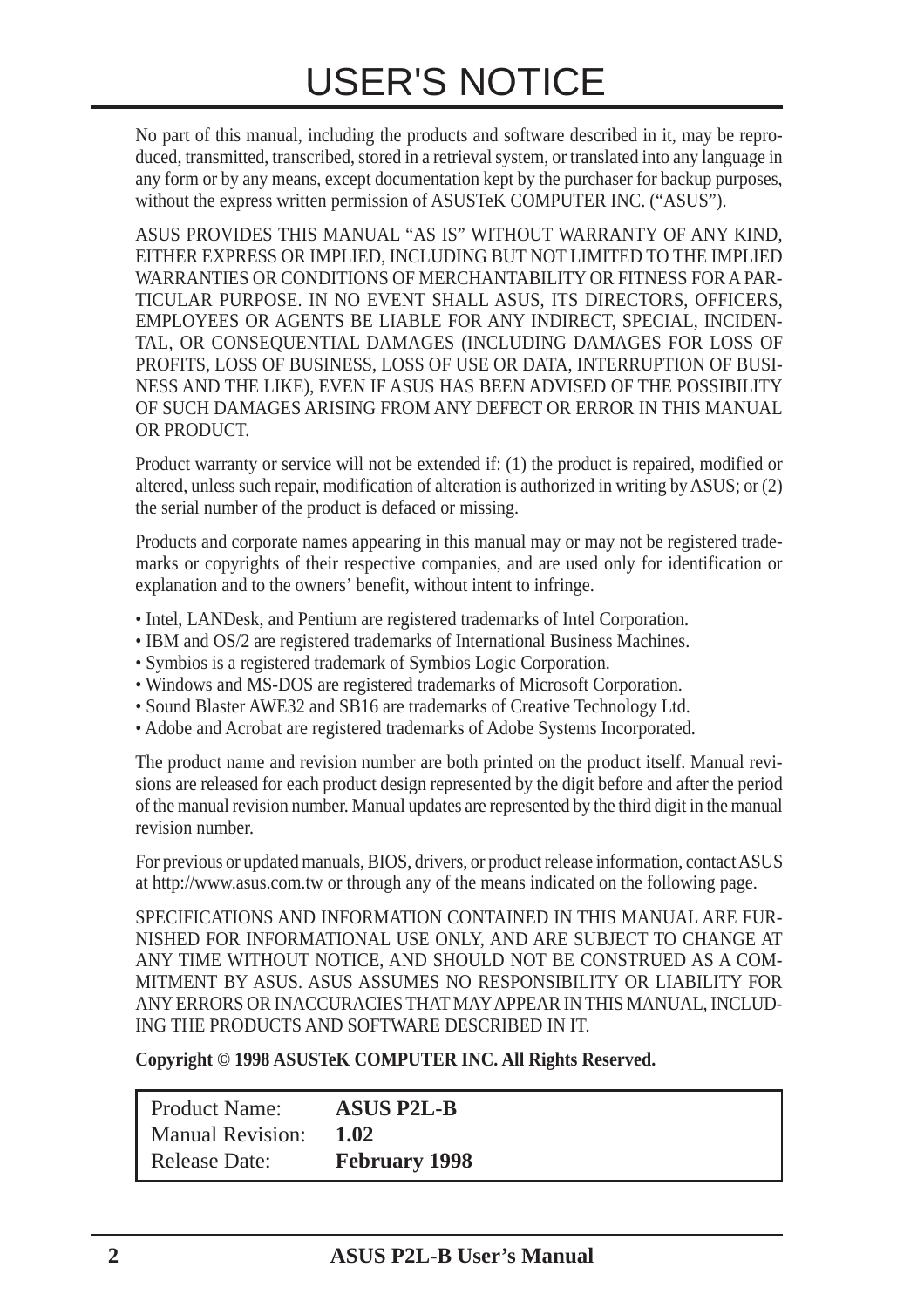# ASUS CONTACT INFORMATION

# ASUSTeK COMPUTER INC.

# Marketing<br>Address:

150 Li-Te Road, Peitou, Taipei, Taiwan 112 Telephone: +886-2-2894-3447 Fax: +886-2-2894-3449 Email: info@asus.com.tw

#### Technical Support

| Fax:   | $+886 - 2 - 2895 - 9254$ |
|--------|--------------------------|
| BBS:   | $+886-2-2896-4667$       |
| Email: | $tsd@$ asus.com.tw       |
| WWW:   | www.asus.com.tw          |
| FTP:   | ftp.asus.com.tw/pub/ASUS |

# ASUS COMPUTER INTERNATIONAL

#### **Marketing**

| Address: | 6737 Mowry Ave, Mowry Business Center, Building 2,<br>Newark, CA 94560, USA |
|----------|-----------------------------------------------------------------------------|
| Fax:     | $+1-510-608-4555$                                                           |
| Email:   | info-usa@asus.com.tw                                                        |

#### Technical Support

| Fax:   | $+1-510-608-4555$        |
|--------|--------------------------|
| BBS:   | $+1-510-739-3774$        |
| Email: | tsd-usa@asus.com.tw      |
| WWW:   | www.asus.com             |
| FTP:   | ftp.asus.com.tw/pub/ASUS |

# ASUS COMPUTER GmbH

#### **Marketing**

| Address:   | Harkort Str. 25, 40880 Ratingen, BRD, Germany |
|------------|-----------------------------------------------|
| Telephone: | 49-2102-445011                                |
| Fax:       | 49-2102-442066                                |
| Email:     | info-ger@asus.com.tw                          |

#### Technical Support

| 49-2102-499712             |
|----------------------------|
| 49-2102-448690             |
| tsd-ger@asus.com.tw        |
| www.asuscom.de             |
| ftp.asuscom.de/pub/ASUSCOM |
|                            |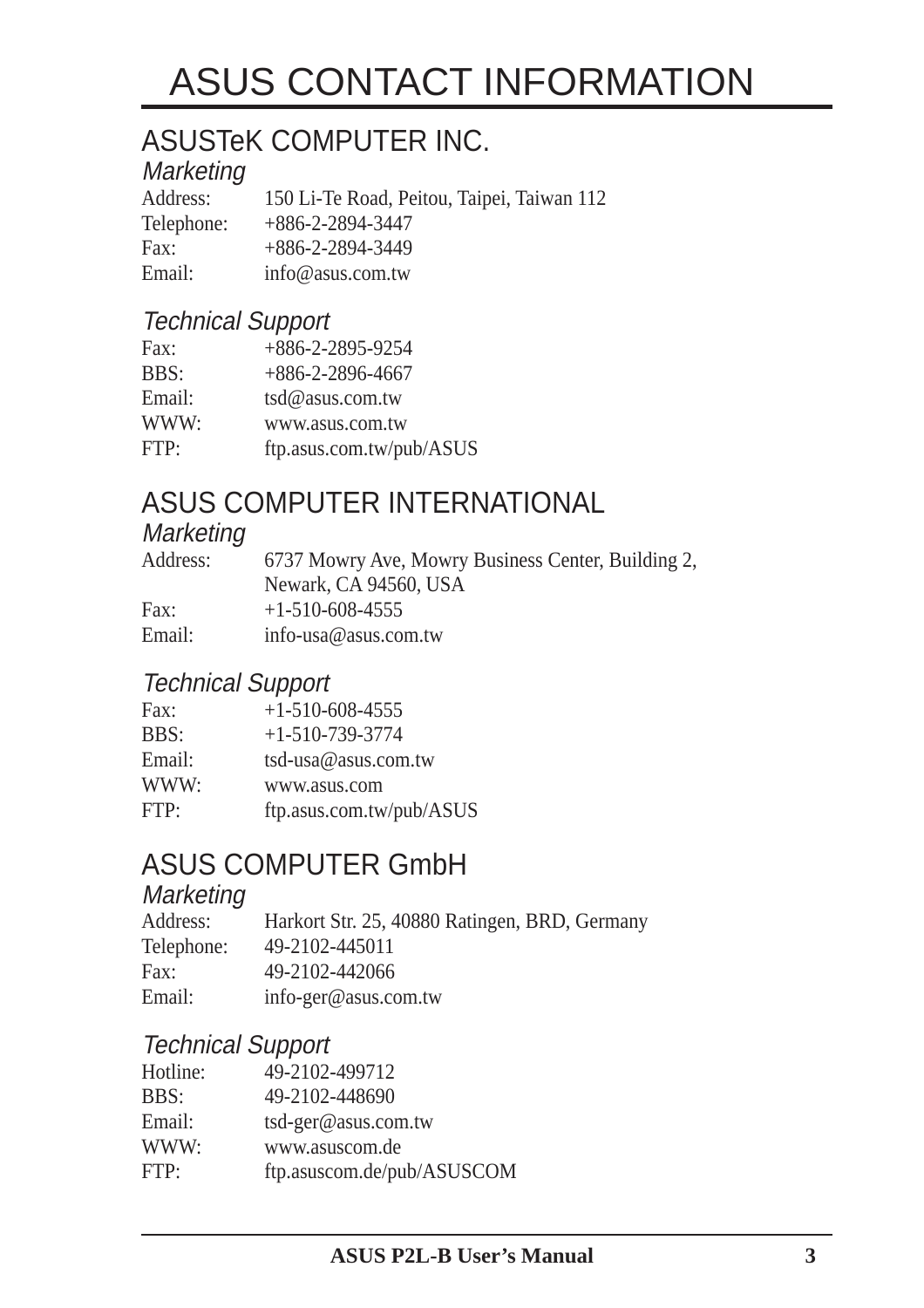# **CONTENTS**

| Managing and Updating Your Motherboard's BIOS 36 |  |
|--------------------------------------------------|--|
|                                                  |  |
|                                                  |  |
|                                                  |  |
|                                                  |  |
|                                                  |  |
|                                                  |  |
|                                                  |  |
|                                                  |  |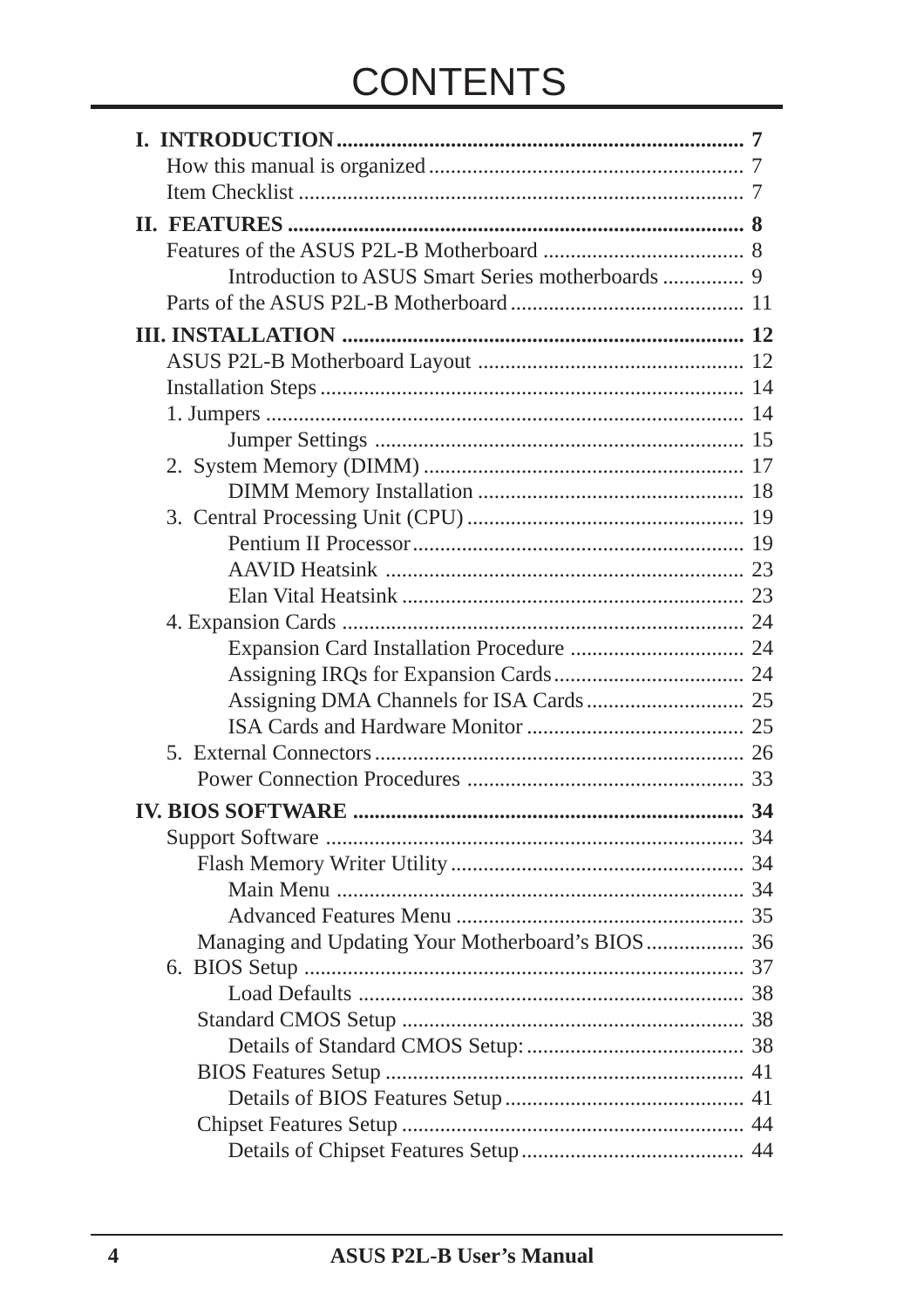# **CONTENTS**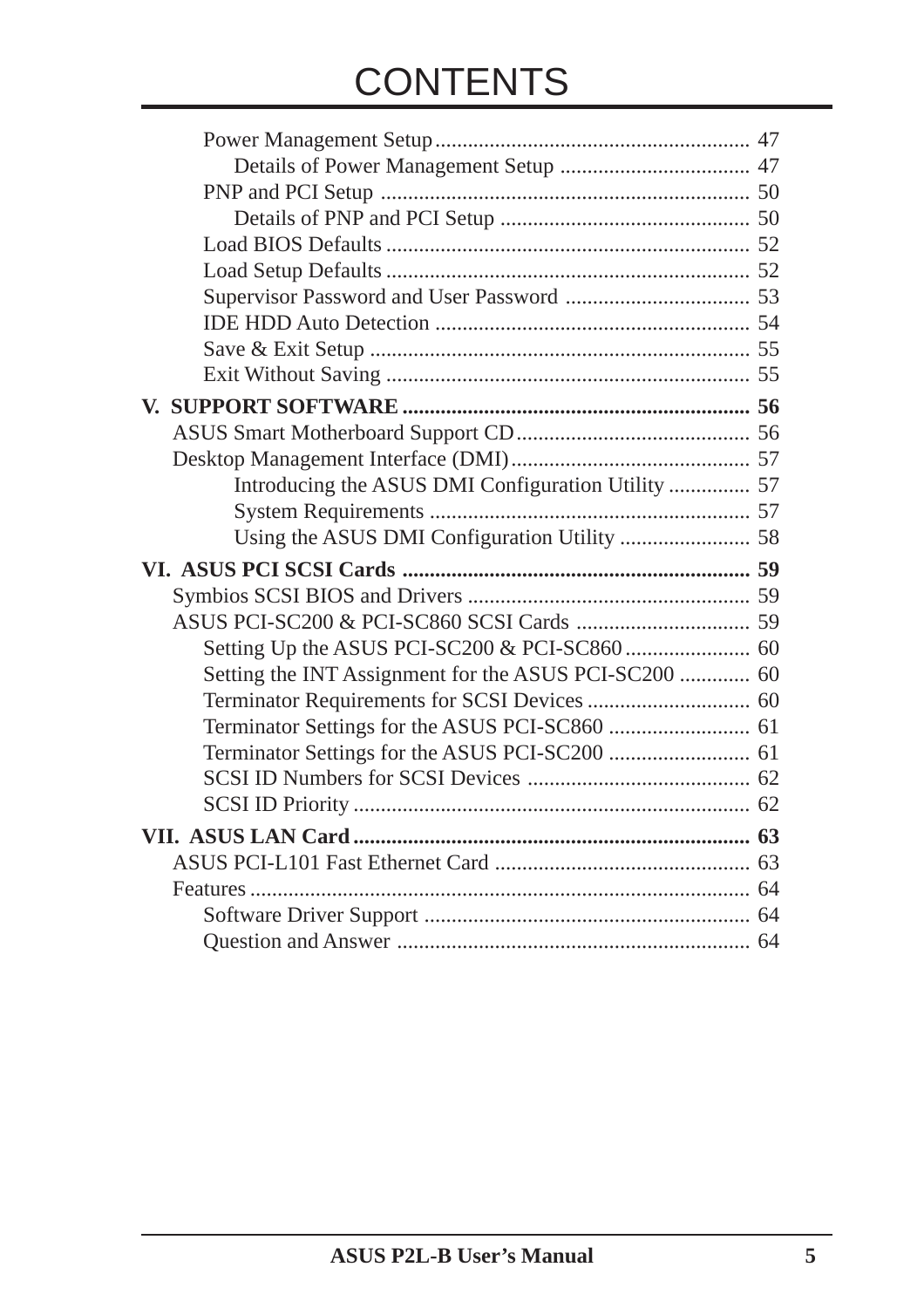### **Federal Communications Commission Statement**

This device complies with FCC Rules Part 15. Operation is subject to the following two conditions:

- This device may not cause harmful interference, and
- This device must accept any interference received, including interference that may cause undesired operation.

This equipment has been tested and found to comply with the limits for a Class B digital device, pursuant to Part 15 of the FCC Rules. These limits are designed to provide reasonable protection against harmful interference in a residential installation. This equipment generates, uses and can radiate radio frequency energy and, if not installed and used in accordance with manufacturer's instructions, may cause harmful interference to radio communications. However, there is no guarantee that interference will not occur in a particular installation. If this equipment does cause harmful interference to radio or television reception, which can be determined by turning the equipment off and on, the user is encouraged to try to correct the interference by one or more of the following measures:

- Re-orient or relocate the receiving antenna.
- Increase the separation between the equipment and receiver.
- Connect the equipment to an outlet on a circuit different from that to which the receiver is connected.
- Consult the dealer or an experienced radio/TV technician for help.

**WARNING!** The use of shielded cables for connection of the monitor to the graphics card is required to assure compliance with FCC regulations. Changes or modifications to this unit not expressly approved by the party responsible for compliance could void the user's authority to operate this equipment.

### **Canadian Department of Communications Statement**

This digital apparatus does not exceed the Class B limits for radio noise emissions from digital apparatus set out in the Radio Interference Regulations of the Canadian Department of Communications.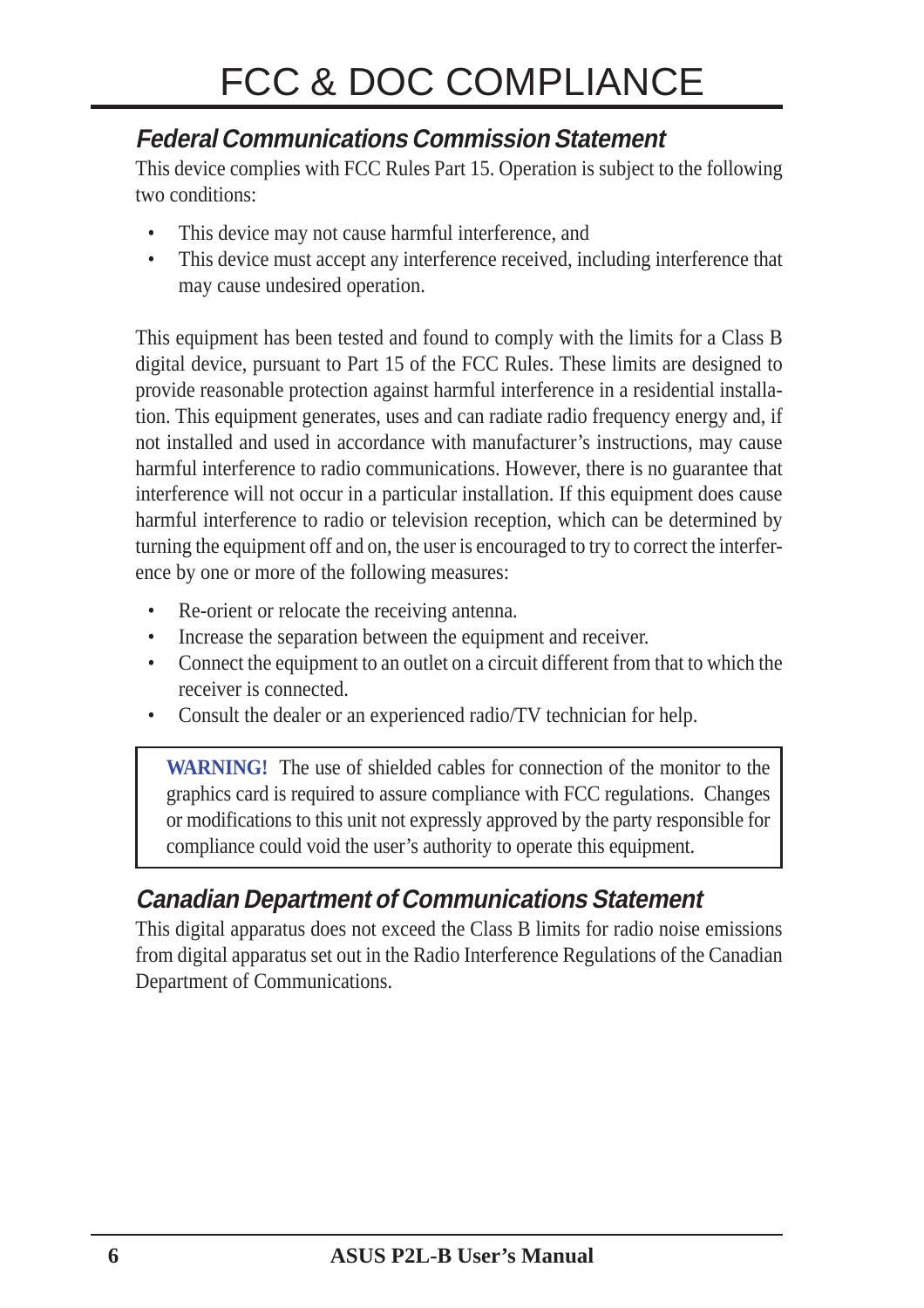# How this manual is organized

This manual is divided into the following sections:

- **I. Introduction:** Manual information and checklist
- **II. Features:** Information and specifications concerning this product
- **III.** Installation: Instructions on setting up the motherboard
- **IV. BIOS Software:** Instructions on setting up the BIOS software
- **V. Support Software:** Information on the included support software
- **VI. ASUS SCSI Cards:** Installation of ASUS SCSI cards (optional)
- **VII. ASUS L101 Card:** Installation of the ASUS LAN card (optional)

# Item Checklist

Please check that your package is complete. If you discover damaged or missing items, please contact your retailer.

- $\Box$  (1) ASUS Motherboard
- $\Box$  (1) Retention mechanism & heatsink support
- $\Box$  (2) Attach mount bridges (factory installed)
- $\Box$  (1) 9pin male serial + 25pin male serial external connector set
- $\Box$  (1) 25pin female parallel + 6pin female PS/2 mouse external connector set
- $\Box$  (1) IDE ribbon cable for master and slave drives
- (1) Floppy ribbon cable for (1) 5.25inch floppy and (2) 3.5inch floppies
- $\Box$  (1) bag of spare jumpers
- $\Box$  (1) diskette or CD with support drivers and utilities:
	- Flash Memory Writer utility to update the onboard programmable BIOS
	- LANDesk Client Manager (LDCM) Software
	- ASUS PC Probe Utility
	- Desktop Management Interface (DMI) utility
	- Readme files for descriptions and use of the files
	- Technical Support Form
- $\Box$  (1) User's Manual
- □ PS/2 Mouse, Infrared, USB1, and USB2 external connector module (optional)
- ASUS PCI-SC200 Fast-SCSI or PCI-SC860 Ultra-Fast SCSI card (optional)
- ASUS PCI-L101 Wake-on-LAN 10/100 Ethernet Card (optional)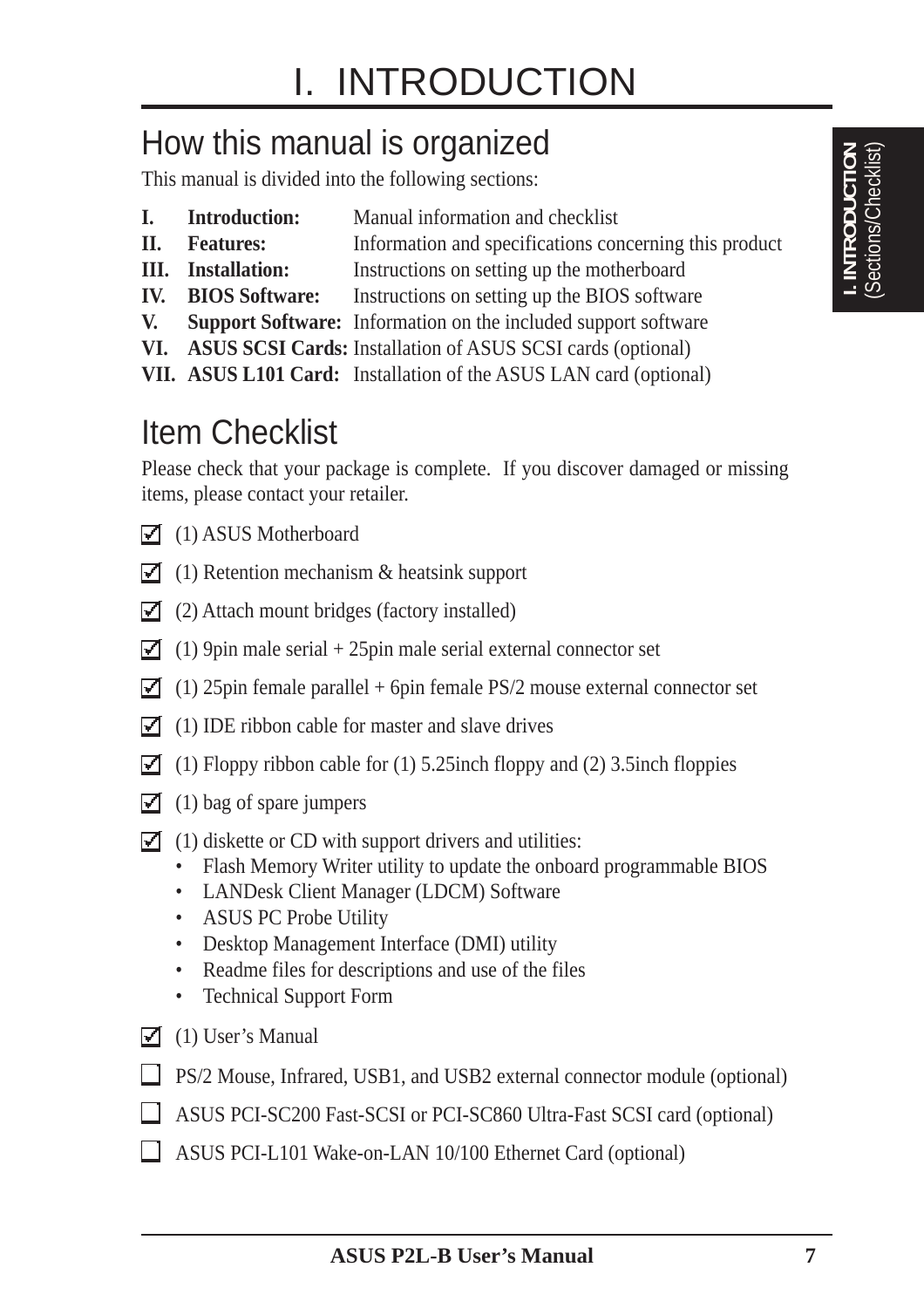# Features of the ASUS P2L-B Motherboard

The ASUS P2L-B is carefully designed for the demanding PC user who wants many intelligent features in a small package. This motherboard:

- **Intel Chipset:** Features Intel's 440LX AGPset with I/O subsystems.
- **Multi-Speed:** Supports an Intel Pentium® II processor from 233MHz–333MHz.
- **Multi-Cache:** Supports a Pentium<sup>®</sup> II processor with either 512KB, 256KB, or 0KB Pipelined Burst Level 2 cache in the Single Edge Contact (SEC) cartridge.
- **Versatile Memory:** Is equipped with three DIMM sockets to support 8MB-128MB 168-pin 3.3Volt SDRAM/EDO memory modules up to 384MB.
- **AGP:** Supports an Accelerated Graphics Port card for high performance, component level interconnect targeted at 3D graphical display applications.
- **Dual Power Supply:** Has both AT and ATX power connectors onboard to support an AT or ATX power supply with soft-on/off features.
- **ISA & PCI Expansion:** Provides two 16-bit ISA expansion slots and three 32 bit PCI expansion slots.
- **Wake on LAN:** Supports Wake on LAN activity through optional ASUS PCI-L101 Fast Ethernet card.
- **Super Multi-I/O:** Provides two high-speed UART compatible serial ports and one parallel port with EPP and ECP capabilities. UART2 can also be directed from COM2 to the Infrared Module for wireless connections.
- **Desktop Management Interface (DMI):** Supports DMI through BIOS which allows hardware to communicate within a standard protocol creating a higher level of compatibility. (Requires DMI-enabled components.) (See section V)
- **PCI Bus Master IDE:** Comes with an onboard PCI Bus Master IDE controller with two connectors that supports four IDE devices in two channels, supports PIO Modes 3 and 4 and Bus Master IDE DMA Mode 2, and supports Enhanced IDE devices such as Tape Backup and CD-ROM drives. Supports two drives of either 5.25-inch (360KB or 1.2MB) or 3.5-inch (720KB, 1.44MB, or 2.88MB) disk drives. Supports Japanese "Floppy 3 mode" (3.5-inch disk drive: 1.2MB) and LS-120 floppy disk drives (3.5-inch disk drive: 120 MB, 1.44MB, 720K). BIOS supports IDE CD-ROM or SCSI device boot-up.
- **Symbios SCSI BIOS:** Supports optional ASUS SCSI controller cards through onboard firmware.
- **Easy Installation:** Is equipped with BIOS that supports auto detection of hard drives, PS/2 mouse, and Plug and Play devices to make setup of hard drives, expansion cards, and other devices virtually automatic.
- **Optional PS/2 Mouse, USB, IrDA:** Supports an optional cable and bracket set to mount the connectors to an unused expansion slot on the system chassis. A second IrDA connector is available for a standard individual infrared cable set.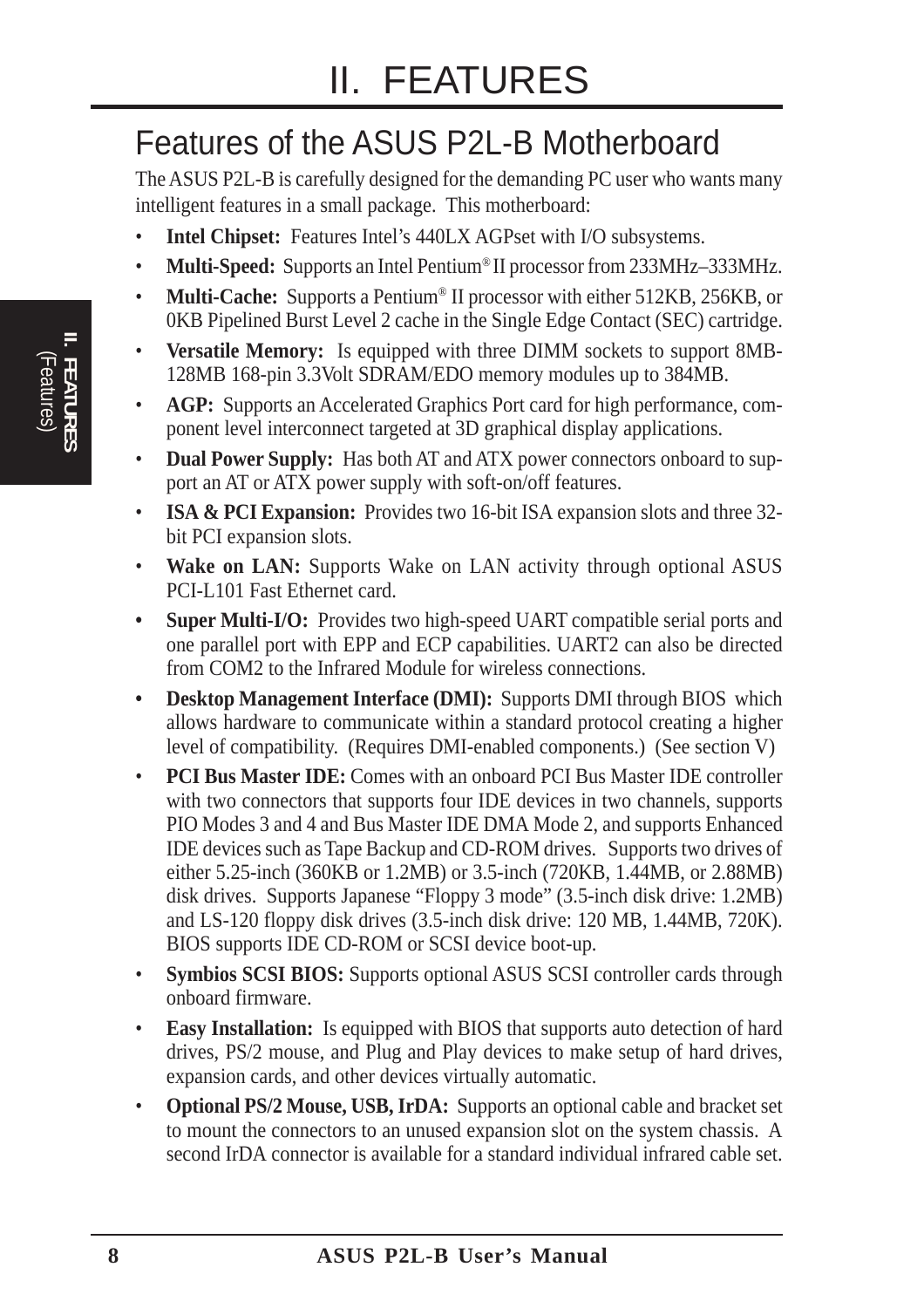#### Introduction to ASUS Smart Series motherboards

#### **Performance**

- **SDRAM Optimized Performance -** ASUS smart series of motherboards support the new generation memory - Synchronous Dynamic Random Access Memory (SDRAM) which increases the data transfer rate from 264MB/s max using EDO memory to 528MB/s max using SDRAM.
- **Double the IDE Transfer Speed** ASUS smart series of motherboards with Intel chipsets improves IDE transfer rate using Bus Master UltraDMA/33 IDE which can handle data transfer up to 33MB/s. The best of all is that this new technology is compatible with existing ATA-2 IDE specs so there is no need to upgrade current hard drives or cables.
- **Concurrent PCI -** Concurrent PCI allows multiple PCI transfers from PCI master busses to memory to CPU.
- **ACPI Ready -** ACPI (Advanced Configuration and Power Interface) is also implemented on all ASUS smart series of motherboards. ACPI provide more Energy Saving Features for the future operating systems (OS) supporting OS Direct Power Management (OSPM) functionality. With these features implemented in the OS, PCs can be ready around the clock everyday, yet satisfy all the energy saving standards. To fully utilize the benefits of ACPI, an ACPIsupported OS such as in the next release of Windows 95 must be used.
- **PC '97 Compliant** Both the BIOS and hardware levels of ASUS smart series of motherboards meet PC '97 compliancy. The new PC 97 requirements for systems and components are based on the following high-level goals: Support for Plug and Play compatibility and power management for configuring and managing all system components, and 32-bit device drivers and installation procedures for both Windows 95 and Windows NT.

#### **Intelligence: (with optional Hardware/Thermal Monitor only)**

- **Fan Status Monitoring and Alarm -** To prevent system overheat and system damage, the CPU fan and system fans can be monitored for RPM and failure. Each fan can be set for its normal RPM range and alarm thresholds.
- **Temperature Monitoring and Alert -** To prevent system overheat and system damage, there are heat sensors to monitor the CPU (the Pentium II processor requires a special heatsink with a thermal sensor) and system temperatures to warn of damaging temperatures.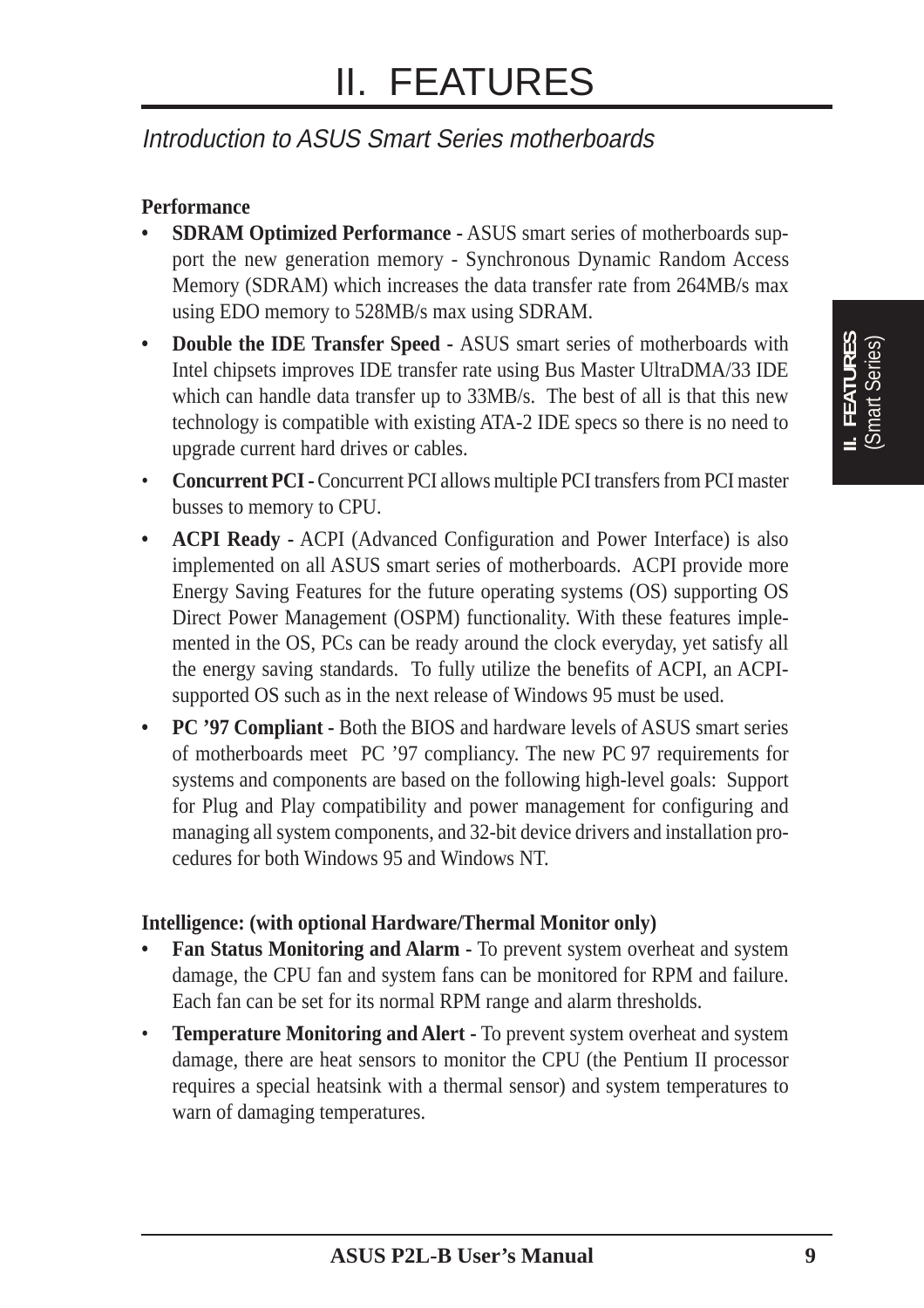- **Voltage Monitoring and Alert -** System voltage levels are monitored to ensure stable current to critical motherboard components. Voltage specifications are more critical for future processors, so monitoring is necessary to ensure proper system configuration and management.
- **System Resources Alert -** Today's operating systems such as Windows 95, Windows NT, and OS/2, require much more memory and hard drive space to present enormous user interfaces and run large applications. The system resource monitor will warn the user before the system resources are used up to prevent possible application crashes. Suggestions will give the user information on managing their limited resources more efficiently.
- **Auto Fan Off -** The system fans will power off automatically **even in sleep mode**. This function reduces both energy consumption *and* **system noise**, and is a important feature to implement silent PC systems.
- **Dual Function Power Button (requires ATX power supply) -** The system can be in one of two states, one is Sleep mode and the other is the Soft-Off mode. Pushing the power button for less than 4 seconds places the system into Sleep mode. When the power button is pressed for more than 4 seconds, it enters the Soft-Off mode.
- **Remote Ring On (requires ATX power supply and external modem) -** This allows a computer to be turned on remotely through an external modem. With this benefit on-hand, any user can access vital information from their computer from anywhere in the world!
- **Message LED -** Chassis LEDs now act as information providers. Through the way a particular LED illuminates, the user can determine the stage the computer is in. A simple glimpse provides useful information to the user.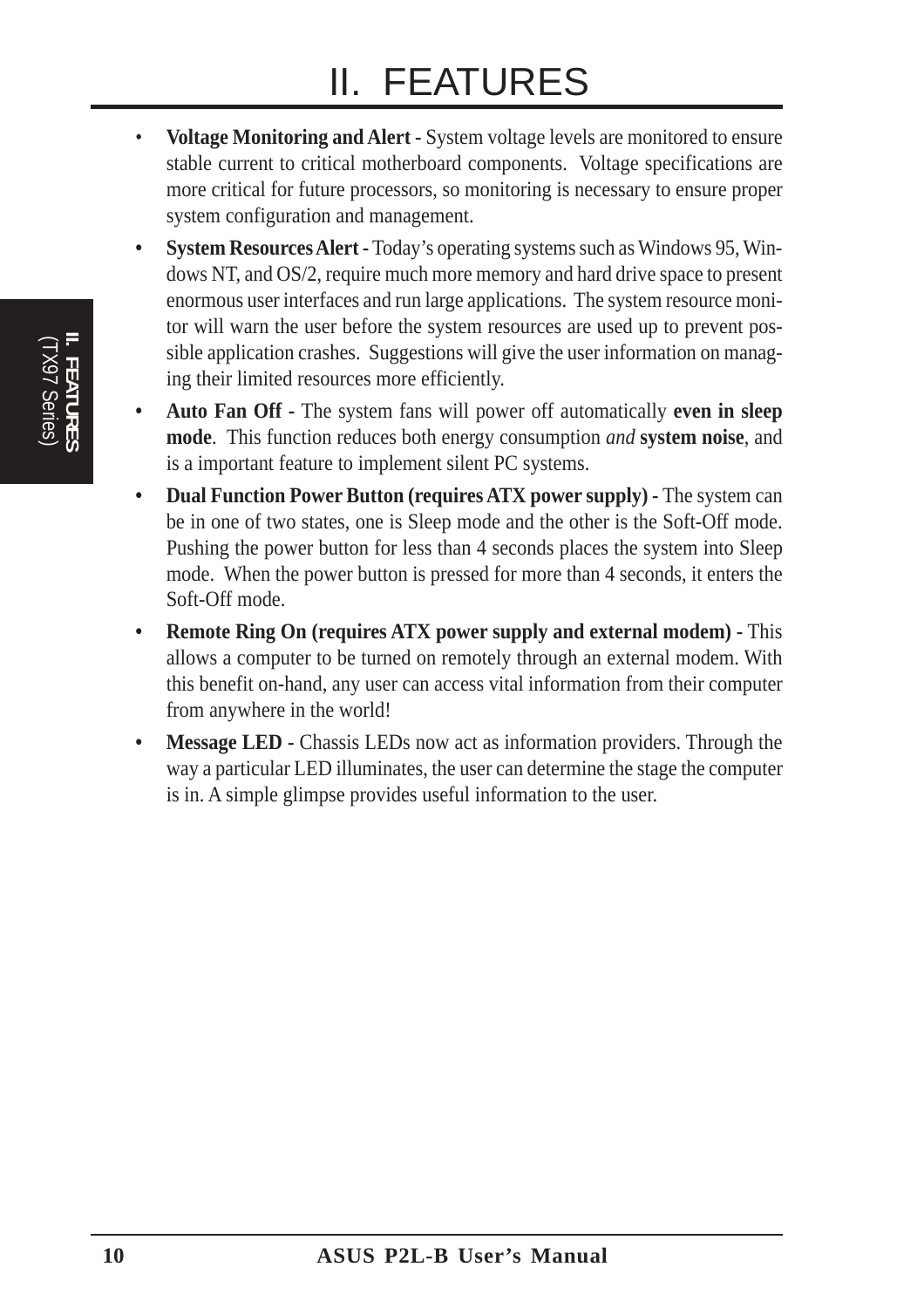# Parts of the ASUS P2L-B Motherboard

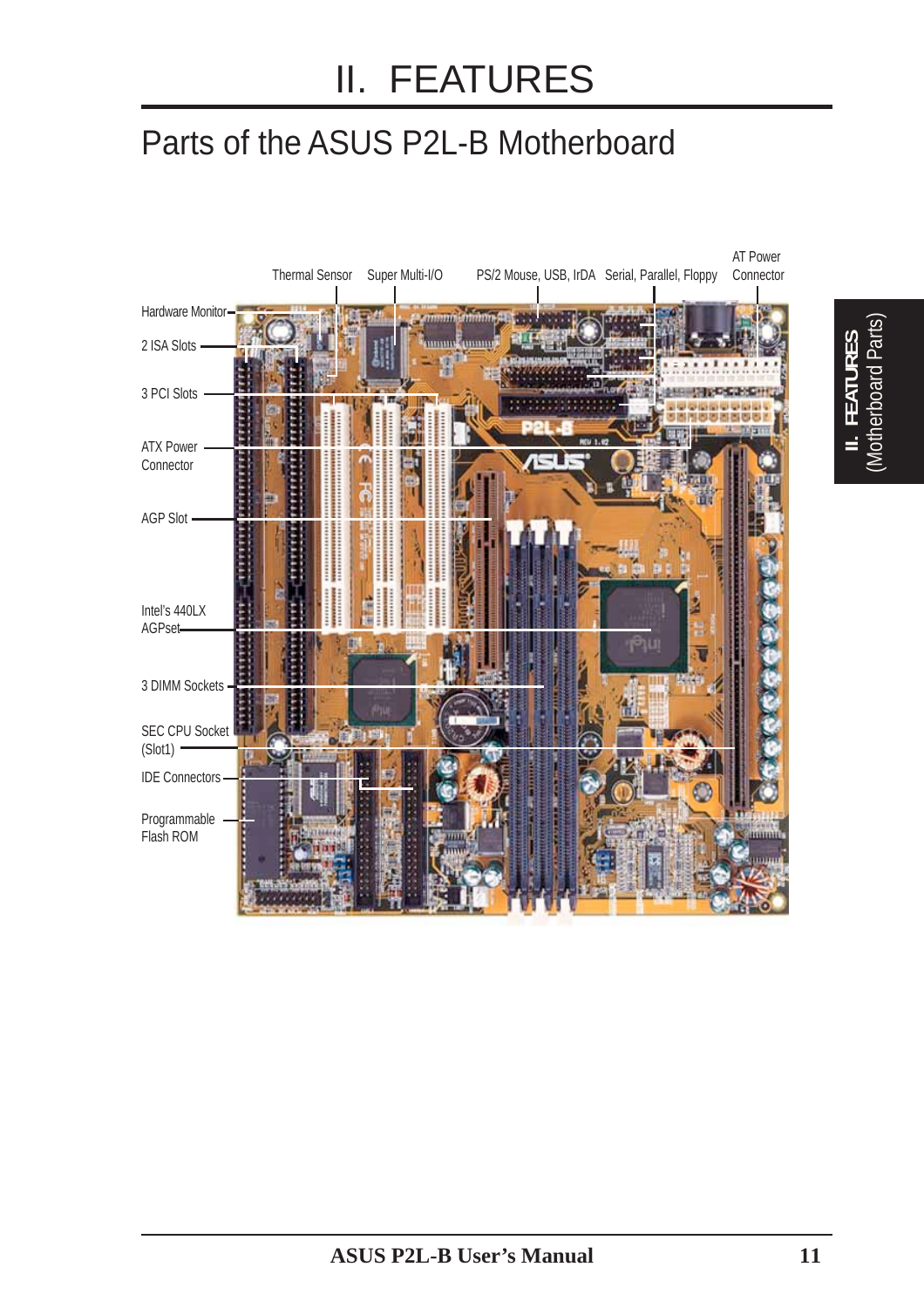# ASUS P2L-B Motherboard Layout

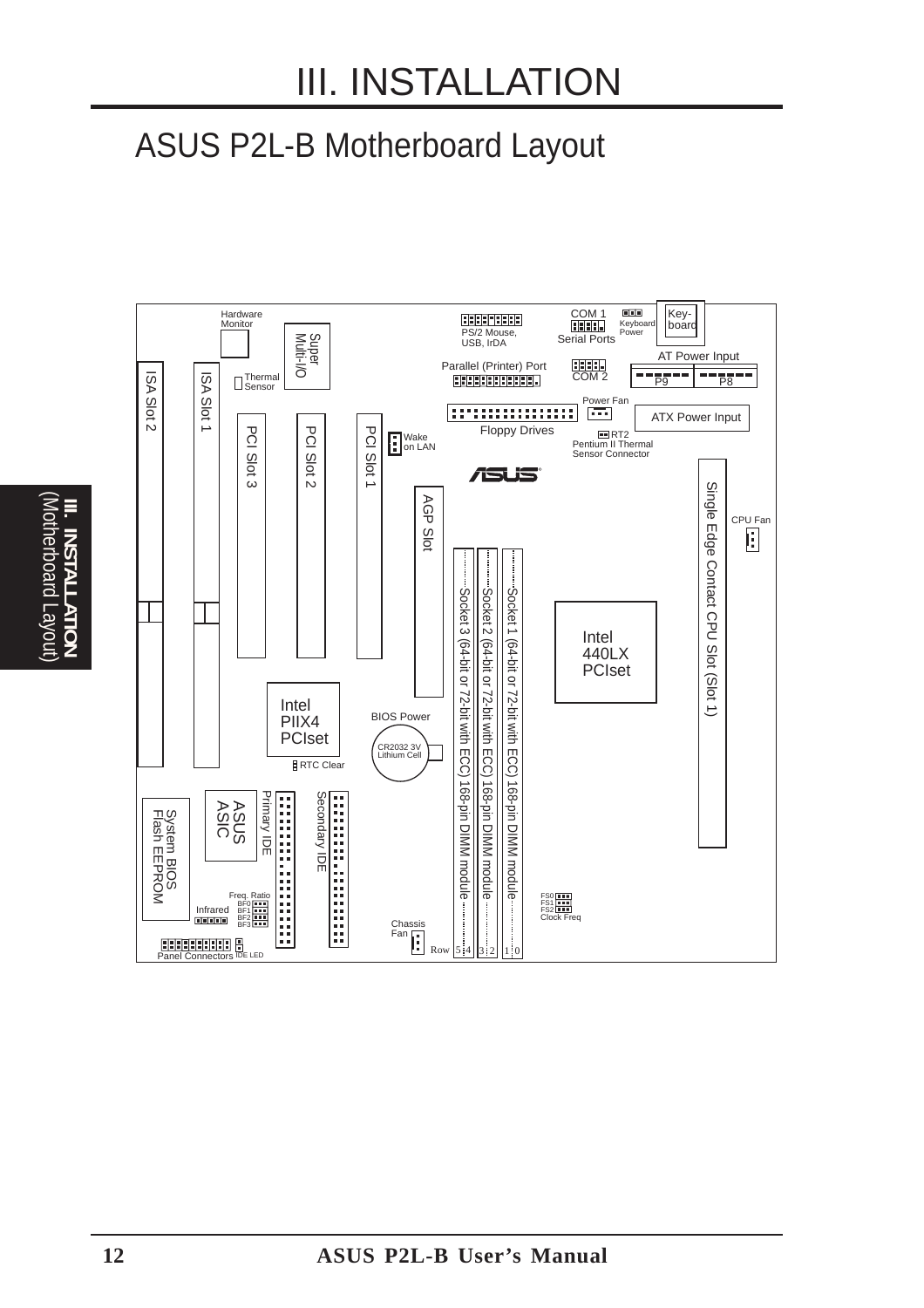#### **Jumpers**

- 1) CLRTC p. 15 Real Time Clock RAM (Clear Data)
- 
- 
- 

#### **Expansion Slots**

- 
- 
- 
- 
- 

#### **Hardware Monitor**

- 2) KBPWR p. 15 Keyboard Power Up (Enable/Disable)
- 3) FS0, FS1, FS2 p. 16 CPU External Clock (BUS) Frequency Selection
- 4) BF0, BF1, BF2, BF3 p. 16 CPU:BUS Frequency Ratio
- 1) DIMM Sockets p. 17 168-Pin DIMM Memory Support
- 2) SEC CPU Slot p. 19 Single Edge Contact CPU Support
- 3) ISA Slot 1, 2 p. 24 16-bit ISA Bus Expansion Slots**\***
- 4) PCI Slot 1, 2, 3 p. 24 32-bit PCI Bus Expansion Slots
- 5) AGP p. 25 Accelerated Graphics Port
- 1) RT2 p. 22 Pentium II Processor Thermal Sensor Connector

#### **Connectors**

- 1) KB p. 26 Keyboard Connector (5-pin Female)
- 2) FLOPPY p. 26 Floppy Drive Connector (34-1pins)
- 3) PRINTER p. 27 Parallel (Printer) Port Connector (26-1pins)
- 4) COM1, COM2 p. 27 Serial Port COM1 & COM2 (10-1pins)
- 5) IDE1, IDE2 p. 28 Primary / Secondary IDE Connector (40-1pins)
- 6) IDELED p. 28 IDE LED Activity Light (2 pins)
- 7) FAN p. 27 Power Supply, Chassis, CPU Fan Power Leads (3 pins)
- 8) W0L\_CON p. 32 Wake on LAN Activity Connector (3-pins)
- 9) MSG.LED (PANEL) p. 30 System Message LED (2 pins)
- 10) SMI (PANEL) p. 30 SMI Switch Lead (2 pins)
- 11) PWR SW. (PANEL) p. 30 ATX Power & Soft-Off Switch Lead (2 pins)
- 12) RESET (PANEL) p. 30 Reset Switch Lead (2 pins)
- 13) PWR.LED (PANEL) p. 30 System Power LED Lead (3 pins)
- 14) KEYLOCK (PANEL) p. 30 Keyboard Lock Switch Lead (2 pins)
- 15) SPEAKER (PANEL) p. 30 Speaker Output Connector (4 pins) 16) USB/MIR p. 31 PS/2 Mouse/USB/IR Combo-Connector (18-1pins)
- 
- 17) IR p. 31 Second Infrared Port Module Connector (5-pins)
- 18) ATX POWER p. 32 ATX Motherboard Power Connector (20-pins)
	-
- 
- 19) AT POWER p. 32 AT Motherboard Power Connector (12-pins)

\* The onboard hardware monitor uses the address 290H-297H so legacy ISA cards must not use this address or else conflicts will occur.

**ASUS P2L-B User's Manual 13**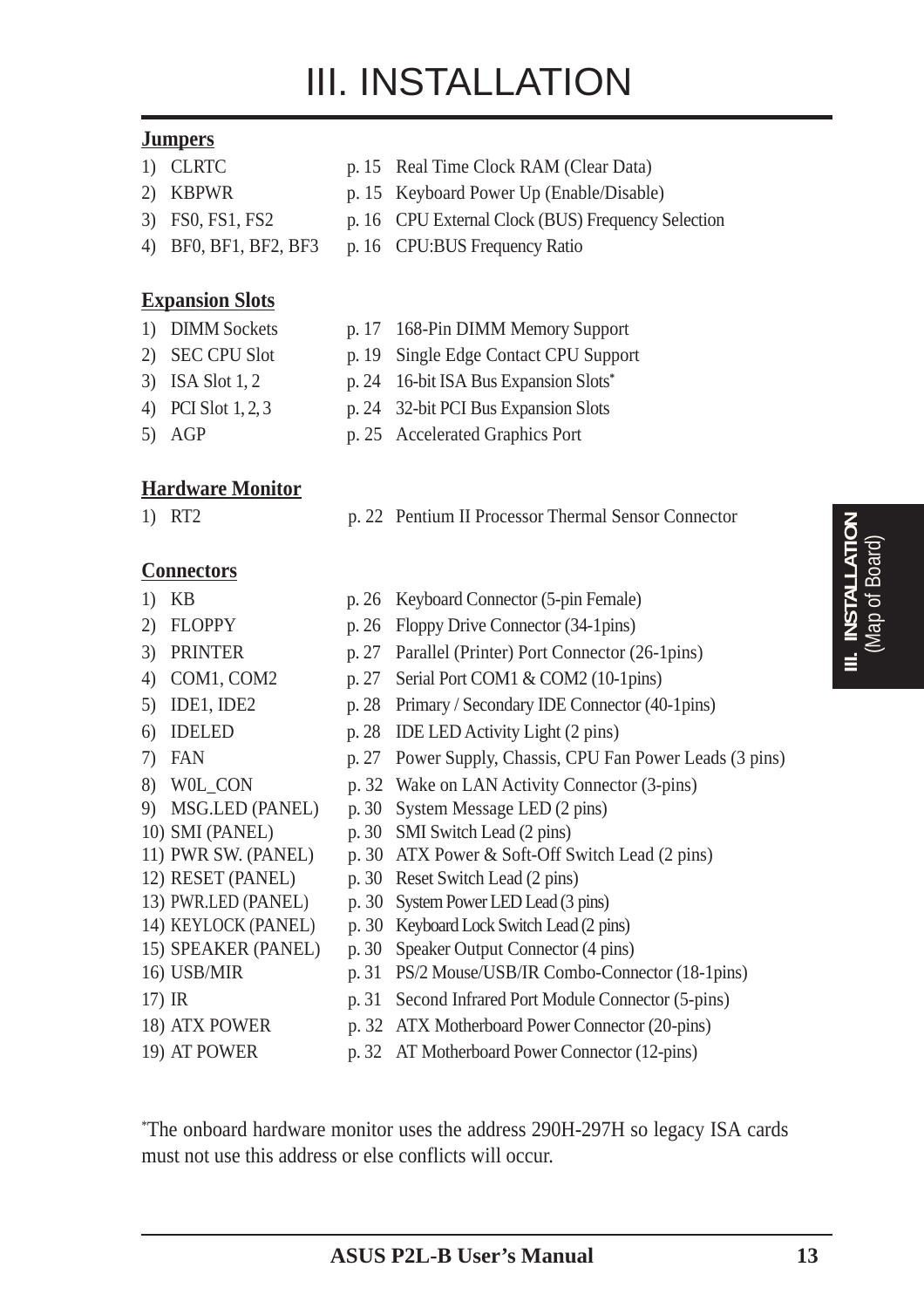# Installation Steps

Before using your computer, you must complete the following steps:

- **1. Set Jumpers on the Motherboard**
- **2. Install System Memory Modules**
- **3. Install the Central Processing Unit (CPU)**
- **4. Install Expansion Cards**
- **5. Connect Ribbon Cables, Cabinet Wires, and Power Supply**
- **6. Setup the BIOS Software**

# 1. Jumpers

Several hardware settings are made through the use of jumper caps to connect jumper pins (JP) on the motherboard. See motherboard layout for locations of jumpers. The jumper settings will be described numerically, such as [----], [1-2], [2-3] for no connection, connect pins 1&2, and connect pins 2&3 respectively. Pin 1 for our motherboards is always on top  $\int_{0}^{\frac{\pi n}{2}}$  or on the left  $\left[\frac{1}{n}$  and when holding the motherboard with the keyboard connector away from yourself. A "1" is written besides pin 1 on jumpers with three pins. The jumpers will also be shown graphically such as  $\mathbf{r} \cdot \mathbf{r}$  to connect pins  $1&2$  and  $\boxed{2 \cdot \cdot \cdot}$  to connect pins  $2&3$ . Jumpers with two pins will be shown as **For Short (On) and**  $\boxed{\blacksquare}$  for Open (Off). For manufacturing simplicity, the jumpers may be sharing pins from other groups. Use the diagrams in this manual instead of following the pin layout on the board. Settings with two jumper numbers require that both jumpers be moved together. To connect the pins, simply place a plastic jumper cap over the two pins as diagramed.

**WARNING!** Computer motherboards, baseboards and components, such as SCSI cards, contain very delicate Integrated Circuit (IC) chips. To protect them against damage from static electricity, you should follow some precautions whenever you work on your computer.

- 1. Unplug your computer when working on the inside.
- 2. Use a grounded wrist strap before handling computer components. If you do not have one, touch both of your hands to a safely grounded object or to a metal object, such as the power supply case.
- 3. Hold components by the edges and try not to touch the IC chips, leads or connectors, or other components.
- 4. Place components on a grounded antistatic pad or on the bag that came with the component whenever the components are separated from the system.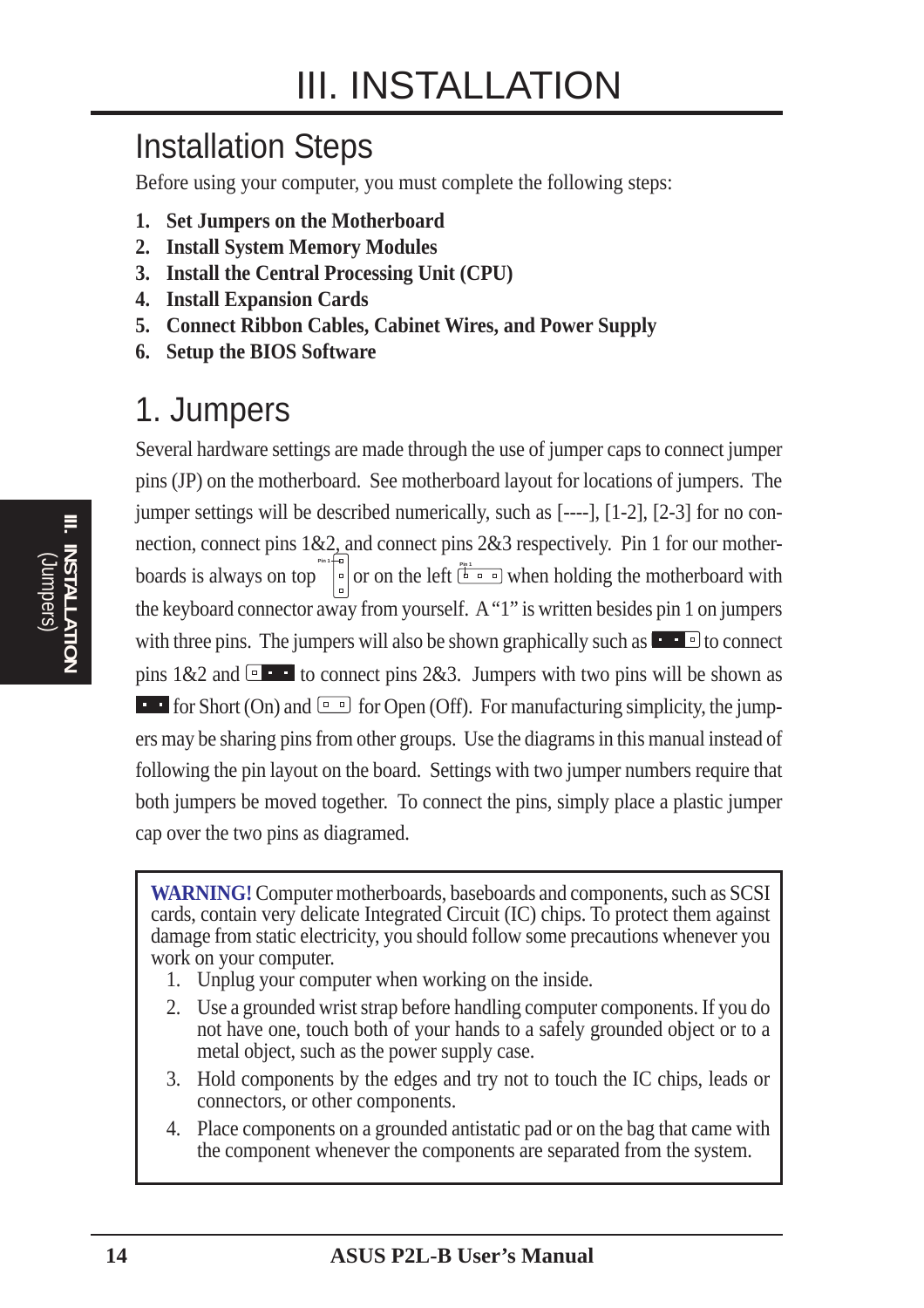#### Jumper Settings

#### **1. Real Time Clock (RTC) RAM (CLRTC)**

The CMOS RAM is powered by the onboard button cell battery. To clear the RTC data: (1) Unplug your computer, (2) Short solder points, (3) Turn on your computer, (4) Hold down <Delete> during bootup and enter BIOS setup to reenter user preferences.

#### **RTC RAM CLRTC**

Clear Data [short solder points momentarily]



#### **2. Keyboard Power Up (KBPWR)**

Set this jumper to Enable if you wish to use your keyboard to power up your system. Requires an ATX power supply that can supply at least 300mAmp on the +5VSB lead and new BIOS support. The default is set to Disable because your system will not function without the proper ATX power supply.





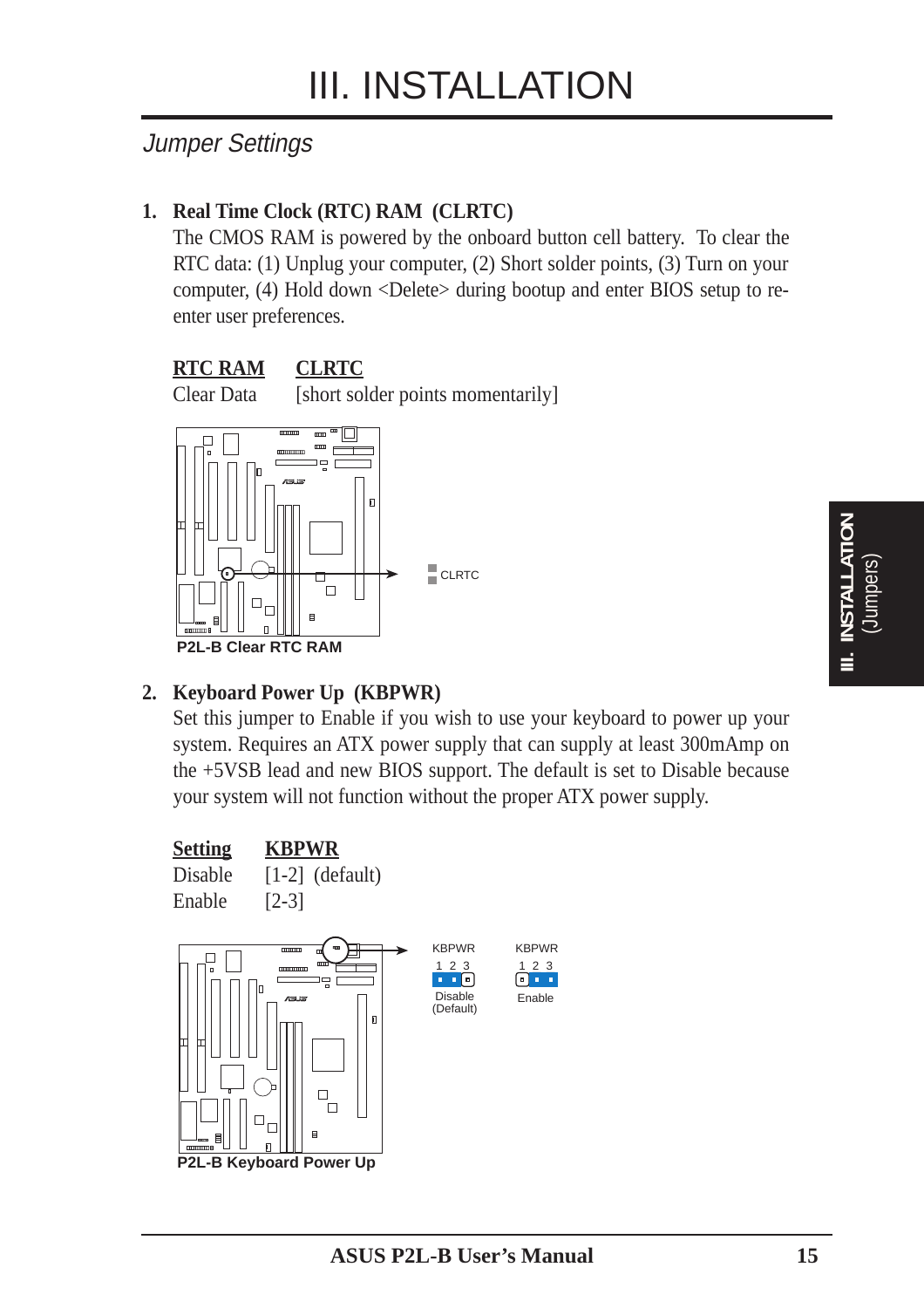#### **3. CPU External (BUS) Frequency Selection (FS0, FS1, FS2)**

These jumpers tell the clock generator what frequency to send to the CPU. These allow the selection of the CPU's *External* frequency (or *BUS Clock*). The BUS Clock times the BUS Ratio equals the CPU's *Internal* frequency (the advertised CPU speed).

#### **4. CPU to BUS Frequency Ratio (BF0, BF1, BF2, BF3)**

These jumpers set the frequency ratio between the *Internal* frequency of the CPU and the *External* frequency (called the *BUS Clock*) within the CPU. These must be set together with the above jumpers *CPU External (BUS) Frequency Selection.*



**WARNING!** Do not overclock your processor. Frequencies above 66MHz exceed the specifications for the onboard Intel Chipset and are not guaranteed to be stable. Overclocking can cause undue stress on the CPU and motherboard. It may result in a slower speed or other unpredictable outcomes. The table on the following page shows the approved CPUs and their settings.

*Set the jumpers by the Internal speed of your processor as follows:*

|                         |              |                 |        | $-$ (BUS Freq.)         | (Freq. Ratio)                   |
|-------------------------|--------------|-----------------|--------|-------------------------|---------------------------------|
| <b>CPU Model</b>        | <b>Speed</b> | <b>F.</b> Ratio | BUS F. | FS0 FS1 FS2             | BF0 BF1 BF2 BF3                 |
| Intel Pentium II 333MHz |              | 5.0x            | 66MHz  | $[1-2] [1-2] [1-2]$     | $[2-3] [1-2] [1-2] [2-3]$       |
| Intel Pentium II 300MHz |              | 4.5x            | 66MHz  | $[1-2] [1-2] [1-2]$     | $[1-2]$ $[2-3]$ $[1-2]$ $[2-3]$ |
| Intel Pentium II 266MHz |              | 4.0x            | 66MHz  | $[1-2]$ $[1-2]$ $[1-2]$ | $[2-3]$ $[2-3]$ $[1-2]$ $[2-3]$ |
| Intel Pentium II 233MHz |              | 3.5x            | 66MHz  | $[1-2] [1-2] [1-2]$     | $[1-2] [1-2] [2-3] [2-3]$       |
|                         |              |                 |        |                         |                                 |

| pentlum il |  |
|------------|--|
|------------|--|

Intel Pentium II Processor in a SEC Cartridge (233-333MHz 256/512KB L2 Cache)

**NOTE:** Voltage Regulator Output Selection (VID) is not needed for the Pentium II processor because it sends a VID signal directly to the onboard power controller.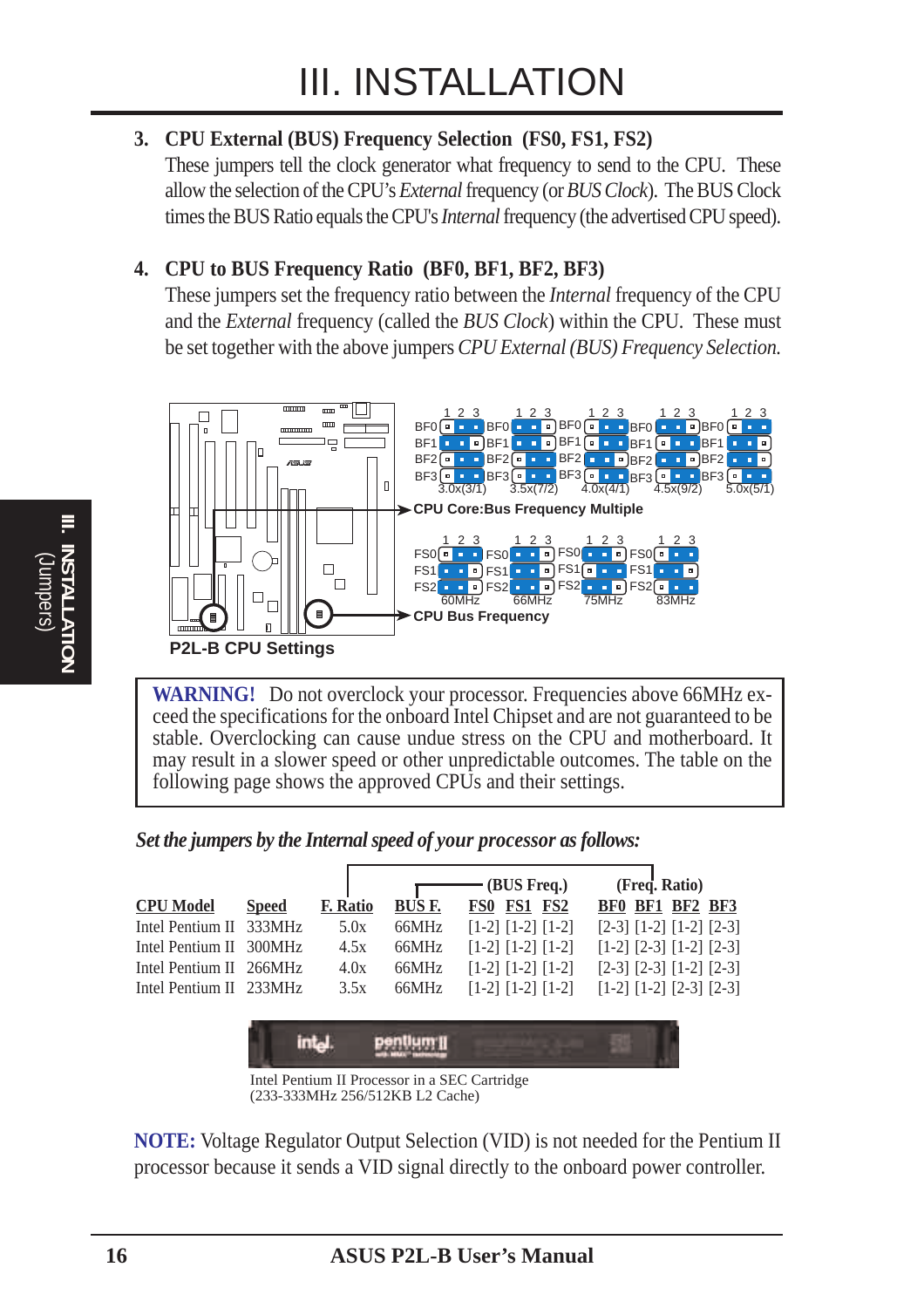# 2. System Memory (DIMM)

Only Dual Inline Memory Modules (DIMM's) can be used with this motherboard. Three sockets are available for **3.3Volt** (power level) Unbuffered Synchronous DRAMs (SDRAM) or EDO DRAM of either 8, 16, 32, 64, or 128MB to form a memory size between 8MB to 384MB. One side (with memory chips) of the DIMM module takes up one Row on the motherboard.

To utilize the chipset's Error Checking and Correction (ECC) feature, you must use a DIMM module with 9 chips per side (standard 8 chips/side + 1 ECC chip) which makes 72bits (opposed to standard 64bits) and make the proper settings in the BIOS Chipset Features Setup.

**IMPORTANT:** Memory speed setup is required through "Auto Configuration" in BIOS Chipset Setup of the BIOS SOFTWARE.

**WARNING:** Memory modules must have 18 chips or less. Memory modules with more that 18 chips will cause unstable operation.

| <b>DIMM</b> Location    | <b>168-pin DIMM Memory Modules</b>     |     | <b>Total Memory</b> |
|-------------------------|----------------------------------------|-----|---------------------|
| Socket 1 (Rows $0&0$ )  | SDRAM/EDO 8, 16, 32, 64, 128MB         | x1  |                     |
| Socket 2 (Rows $2\&3$ ) | SDRAM/EDO 8, 16, 32, 64, 128MB         | x1  |                     |
| Socket 3 (Rows $4&5$ )  | SDRAM/EDO 8, 16, 32, 64, 128MB         | x1  |                     |
|                         | <b>Total System Memory (Max 384MB)</b> | $=$ |                     |

*Install memory in any combination as follows:*

#### **ASUS Memory Examples:**



ECC EDO DIMM (9 chips)



#### Non-ECC SDRAM DIMM (8 chips)

#### **General DIMM Notes: (not true for all memory modules)**

- Four possible memory chips are supported: EDO or SDRAM with and without ECC.
- SDRAM chips are generally thinner with higher pin density than EDO chips.
- BIOS shows EDO or SDRAM memory on bootup screen.
- 8 chip/side modules do not support ECC, only 9 chip/side modules support ECC.
- Single sided modules are usually 16 or 64 MB, double sided are usually 8, 32, or 128MB.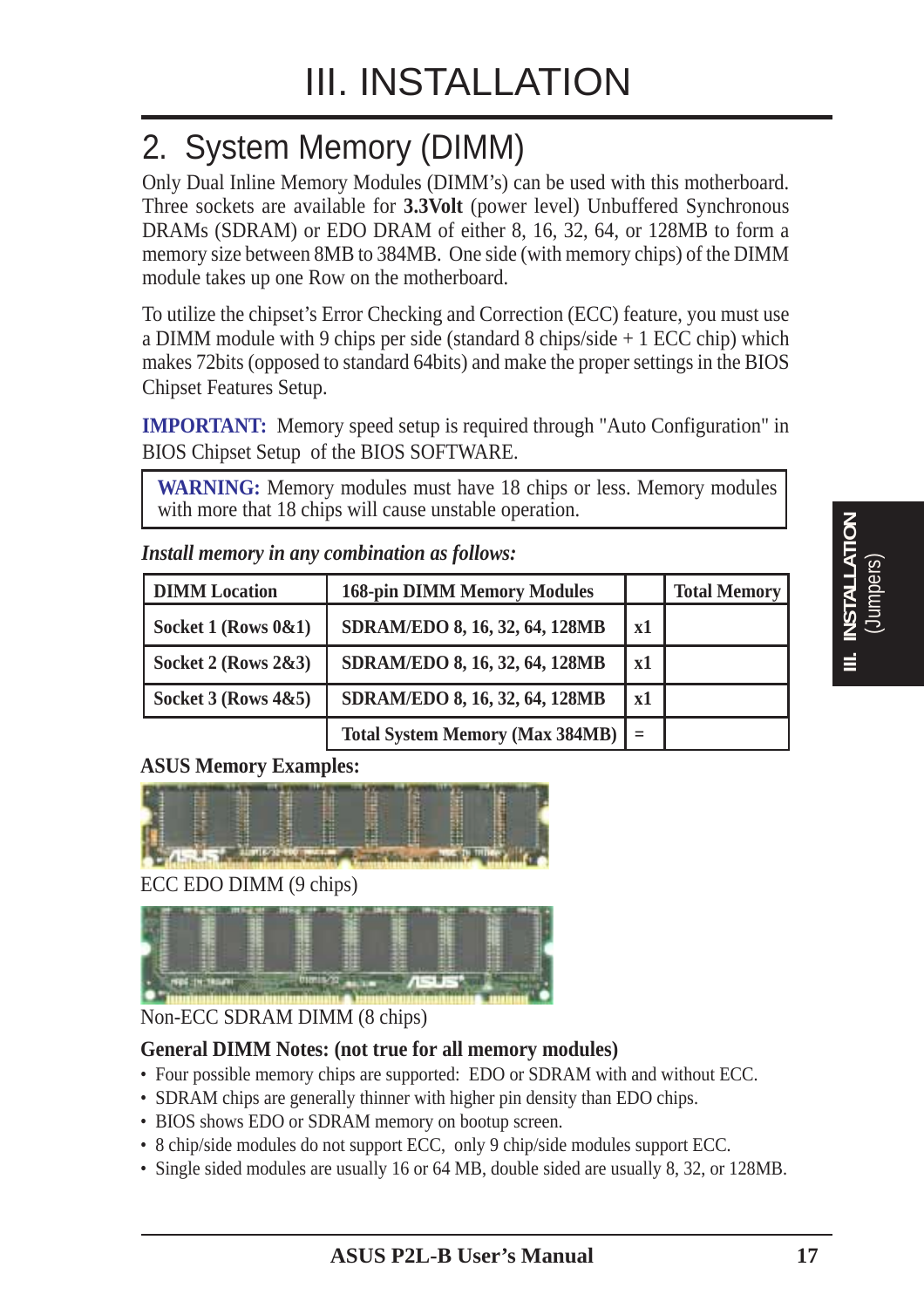### DIMM Memory Installation

Insert the module(s) as shown. Because the number of pins are different on either side of the breaks, the module will only fit in the orientation as shown. DIMM modules are longer and have different pin contact on each side and therefore have a higher pin density. SIMM modules have the same pin contact on both sides.



The Dual Inline Memory Module (DIMM) must be **3.3V Unbuffered** for this motherboard. You can identify the type of DIMM module by the illustration below:



The notch on the DIMM module will shift between left, center, or right to identify the type and also to prevent the wrong type of DIMM to be inserted into the DIMM socket on the motherboard. Four clock signals are supported on this motherboard. You must ask your retailer for the specifications before purchasing memory modules.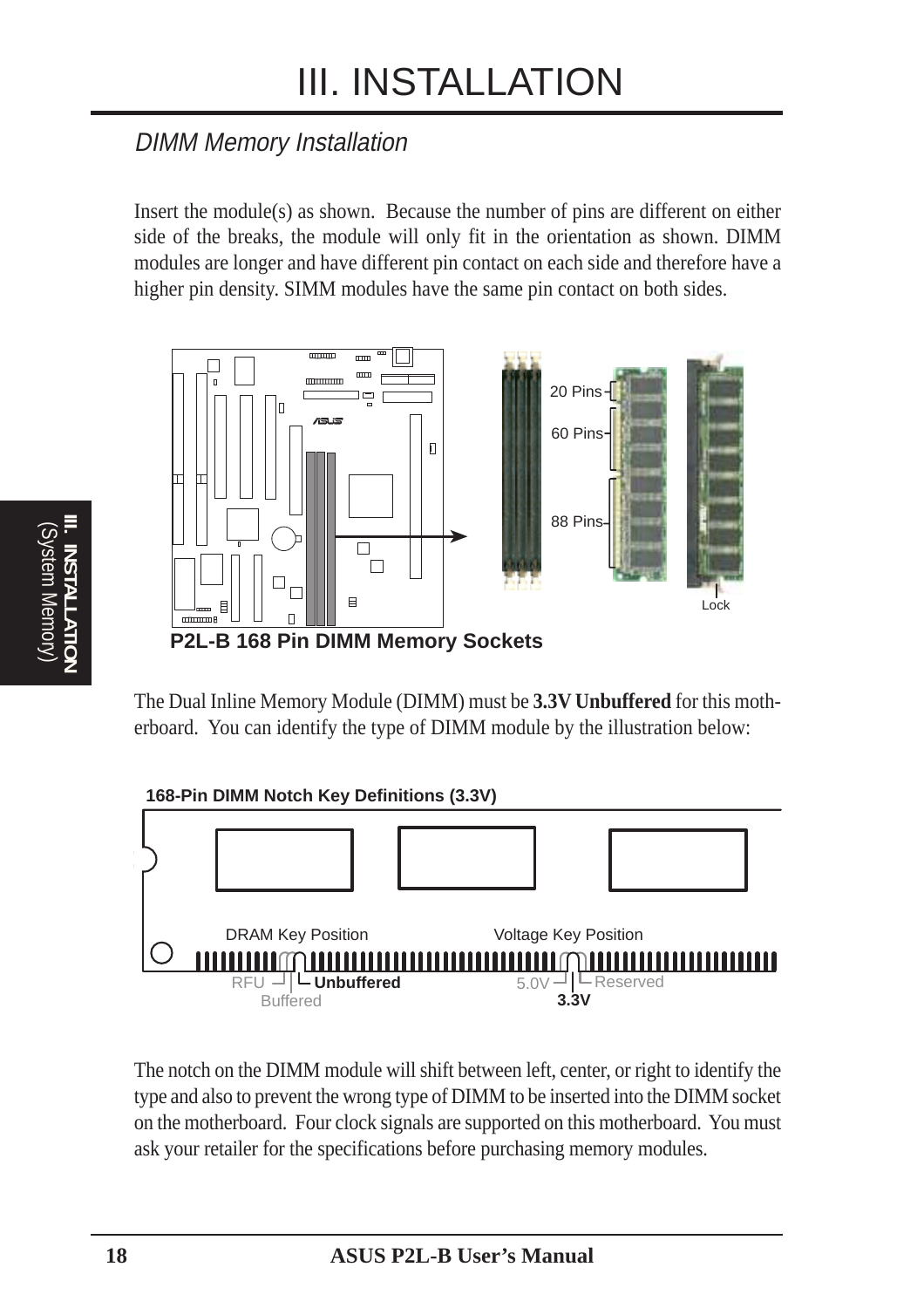# 3. Central Processing Unit (CPU)

This motherboard provides a Single Edge Contact (SEC) slot for a Pentium II processor packaged in an SEC cartridge.

#### Pentium II Processor

**WARNING!** Be sure that sufficient air circulation is available across the processor's passive heatsink. Without sufficient circulation, the processor could overheat and damage both the processor and the motherboard. It is recommended that you install an auxiliary fan.

You should check to see that you have the following 9 items. (**NOTE:** The pictures in the following pages will have the same item numbers next to them for your reference. The design and color of your items may be slightly different.)



**Attach Mount Bridges (Items 1,2)** (Factory Installed)



**Pentium II Retention Mechanism (Item 3)**





**Heatsink Support Base/Top Bar (Items 4-7)** Pentium II Processor Heatsink (Item 8)

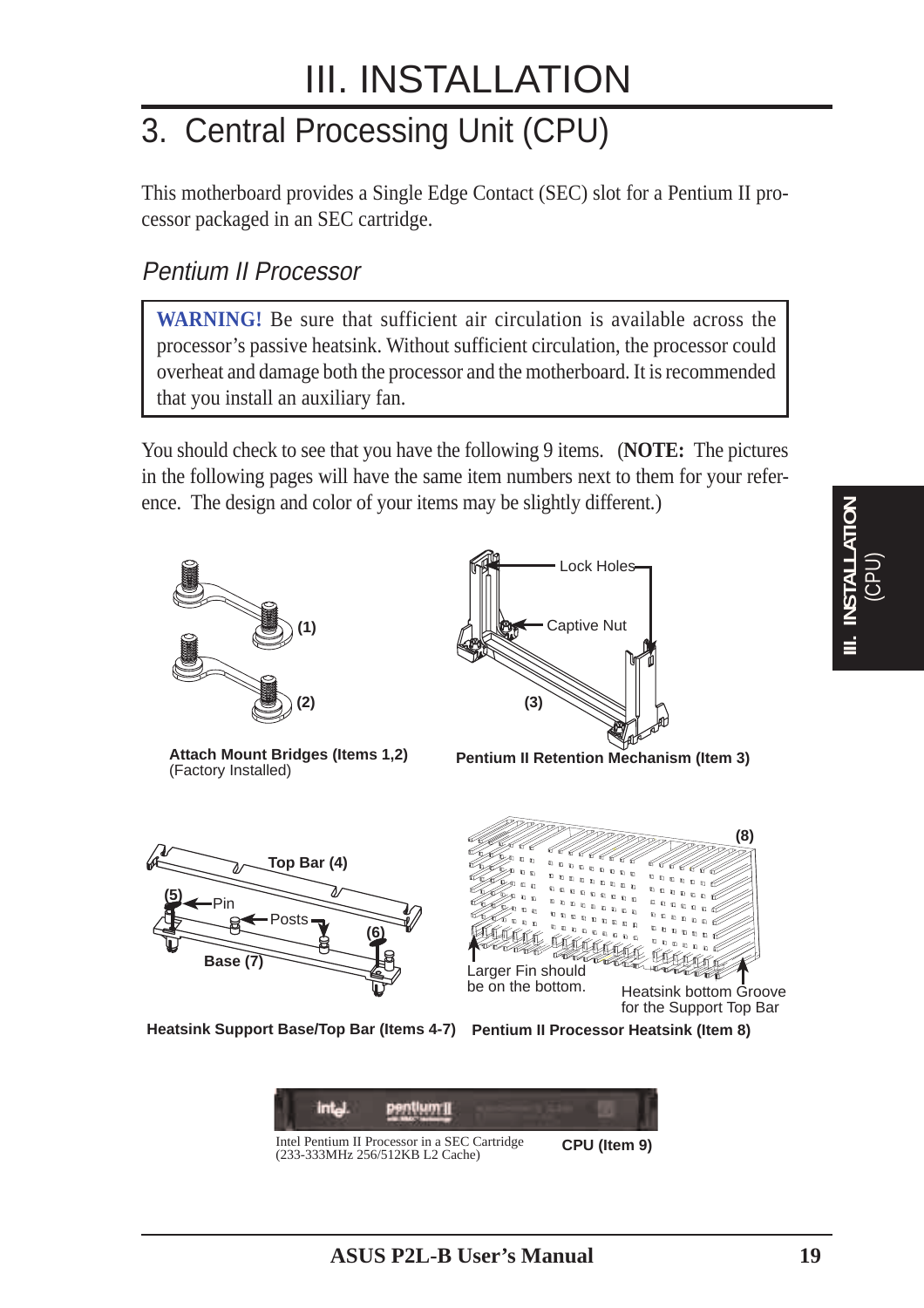#### **The Motherboard As Shipped**

Four screws should be showing next to each corner of the SEC CPU Slot using two attach mount bridges from the underside of the motherboard.



#### **Installing the Pentium II Processor:**

**1. Mount the Pentium II Retention Mechanism:** The retention mechanism is designed to fit into the SEC slot only one way.

**TIP:** Orient the mechanism's lock holes toward the motherboard's chipsets (see motherboard layout for the location of the Intel chipset).

Be sure to align the notch in the mechanism with the small rib on one side of the slot and that the mechanism is properly seated on the board. Then, screw the captive nuts in place.

**WARNING!** Do not overtighten the captive nuts. Doing so could damage your motherboard. Tighten captive nuts to no more than 6±1 inch/pound.

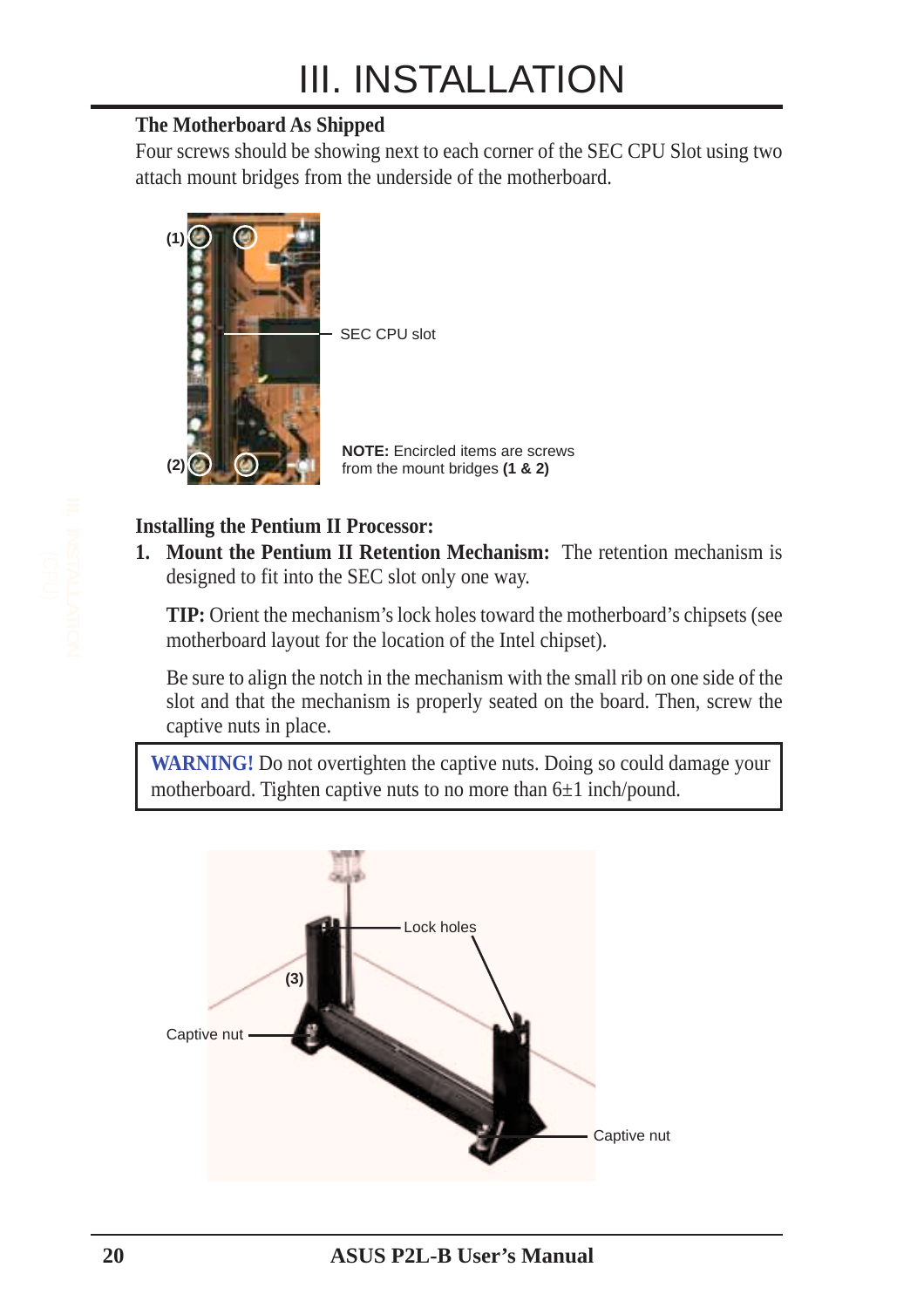**2. Mount the Heatsink:** Place the SEC cartridge face down on a flat surface and lay the heat sink flush on the back (metal side) of the SEC cartridge. Check the orientation of the heatsink against the pictures. The thicker fin must be orientated toward the bottom. The top clamp is wider than the bottom clamp so only this orientation will fit. With a screw driver, push the clamps one at a time into the SEC cartridge. Be sure that the heatsink is firmly pressed against the SEC cartridge. When correctly installed, no light must be showing through between the thermal pad of the heatsink and the SEC cartridge.

**WARNING!** If the heatsink is not mounted tightly against the SEC cartridge, the CPU will overheat. You may install an auxiliary fan to provide adequate circulation across the processor's passive heatsink.



**3. Insert the SEC Cartridge:** Push the SEC cartridge's two locks inward (the preceding picture shows the locks in the outward position and inward in the picture below). With the heatsink facing the motherboard's chipsets, press the cartridge gently but firmly until it is full inserted.



I. INSTALLATION<br>(CPU) **III. INSTALLATION**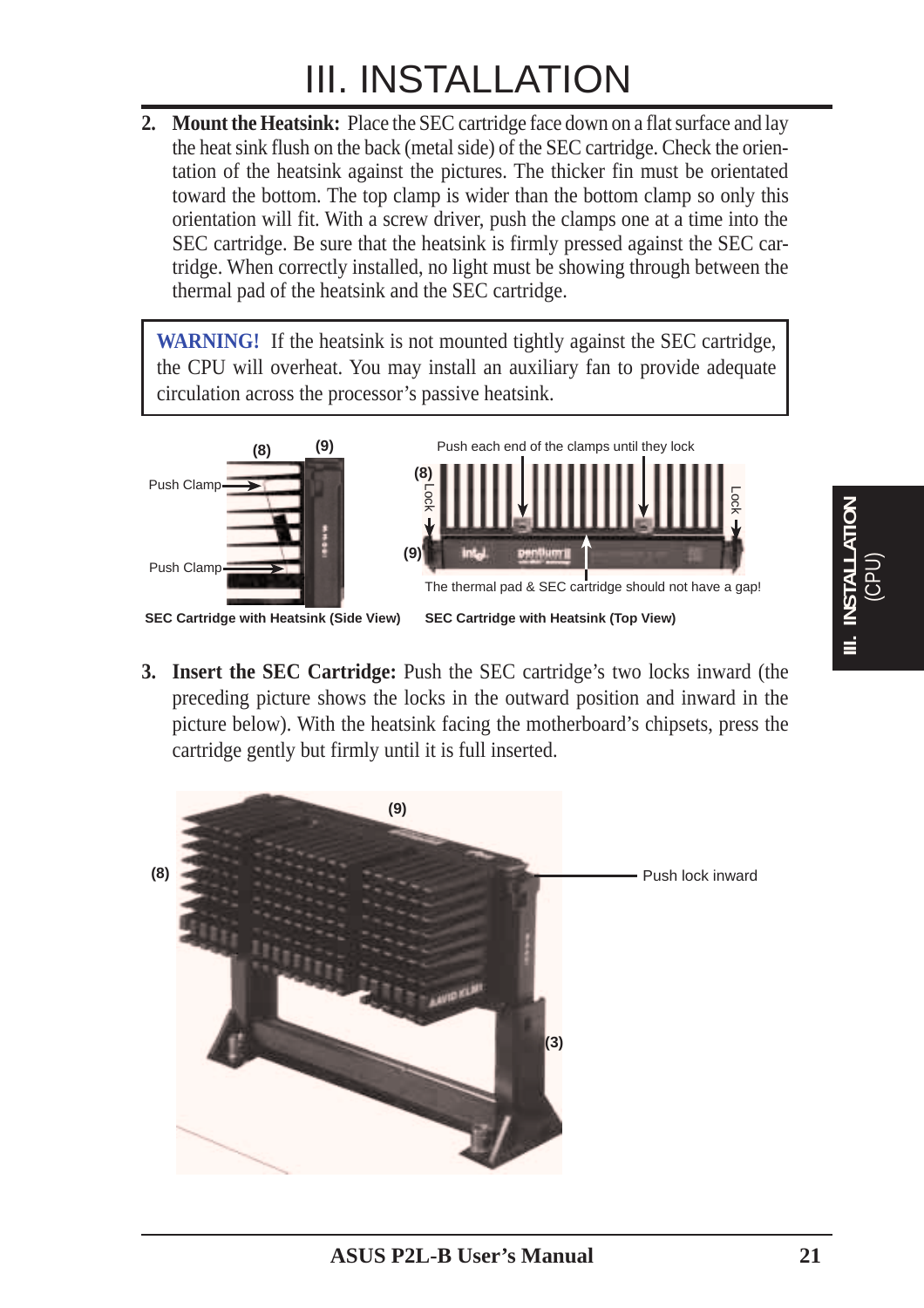**4. Secure the SEC Cartridge:** Secure the SEC cartridge in place by pushing the SEC cartridge locks outward so that the lock shows through the retention mechanism's lock holes.



**5. Secure the Heatsink:** Install the heatsink support base into the motherboard. This is not, however, necessary if you use a heatsink with fan (see next page). The support base is necessary to secure the heatsink (without fan). Secure the heatsink by sliding the heatsink support top bar into the bottom groove of the heatsink until it locks into the heatsink support base posts.



**6. Attach the Thermal Sensor Connector (optional):** If you purchased the specially designed fan and thermal monitor heatsink, you can connect the thermal sensor wire to the motherboard.

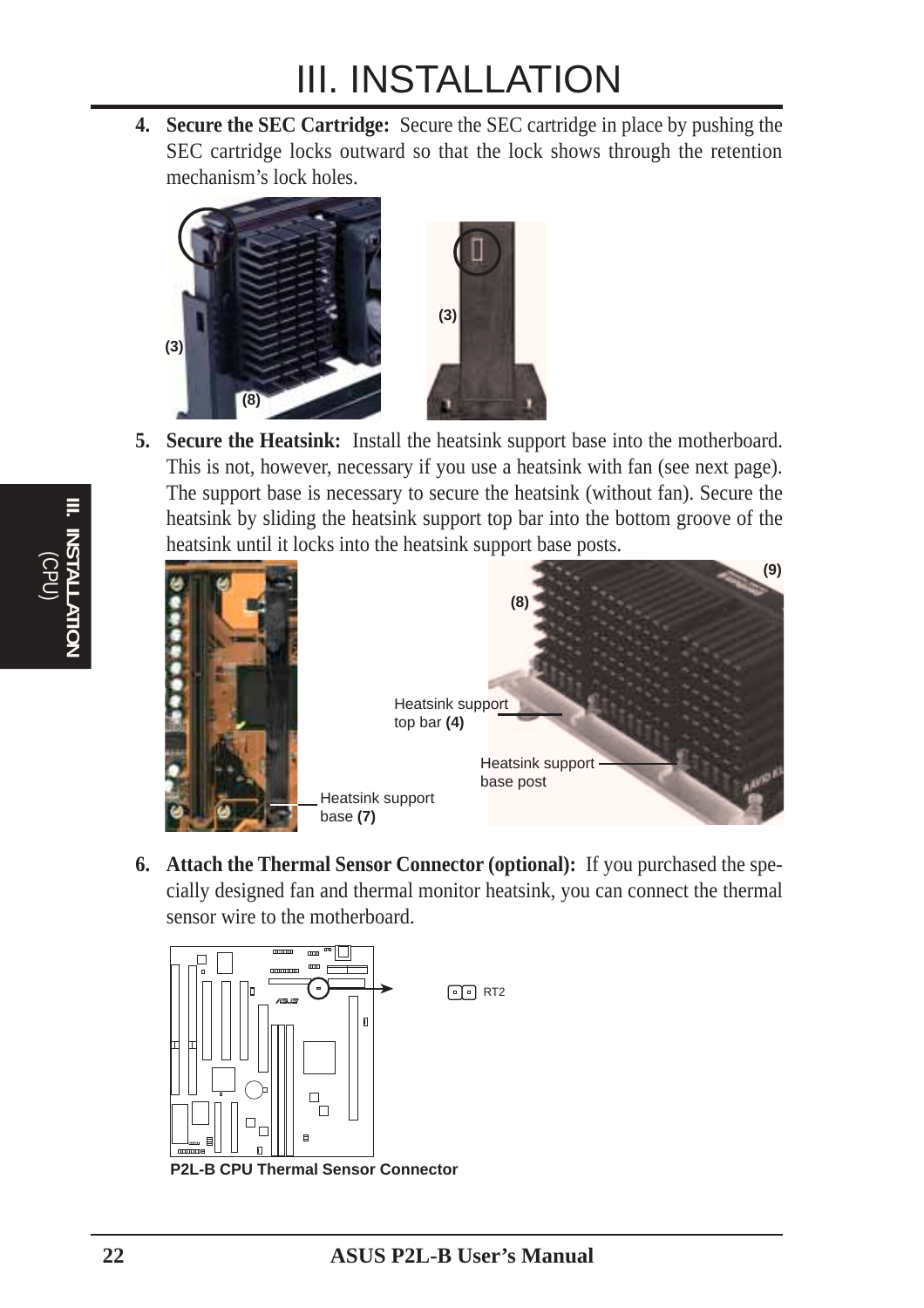The heatsinks shown in this manual are for reference purposes only. The recommended heatsinks for the Pentium II processor are those with three-pin fans that can be connected to the CPU fan connector on motherboard. These heatsinks have the added benefits of proper heat dissipation and with the hardware monitor, the ability to monitor the fan's RPM and use the alert function through the included LANDesk Client Manager (LDCM) software.

### AAVID Heatsink



The procedures for installing the AAVID heatsink with fan is similar as that for the heatsink without a fan. You will not, however, be able to use the heatsink support top bar because of the fan. The heatsink support top bar will, however, still be included in the package, in case you use a heatsink without a fan.

#### Elan Vital Heatsink



The procedures for installing the Elan Vital heatsink with fan is also similar as that for the heatsink without a fan. The Elan Vital heatsink, however, comes with a lever to clamp the heatsink into the SEC cartridge. Mount the heatsink in the orientation as shown then flip the lever from "Unlock" to "Lock." You will not be able to also use the heatsink support top bar because of the fan. The heatsink support top bar will, however, still be included in the package, in case you use a heatsink without a fan.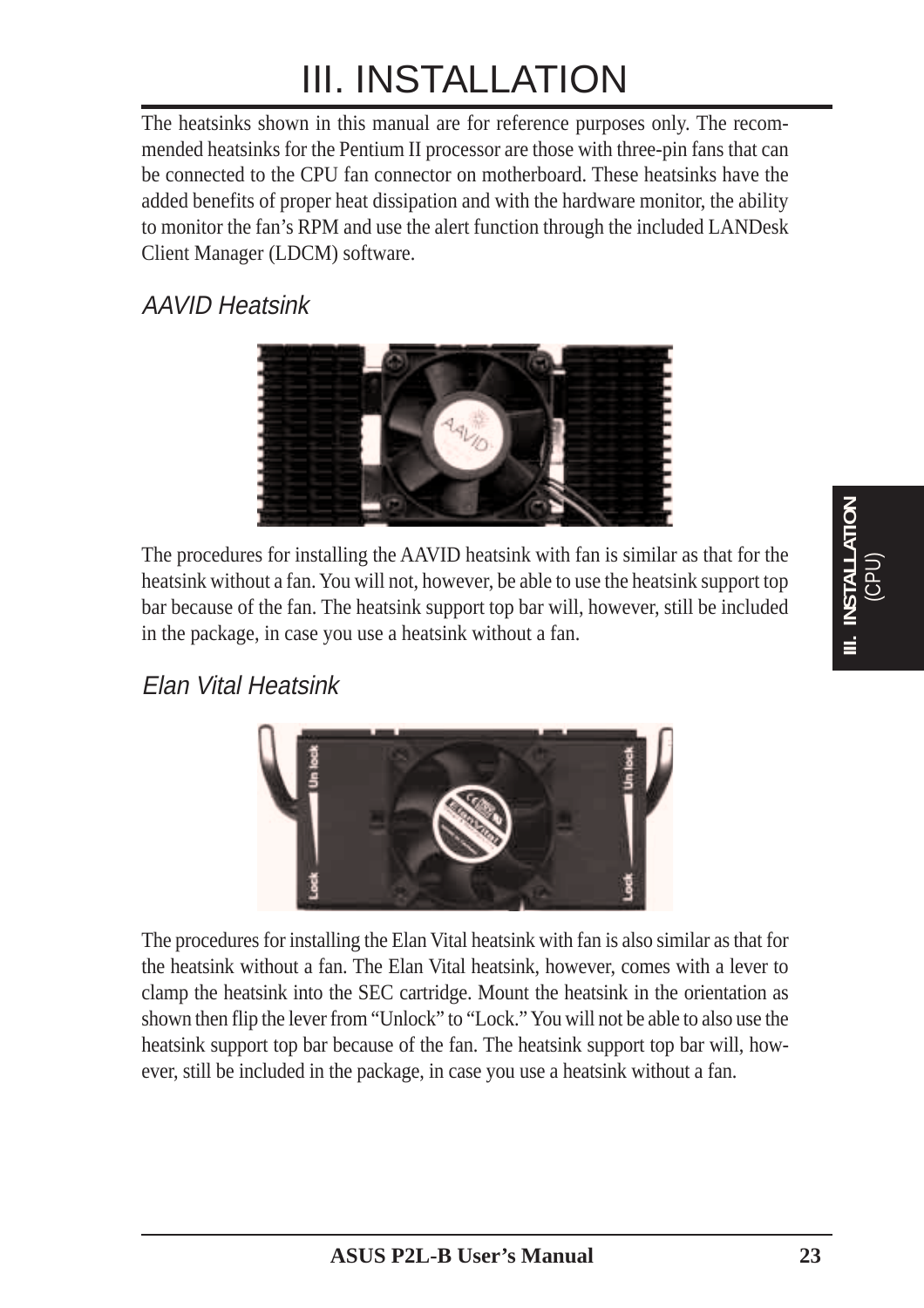# 4. Expansion Cards

**WARNING!** Unplug your power supply when adding or removing expansion cards or other system components. Failure to do so may cause severe damage to both your motherboard and expansion cards.

#### Expansion Card Installation Procedure

- 1. Read the documentation for your expansion card and make any necessary hardware or software settings for your expansion card, such as jumpers.
- 2. Remove your computer system's cover and the bracket plate on the slot you intend to use. Keep the bracket for possible future use.
- 3. Carefully align the card's connectors and press firmly.
- 4. Secure the card on the slot with the screw you removed above.
- 5. Replace the computer system's cover.
- 6. Set up the BIOS if necessary (such as *IRQ xx Used By ISA: Yes* in PNP AND PCI SETUP)
- 7. Install the necessary software drivers for your expansion card.

### Assigning IRQs for Expansion Cards

Some expansion cards need to use an IRQ to operate. Generally an IRQ must be exclusively assigned to one use. In a standard design there are 16 IRQs available but most of them are already in use, leaving 6 IRQs free for expansion cards.

Both ISA and PCI expansion cards may require to use IRQs. System IRQs are available to cards installed in the ISA expansion bus first, then any remaining IRQs are available to PCI cards. Currently, there are two types of ISA cards. The original ISA expansion card design, now referred to as legacy ISA cards, requires that you configure the card's jumpers manually and then install it in any available slot on the ISA bus. You may use Microsoft Diagnostics (MSD.EXE) utility located in the Windows directory to see a map of your used and free IRQs. If you use Windows 95, the **Resources** tab under **Device Manager** displays the resource settings being used by a particular device (to gain access, double-click the **System** icon under the **Control Panel** program). Ensure that no two devices share the same IRQs or your computer will experience problems when those two devices are in use at the same time.

The original ISA expansion card design, now referred to as "Legacy" ISA cards, requires that you configure the card's jumpers manually and then install it in any available slot on the ISA bus. You may use Microsoft's Diagnostic (MSD.EXE) utility included in the Windows directory to see a map of your used and free IRQs. For Windows 95 users, the "Control Panel" icon in "My Computer," contains a "System" icon which gives you a "Device Manager" tab. Double clicking on a specific device give you "Resources" tab which shows the Interrupt number and address. Make sure that no two devices use the same IRQs or your computer will experience problems when those two devices are in use at the same time.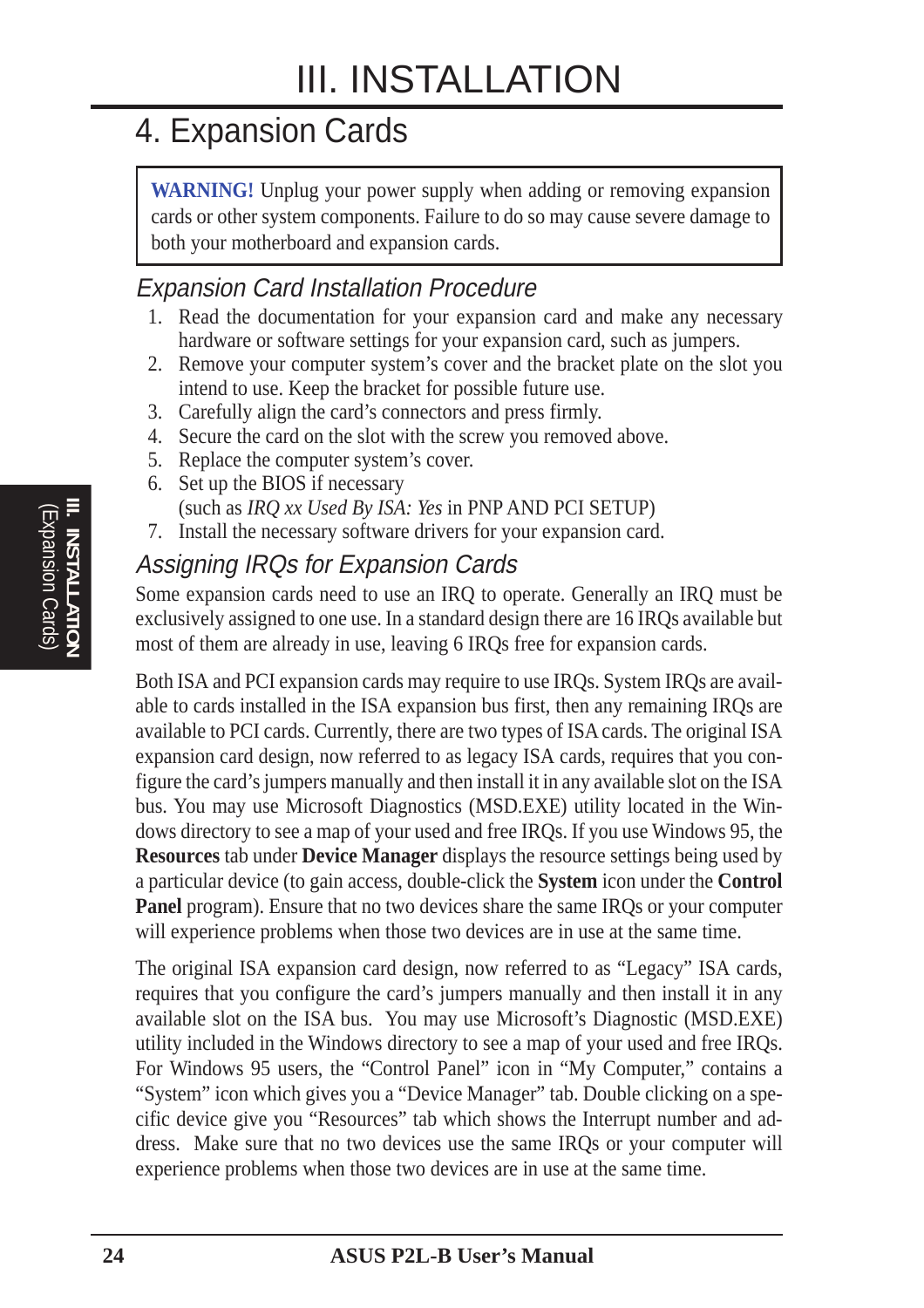To simplify this process this motherboard has complied with the Plug and Play (PNP) specification which was developed to allow automatic system configuration whenever a PNP-compliant card is added to the system. For PNP cards, IRQs are assigned automatically from those available.

If the system has both Legacy and PNP ISA cards installed, IRQs are assigned to PNP cards from those not used by Legacy cards. The PCI and PNP configuration of the BIOS setup utility can be used to indicate which IRQs are being used by Legacy cards. For older Legacy cards that does not work with the BIOS, you can contact your vendor for an ISA Configuration Utility.

An IRQ number is automatically assigned to PCI expansion cards after those used by Legacy and PNP ISA cards. In the PCI bus design, the BIOS automatically assigns an IRQ to a PCI slot that has a card in it that requires an IRQ. To install a PCI card, you need to set something called the INT (interrupt) assignment. Since all the PCI slots on this motherboard use an INTA #, be sure that the jumpers on your PCI cards are set to INT A.

### Assigning DMA Channels for ISA Cards

Some ISA cards, both legacy and PnP, may also need to use a DMA (Direct Memory Access) channel. DMA assignments for this motherboard are handled the same way as the IRQ assignment process described earlier. You can select a DMA channel in the PCI and PnP configuration section of the BIOS Setup utility.

**IMPORTANT:** To avoid conflicts, reserve the necessary IRQs and DMAs for legacy ISA cards (under PNP AND PCI SETUP of the BIOS SOFTWARE, choose *Yes* in *IRQ xx Used By ISA* and *DMA x Used By ISA* for those IRQs and DMAs you want to reserve).

#### ISA Cards and Hardware Monitor

The onboard hardware monitor uses the address 290H-297H so legacy ISA cards must not use this address or else conflicts will occur.

#### **Accelerated Graphics Port**

This motherboard provides an accelerated graphics port (AGP) slot to support a new generation of graphics cards with ultra-high memory bandwidth.

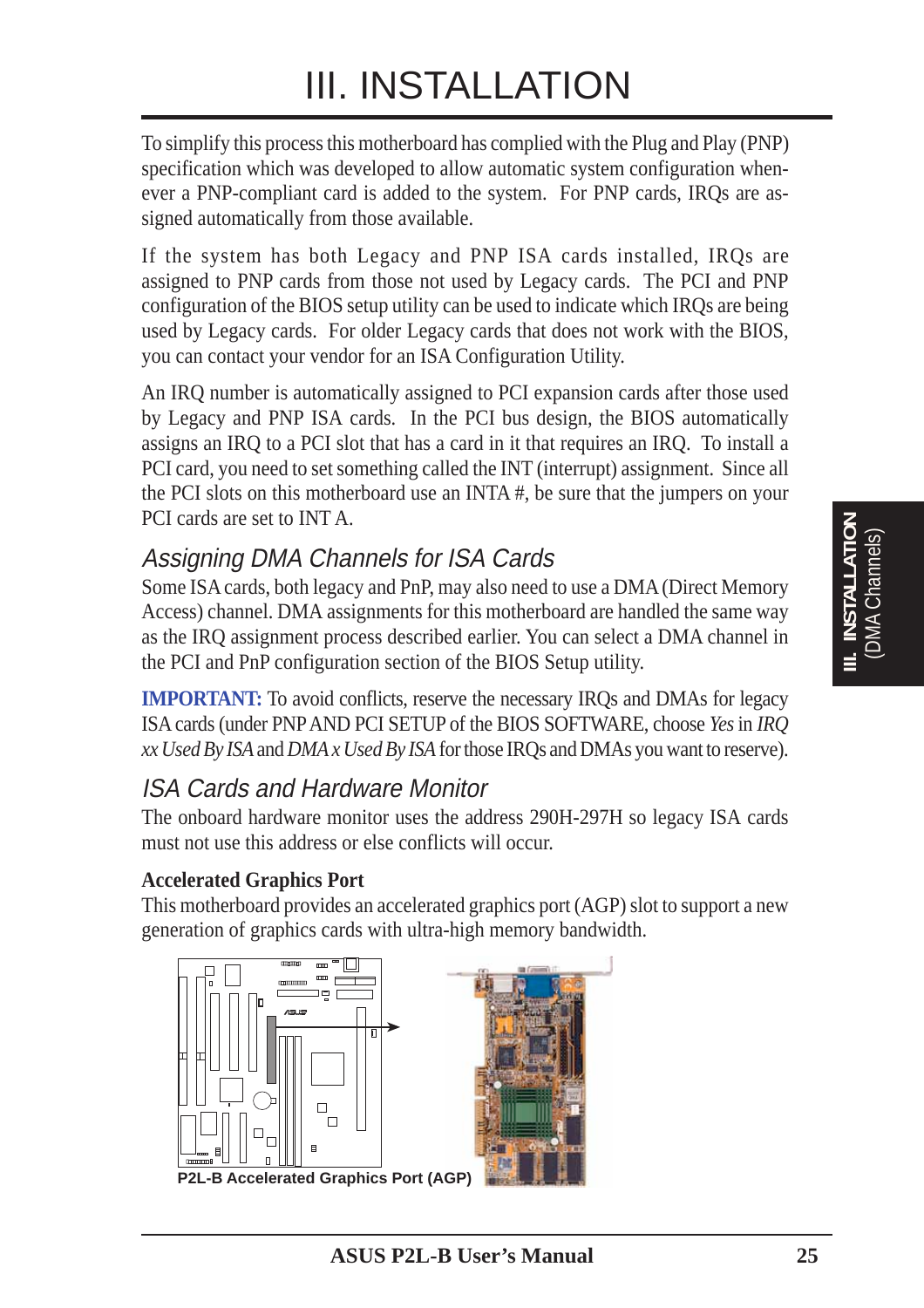# 5. External Connectors

**WARNING!** Some pins are used for connectors or power sources. These are clearly separated from jumpers in "Map of the ASUS Motherboard." Placing jumper caps over these will cause damage to your motherboard.

**IMPORTANT:** Ribbon cables should always be connected with the red stripe on the Pin 1 side of the connector. The four corners of the connectors are labeled on the motherboard. Pin 1 is the side closest to the power connector on hard drives and some floppy drives. IDE ribbon cable must be less than 18in. (46cm), with the second drive connector no more than 6in. (15cm) from the first connector.

#### **1. Keyboard Connector (KB-PS2KB, 5-pin female)**

This connector supports either a standard IBM-compatible, 101/102-key, or 104 key keyboard (Windows 95-compatible). Use a PS/2 keyboard adapter in order to connect a PS/2 keyboard to this AT connector.





Keyboard Connector (5-pin female)



This motherboard accepts an AT Keyboard Connector Plug as shown here.

**P2L-B Keyboard Connector**

#### **2. Floppy drive connector (FLOPPY, 34-1 pins)**

This connector supports the provided floppy drive ribbon cable. After connecting the single end to the board, connect the two plugs on the other end to the floppy drives. **(Pin 5 is removed to prevent inserting in the wrong orientation when using ribbon cables with pin 5 plugged).**



(Connectors) **III. INSTALLATION**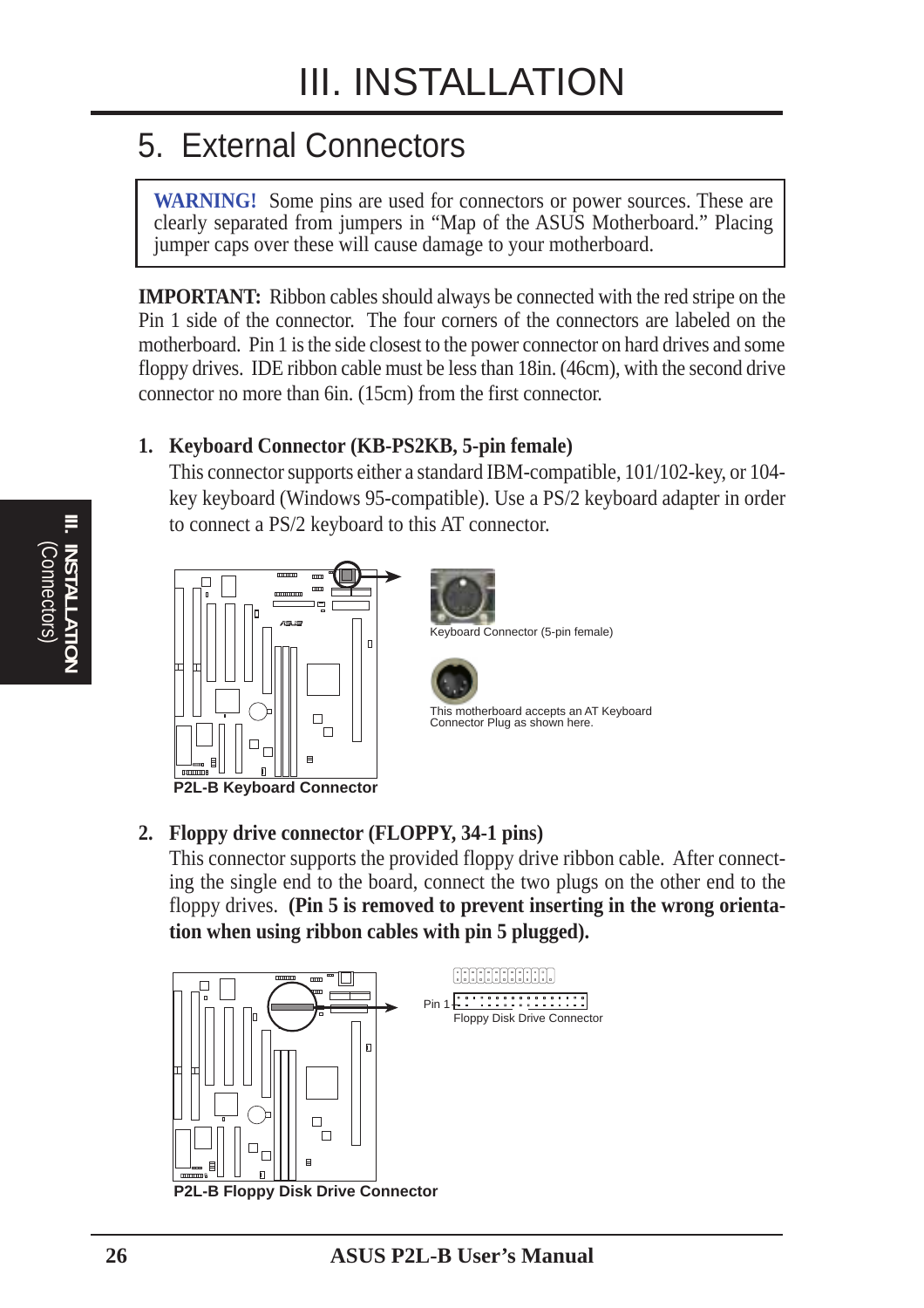#### **3. Parallel Printer Connector (PARALLEL, 26-1 pins)**

This connector supports the included parallel port ribbon cable with mounting bracket. Connect the ribbon cable to this connection and mount the bracket to the case on an open slot. A PS/2 mouse connector is included for the USB/IR/ Mouse onboard connector if the optional USB/MIR connector is not used. You can make available the parallel port and choose the IRQ through the *Onboard Parallel Port* in **Chipset Features** of the BIOS SOFTWARE. **(Pin 26 is removed to prevent inserting in the wrong orientation when using ribbon cables with pin 26 plugged).**

**NOTE**: Serial printers must be connected to the serial port.



#### **4. Serial Port Connectors (COM1/COM2, two 10-1 pins)**

These connectors support the provided serial port ribbon cables with mounting bracket. Connect the ribbon cables to these connectors and mount the bracket to the case on an open slot. You can make available the serial port and choose the IRQ through the *Onboard Serial Port* in **Chipset Features** of the BIOS SOFT-WARE. **(Pin 10 is removed to prevent inserting in the wrong orientation when using ribbon cables with pin 10 plugged).**



**P2L-B Serial Port Connectors**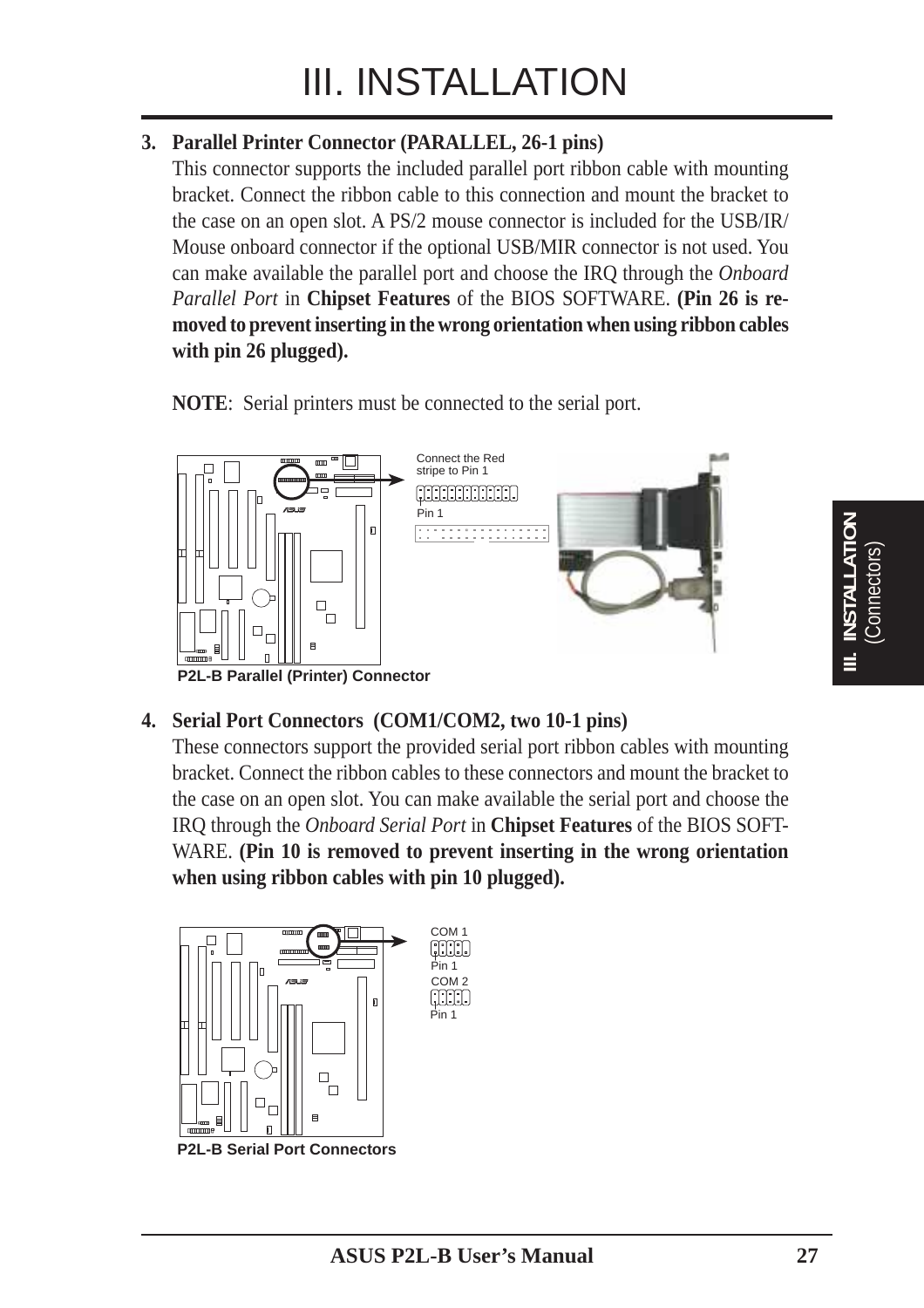#### **5. Primary / Secondary IDE connectors (IDE, two 40-1 pins)**

These connectors support the provided IDE hard disk ribbon cable. After connecting the single end to the board, connect the two plugs at the other end to your hard disk(s). If you install two hard disks, you must set the second drive to Slave mode. Refer to the documentation of your hard disk for the jumper settings. BIOS now supports SCSI device or IDE CD-ROM bootup (see *HDD Sequence SCSI/IDE First* & *Boot Sequence* in the **BIOS Features Setup** of the BIOS SOFTWARE) **(Pin 20 is removed to prevent inserting in the wrong orientation when using ribbon cables with pin 20 plugged).**



**TIP:** You may configure two hard disks to be both Masters using one ribbon cable on the primary IDE connector and another ribbon cable on the secondary IDE connector. You may install one operating system on an IDE drive and another on a SCSI drive and select the boot disk through BIOS Features Setup.

#### **6. IDE activity LED (IDE LED, 2 pins)**

This connector supplies power to the cabinet's IDE activity LED. Read and write activity by devices connected to the Primary or Secondary IDE connectors will cause the LED to light up.

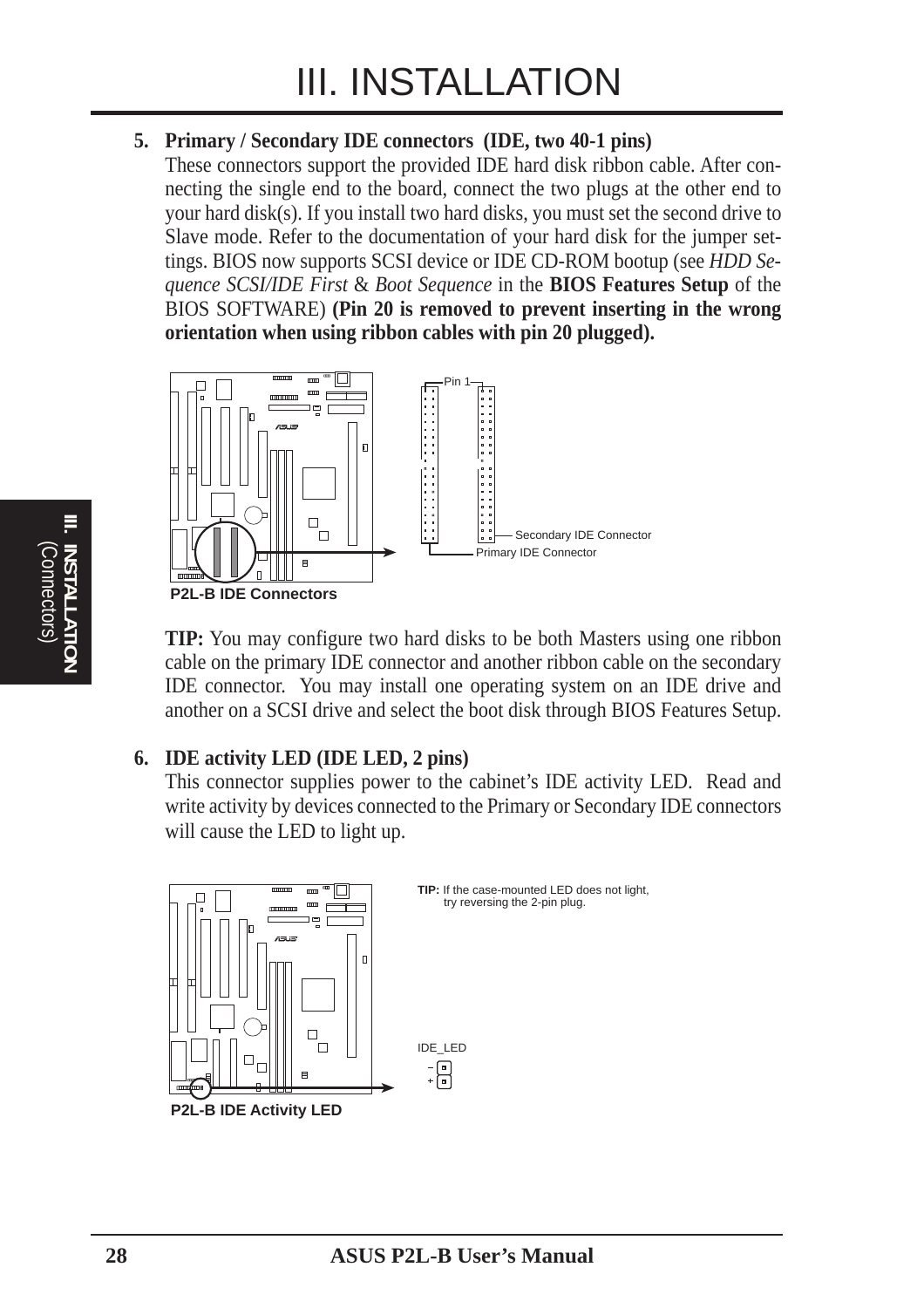#### **7. CPU Cooling Fan Connectors (FAN, 3-pins)**

This connector supports a 3-pin CPU cooling fan of 500mAMP (6WATT) or less with a minimum of 3,500RPM. Depending on the fan manufacturer, the wiring and plug may be different. The red wire should be *Positive*, the black should be *Ground*, and the yellow wire should be *Rotation* signal.

**WARNING!** The CPU and/or motherboard will overheat if there is no airflow across the CPU. Damage may occur to the motherboard and/or the CPU fan if these pins are incorrectly used. **These are not jumpers, do not place jumper caps over these pins.**



**P2L-B 12Volt Cooling Fan Power**

#### **8. Wake on LAN Activity Connector (WOL\_CON, 3-pins)**

This connector allows the system to power up when there is a wakeup package (signal) received from the network through the ASUS PCI-L101 LAN card. Requires the ASUS PCI-L101 and an ATX power supply with at least 720mAmp 5VSB.

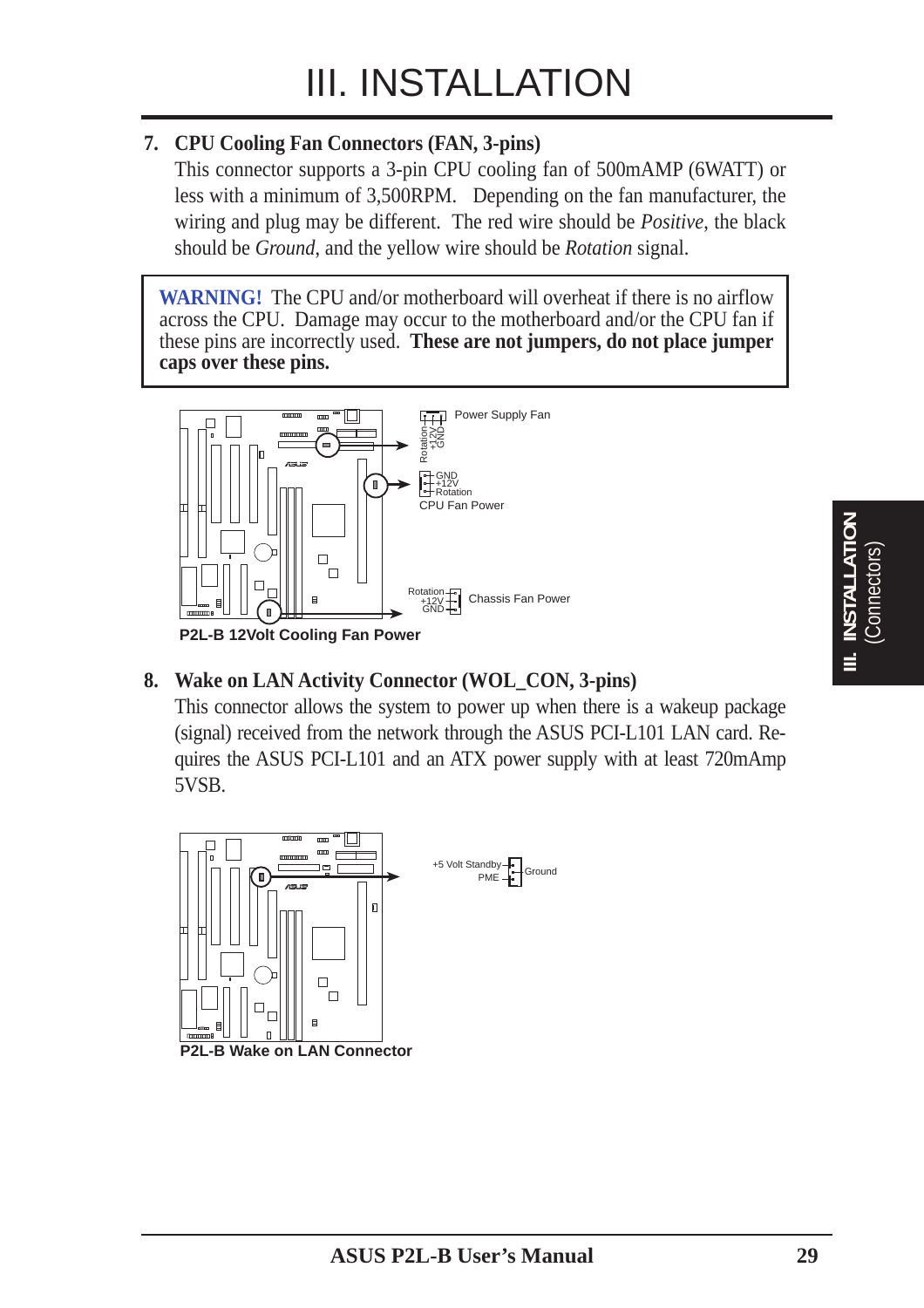#### **9. Message LED Lead (MSG.LED, 2-pins)**

This indicates whether a message has been received from a fax/modem. The LED will remain lit when there is no signal and blink when there is data transfer or messages waiting in the inbox. This function requires ACPI OS support.

#### **10. SMI Suspend Switch Lead (SMI, 2-pins)**

This allows the user to manually place the system into a suspend mode or "Green" mode where system activity will be instantly decreased to save electricity and expand the life of certain components when the system is not in use. This 2-pin connector (see the figure below) connects to the case-mounted suspend switch. If you do not have a switch for the connector, you may use the "Turbo Switch" since it does not have a function. SMI is activated when it detects a *short to open* moment and therefore leaving it shorted will not cause any problems. May require one or two pushes depending on the position of the switch. Wake-up can be controlled by settings in the BIOS but the keyboard will always allow wakeup (the SMI lead cannot wake-up the system). If you want to use this connector, "Suspend Switch" in the **Power Management Setup** of the BIOS SOFTWARE section should be on the default setting of *Enable.*

#### **11. ATX Power Switch/Soft Power Switch Lead (PWR.SW, 2-pins)**

The system power can be controlled by a momentary switch connected to this lead. Pushing the button once will switch the system between ON and SLEEP. Pushing the switch while in the ON mode for more than 4 seconds will turn the system off. The system power LED shows the status of the system's power.

#### **12. Reset Switch Lead (RESET, 2-pins)**

This 2-pin connector connects to the case-mounted reset switch for rebooting your computer without having to turn off your power switch This is a preferred method of rebooting in order to prolong the life of the system's power supply.

#### **13. System Power LED (PWR.LED, 3-pins)**

This 3-pin connector connects the system power LED, which lights when the system is powered on and blinks when it is in sleep mode.

#### **14. Keyboard Lock Switch Lead (KEYLOCK, 2-pins)**

This 2-pin connector connects to the case-mounted key switch to allow keyboard locking.

#### **15. Speaker Connector (SPEAKER, 4-pins)**

This 4-pin connector connects to the case-mounted speaker.





**P2L-B System Panel Connections**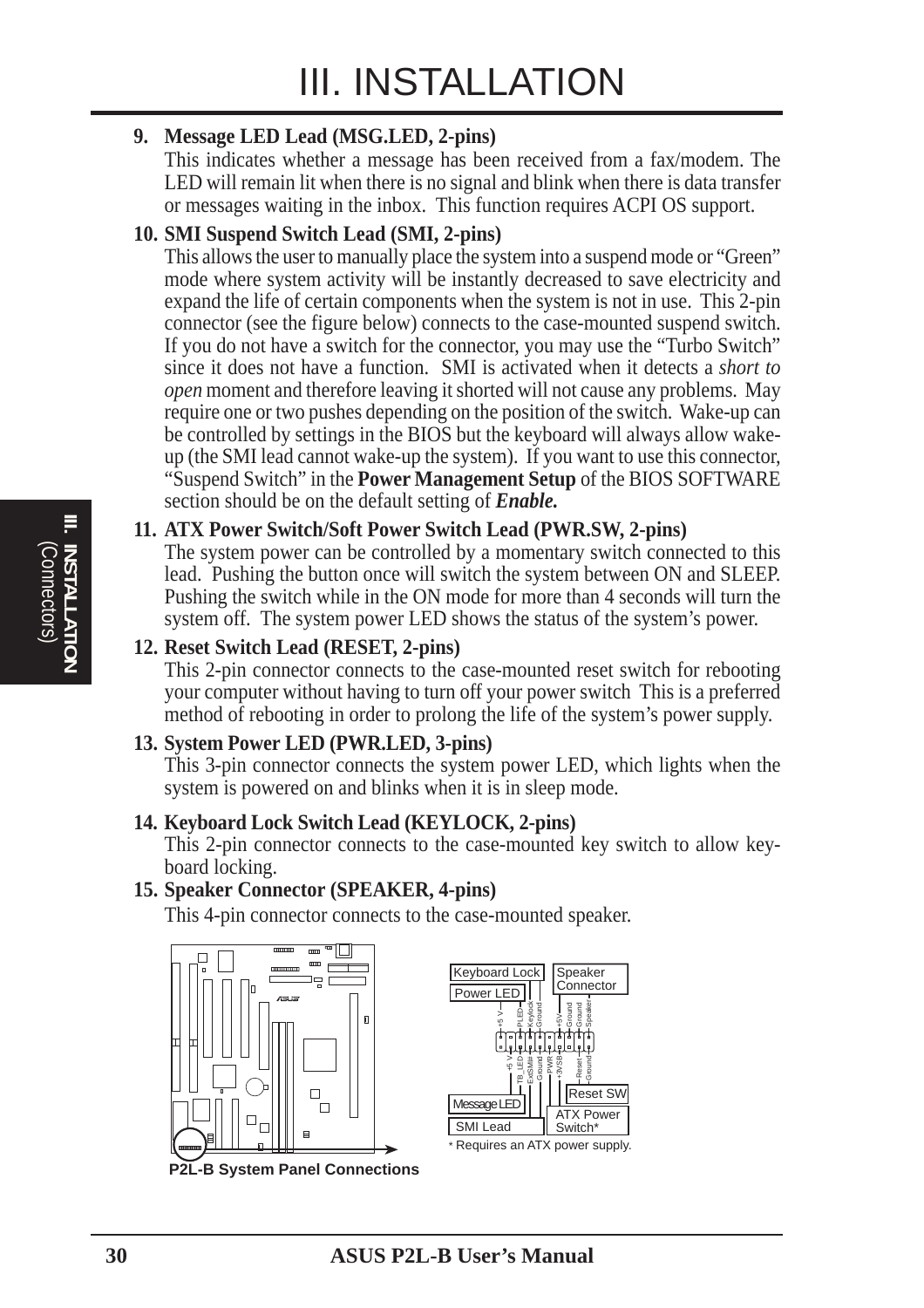#### **16. USB, Infrared, PS/2 Mouse Module Connector (USB/MIR, 18-1 pins)**

If you want to use USB, PS/2 mouse, or infrared (IrDA) devices, you need to purchase an external connector set. The external connector set connects to the 18-pin block and mounts to an open slot on your computer's chassis. The system will direct IRQ12 to the PS/2 mouse if one is detected. If not detected, expansion cards can use IRQ12. See *PS/2 Mouse Control* in **BIOS Features Setup** and *USB Function* in **PnP and PCI Setup** of the BIOS SOFTWARE. See *Second IrDA...* connector for details on the infrared connector.



**P2L-B PS/2 Mouse, USB, IrDA Module Connector**

#### **17. Second IrDA-Compliant Infrared Connector (IR, 5-pins)**

This connector supports the optional wireless transmitting and receiving infrared module. This module mounts to a small opening on system cases that support this feature. You must also configure the setting through *UART2 Use Infrared* in **Chipset Features Setup** to select whether UART2 is directed for use with COM2 or IrDA. Use the five pins as shown below (Back View) and connect a ribbon cable from the module to the motherboard according to the pin definitions.

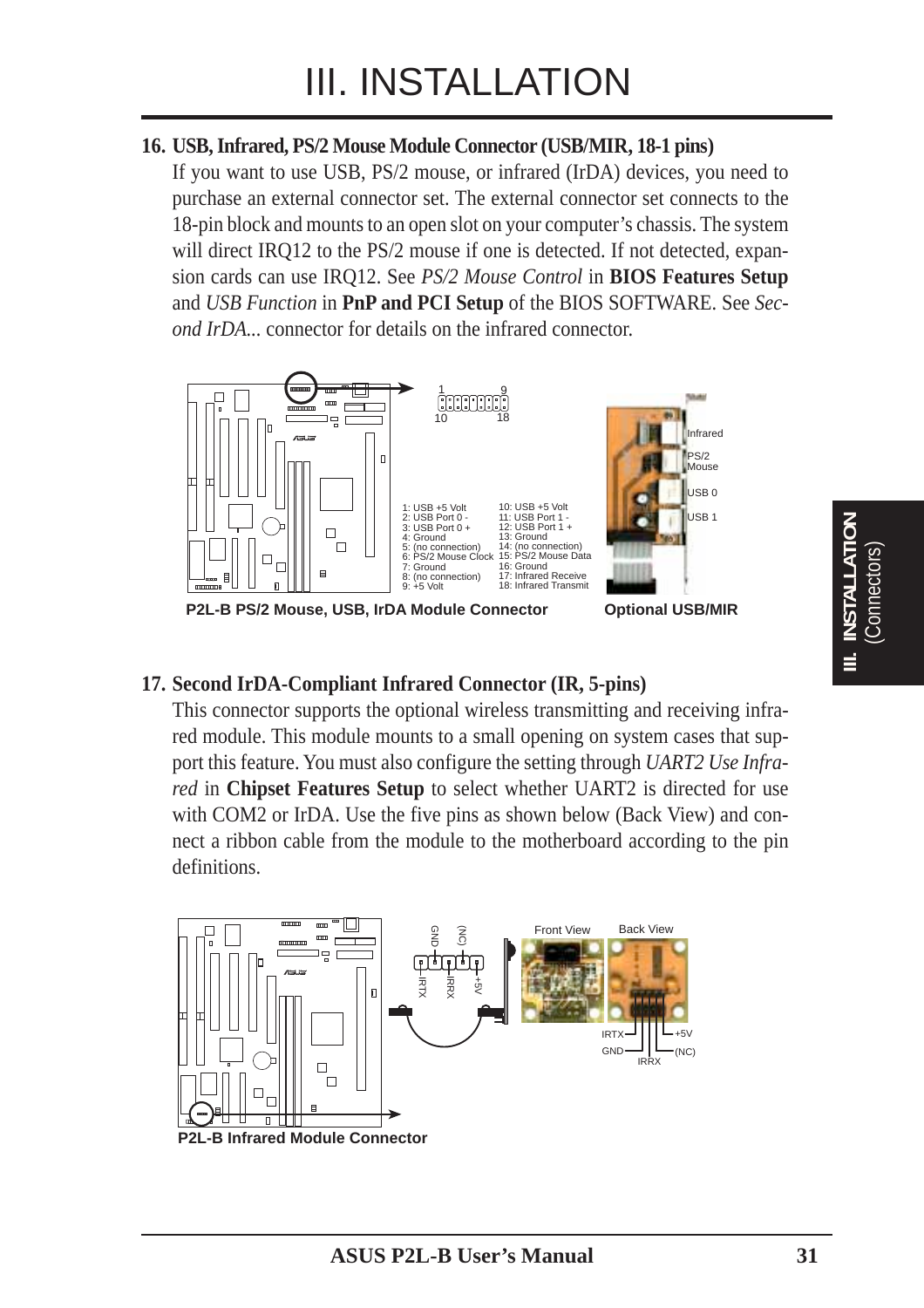#### **18. ATX Power Supply Connector (ATXPWR, 20-pins)**

This connector connects to a ATX power supply. The plug from the power supply will only insert in one orientation because of the different hole sizes. Find the proper orientation and push down firmly making sure that the pins are aligned.

**IMPORTANT:** Make sure that your ATX power supply can supply at least 10mAmp on the 5-volt standby lead (5VSB). You may experience difficulty in powering on your system if your power supply cannot support the load. For Wake on LAN support, your ATX power supply must supply at least 720mAmp.



#### **19. AT Power Supply Connector (POWER, 12-pins)**

This connector connects to a standard 5 Volt power supply. To connect the leads from the power supply, ensure first that the power supply is not plugged. Most power supplies provide two plugs (P8 and P9), each containing six wires, two of which are black. Orient the connectors so that the black wires are together.



Using a slight angle, align the plastic guide pins on the lead to their receptacles on the connector. Once aligned, press the lead onto the connector until the lead locks into place.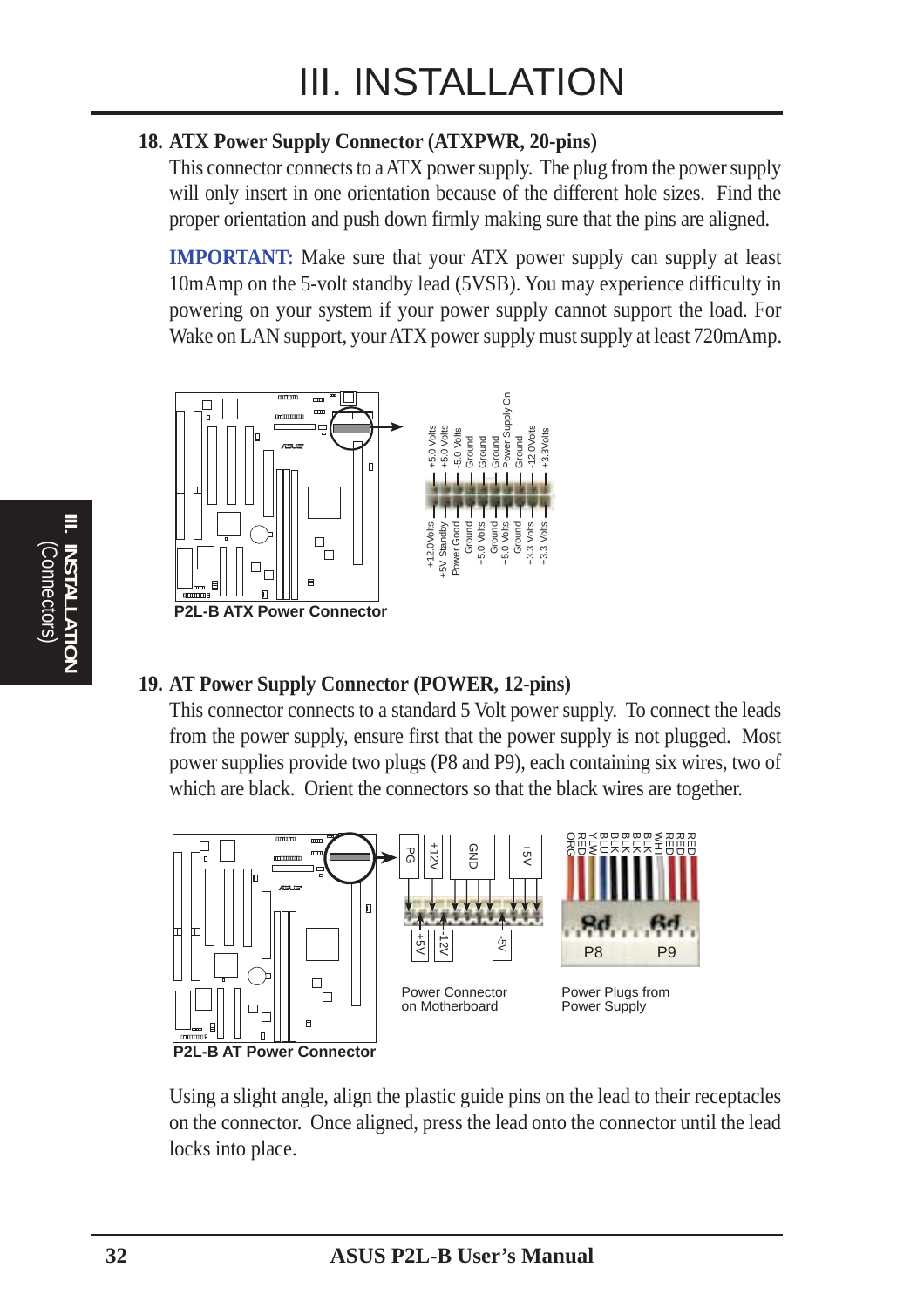### Power Connection Procedures

- 1. After all connections are made, close the system case cover.
- 2. Be sure that all switches are off (in some systems, marked with  $\bigcirc$ ).
- 3. Connect the power supply cord into the power supply located on the back of your system case according to your system user's manual.
- 4. Connect the power cord into a power outlet that is equipped with a surge protector.
- 5. You may then turn on your devices in the following order:
	- a. Your monitor
	- b. External SCSI devices (starting with the last device on the chain)
	- c. Your system power. For ATX power supplies, you need to switch on the power supply as well as press the ATX power switch on the front of the case.
- 6. The power LED on the front panel of the system case will light. For ATX power supplies, the system LED will light when the ATX power switch is pressed. The monitor LED may light up after the system's if it complies with "green" standards or if it has a power standby feature. The system will then run power-on tests. While the tests are running, additional messages will appear on the screen. If you do not see anything within 30 seconds from the time you turn on the power, the system may have failed a power-on test. Recheck your jumper settings and connections or call your retailer for assistance.
- 7. During power-on, hold down <Delete> to enter BIOS setup. Follow the instructions in the next section, BIOS SOFTWARE.
- **\* Powering Off your computer:** You must first exit or shut down your operating system before switching off the power switch. For ATX power supplies, you can press the ATX power switch after exiting or shutting down your operating system. If you use Windows 95, click the **Start** button, click **Shut Down**, and then click **Shut down the computer?**. The system will give three quick beeps after about 30 seconds and then power off after Windows shuts down.

**NOTE:** The message "You can now safely turn off your computer" will not appear when shutting down with ATX power supplies.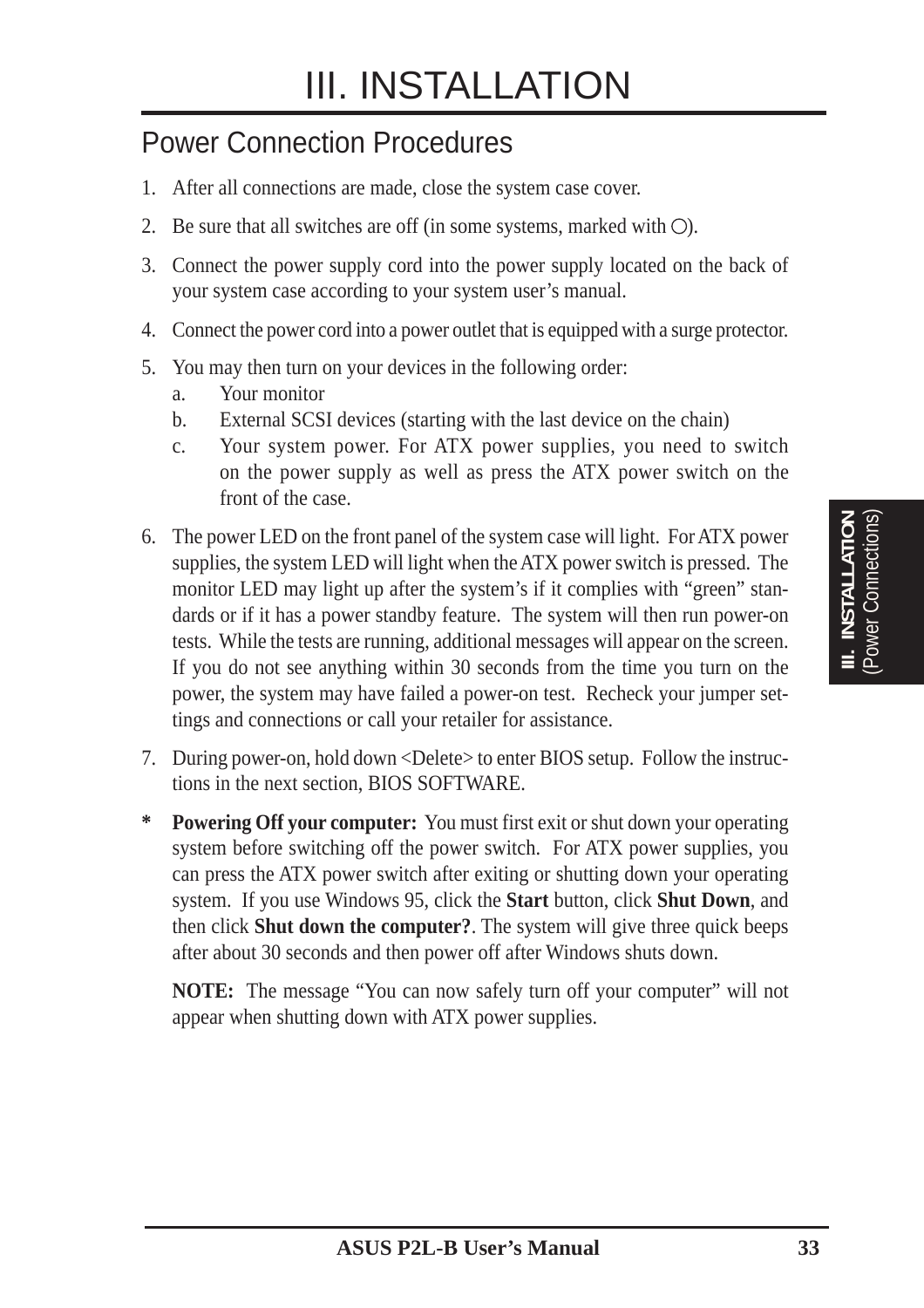# Support Software

**PFLASH.EXE -** This is the Flash Memory Writer utility that updates the BIOS by uploading a new BIOS file to the programmable flash ROM chip on the motherboard. To determine the BIOS version, check the last four numbers of the code displayed on the upper left-hand corner of your screen during bootup. Larger numbers represent a newer BIOS file. This file works in DOS or Windows mode.

**NOTE:** The following screen contents in this user's manual are provided as examples only and may not reflect the screen contents displayed on your system.

### Flash Memory Writer Utility

**IMPORTANT!** If "unknown" is displayed after **Flash Type --**, the memory chip is either not programmable or is not supported with the PnP BIOS and therefore cannot be programmed by the Flash Memory Writer utility.



#### Main Menu

#### **1. Save Current BIOS To File**

This option allows you to save a copy of the original motherboard BIOS in case you need to reinstall it. It is recommended that you save PFLASH and the BIOS file to a bootable floppy diskette.

#### **2. Update BIOS Main Block From File**

This option updates the BIOS from a file on the disk. The file can be either a new file or a backup file created by the "Save Current BIOS To File" option. If the boot block in the file is different from the current boot block, this option will not update the main block. Instead, it will display the following messages.

**IV. BIOS** (Flash Memory Writer)

(Flash Memory Writer)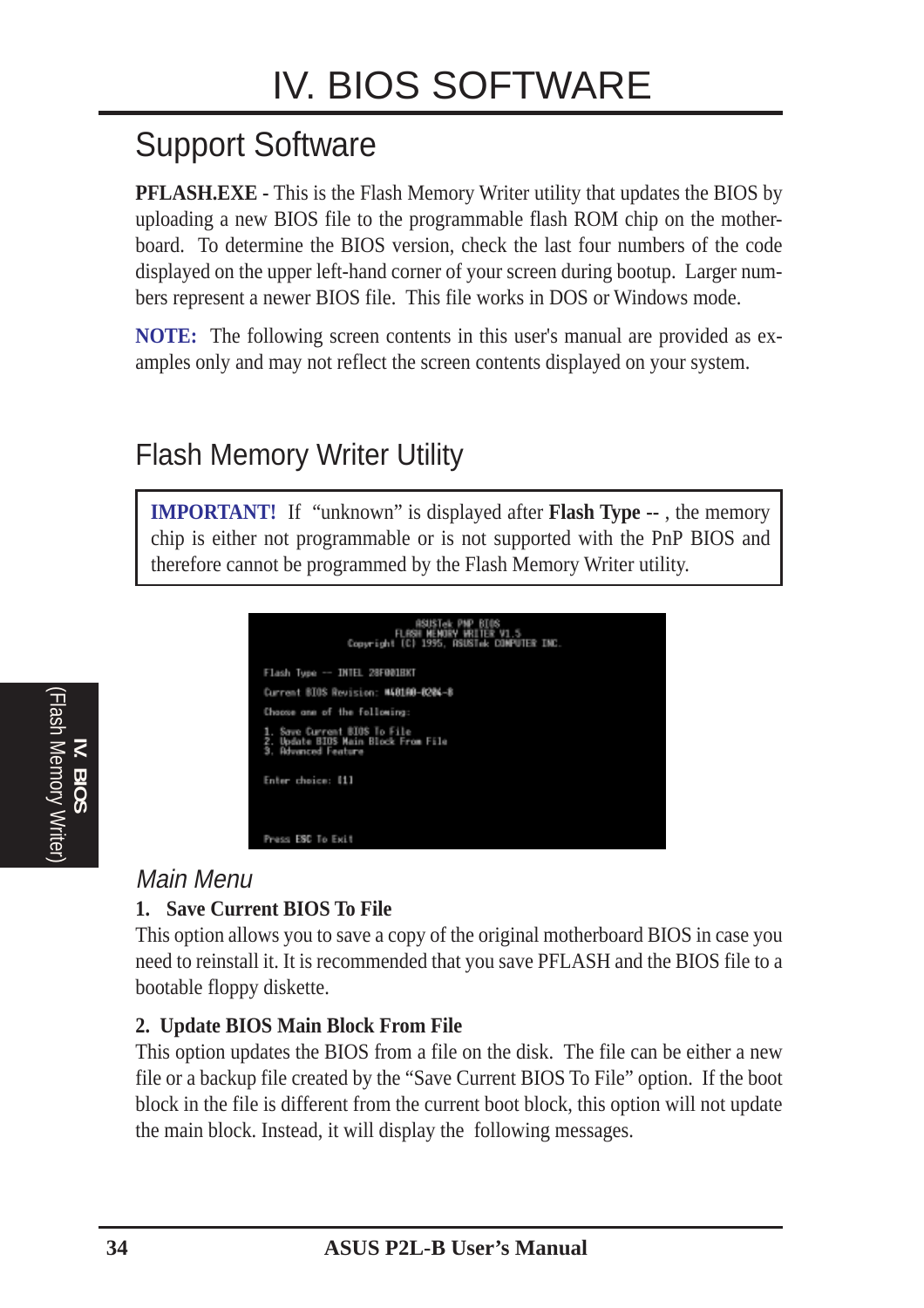# IV. BIOS SOFTWARE



#### **3. Advanced Features**

This option displays the Advanced Features screen for clearing the PnP configuration record and updating the motherboard BIOS.



### Advanced Features Menu

#### **1. Clear PNP ESCD Parameter Block**

This option erases the Plug-and-Play (PnP) configuration record.

#### **2. Update BIOS Including Boot Block and ESCD**

This option updates the boot block, the baseboard BIOS, and the PnP extended system configuration data (ESCD) parameter block from a new BIOS file.

| Update BIOS Including Boot Block and ESCD                                                      |
|------------------------------------------------------------------------------------------------|
| Flash Tupe -- INTEL 28F001BXT                                                                  |
| Current BIOS Revision: M&B1AB-0204-8                                                           |
| Please Enter File Name for NEM BIOS: 0205.003                                                  |
| fire you Sure [Y/N] 7 [Y]                                                                      |
| Block Erasing -- Done<br>Programming -- IFFFF<br>Block Erasing -- Dome<br>Programming -- IDFFF |
| Flashed Successfully                                                                           |
| Press ESC To Continue                                                                          |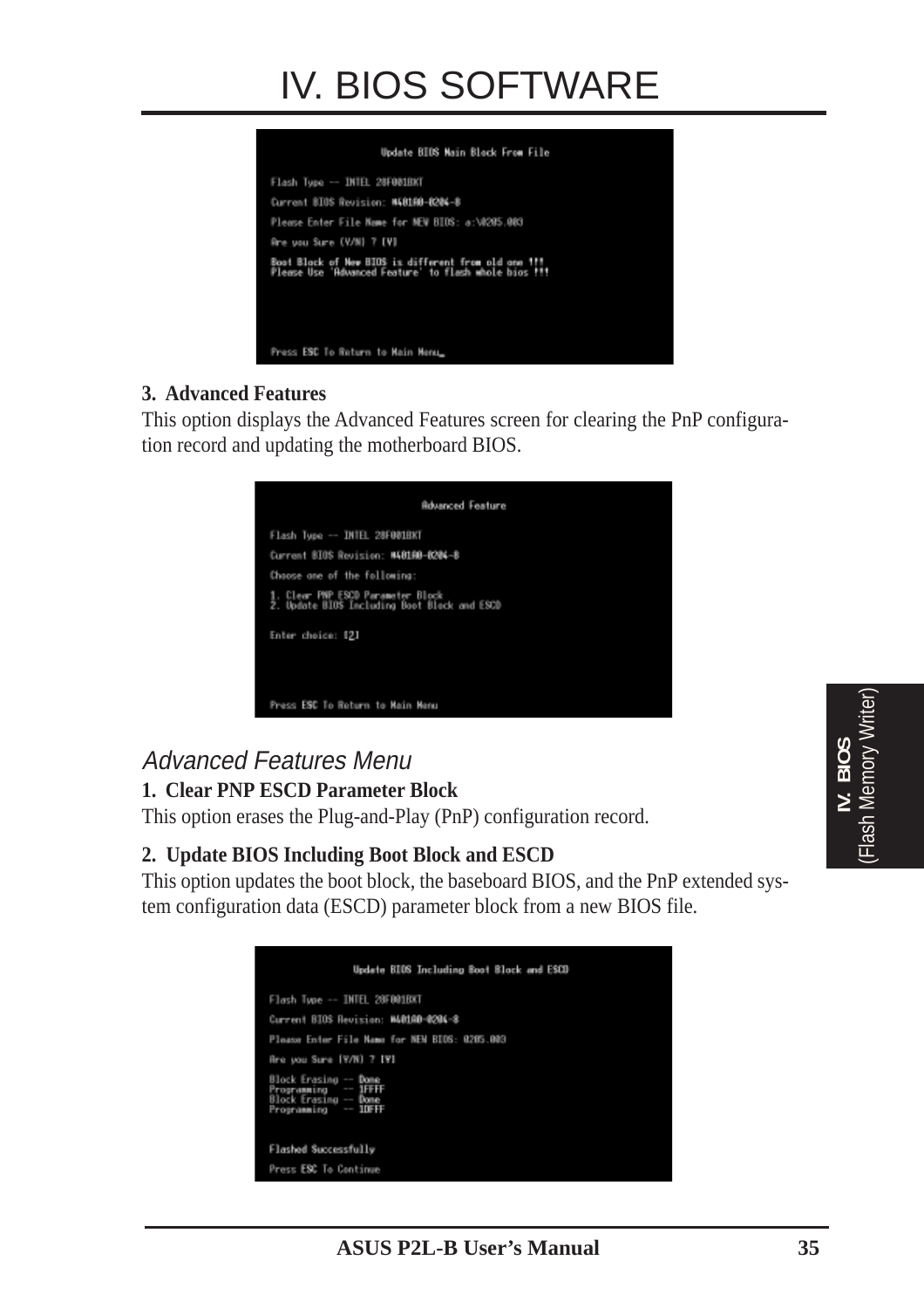### Managing and Updating Your Motherboard's BIOS

#### **Upon First Use of the Computer System**

- 1. Create a bootable system floppy diskette by typing [FORMAT A:/S] from the DOS prompt without creating "AUTOEXEC.BAT" and "CONFIG.SYS" files.
- 2. Copy PFLASH.EXE to your new diskette.
- 3. Run PFLASH.EXE from your new diskette and select option 1 "Save Current BIOS to File." Enter the "Current BIOS Revision:" for the file name.

#### **Updating BIOS Procedures (only when necessary)**

**IMPORTANT:** If "unknown" is displayed after **Flash Type --**, the memory chip is not programmable or is not supported with the PnP BIOS and therefore cannot be programmed by the Flash Memory Writer utility.

- 1. Download an updated ASUS BIOS file from the Internet (WWW or FTP) or a BBS (Bulletin Board Service) (see ASUS CONTACT INFORMATION on page 3 for details) and save to the disk you created earlier.
- 2. Boot from the disk you created earlier.
- 3. At the "A:\" prompt, type PFLASH and then press <Enter>.
- 4. Enter 2 "Update BIOS Main Block From File" from the Main Menu or option 2 "Update BIOS Including Boot Block and ESCD" from the Advanced Features Menu if prompted by option 2 of the Main Menu.
- 5. The program displays a second screen prompting you for the name of the BIOS file. Type in the complete file name and extension of the new BIOS, and then press <Enter>. The utility then updates the BIOS file from disk.

**WARNING!** If you encounter problems while updating the new BIOS, DO NOT turn off your system since this might prevent your system from booting up. Just repeat the process, and if the problem still persists, update the original BIOS file you saved to disk above. If the Flash Memory Writer utility was not able to successfully update a complete BIOS file, your system may not be able to boot up. If this happens, your system will need service.

- 6. After successfully updating the new BIOS file, exit the Flash Memory Writer utility and then reboot.
- 7. Hold down <Delete> to enter BIOS setup. You must select "Setup Default" to effect the new BIOS, after which you may set the other items from the Main Menu.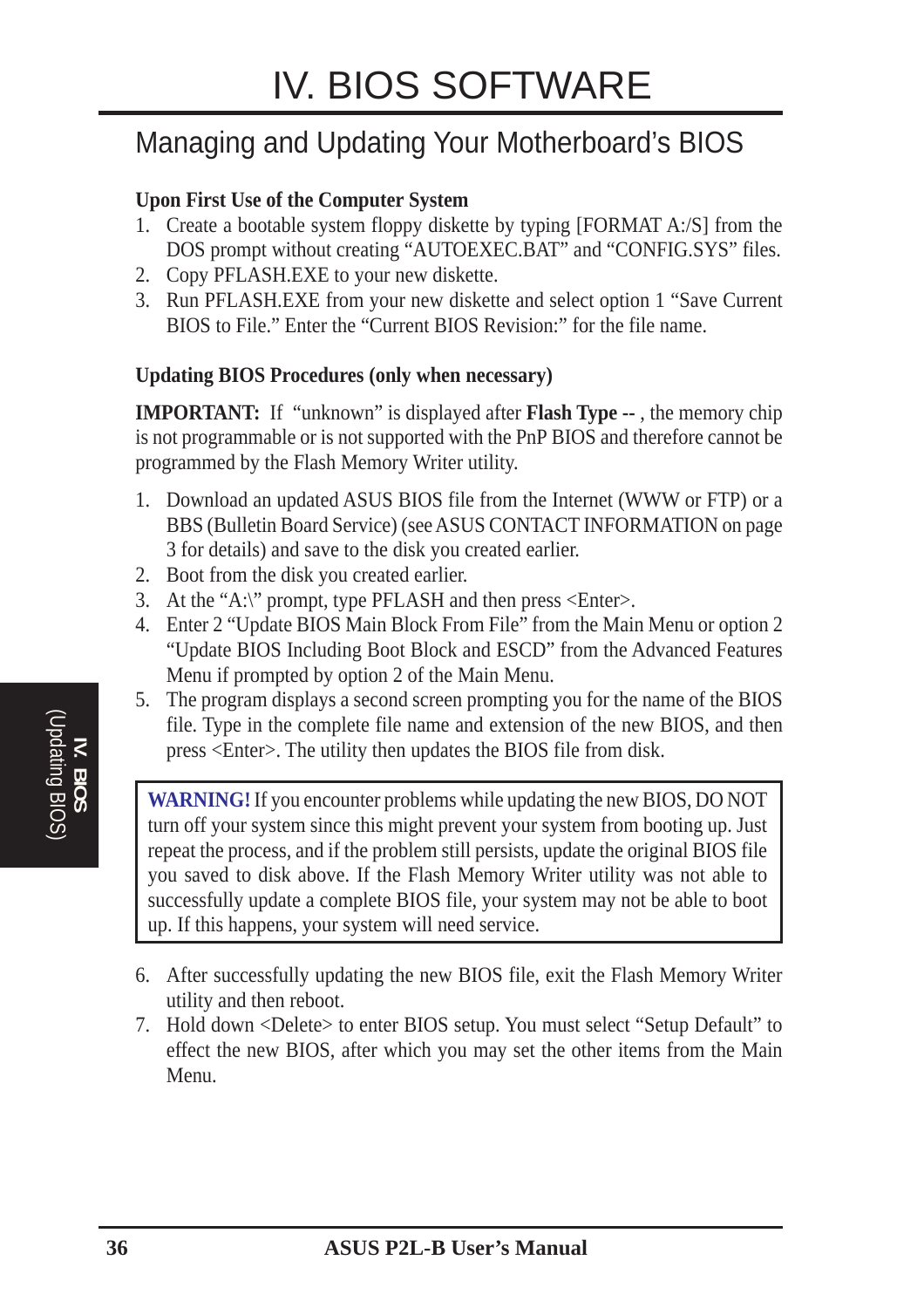# 6. BIOS Setup

The motherboard supports two programmable Flash ROM chips: 5 Volt and 12 Volt. Either of these memory chips can be updated when BIOS upgrades are released. Use the Flash Memory Writer utility to download the new BIOS file into the ROM chip as described in detail in this section.

All computer motherboards provide a Setup utility program for specifying the system configuration and settings. If your motherboard came in a computer system, the proper configuration entries may have already been made. If so, invoke the Setup utility, as described later, and take note of the configuration settings for future reference; in particular, the hard disk specifications.

If you are installing the motherboard, reconfiguring your system or you receive a Run Setup message, you will need to enter new setup information. This section describes how to configure your system using this utility.

The BIOS ROM of the system stores the Setup utility. When you turn on the computer, the system provides you with the opportunity to run this program. This appears during the Power-On Self Test (POST). Press <Delete> to call up the Setup utility. If you are a little bit late pressing the mentioned key(s), POST will continue with its test routines, thus preventing you from calling up Setup. If you still need to call Setup, reset the system by pressing  $\langle \text{Ctrl} \rangle + \langle \text{Alt} \rangle + \langle \text{Delete} \rangle$ , or by pressing the Reset button on the system case. You can also restart by turning the system off and then back on again. But do so only if the first two methods fail.

When you invoke Setup, the CMOS SETUP UTILITY main program screen will appear with the following options:

|                                                                                                                                                                                 | <b>BIOS (P2L-B)</b><br>CNOS SETUP UTILITY<br>CHOSE SOFTWARE, THE                                                        |
|---------------------------------------------------------------------------------------------------------------------------------------------------------------------------------|-------------------------------------------------------------------------------------------------------------------------|
| STANDARD CHOS SETUP<br><b>BIGS FEATURES SETUP</b><br>CHIPSET FEATURES SETUP<br><b>FONER MONDENENT SETIEF</b><br>PMP AND PCT SETUP<br>LORD BIDS DEFINETS<br>LORD SETUP DEFINIETS | SEPERVISOR PRESSURE<br>USER PRSSHORD<br><b>ICE HID AUTO DETECTION</b><br>SAVE 8 EXT SETUP<br><b>EXIT VITHOUT SAVING</b> |
| <b>Dutt</b><br>se mi<br>Save & Emit Setup                                                                                                                                       | Select Item<br>ShiftlF2<br><b>Change Color</b>                                                                          |

**NOTE:** The following BIOS screens and descriptions were intended for the BIOS version at the time of product release. Your BIOS version may be slightly different.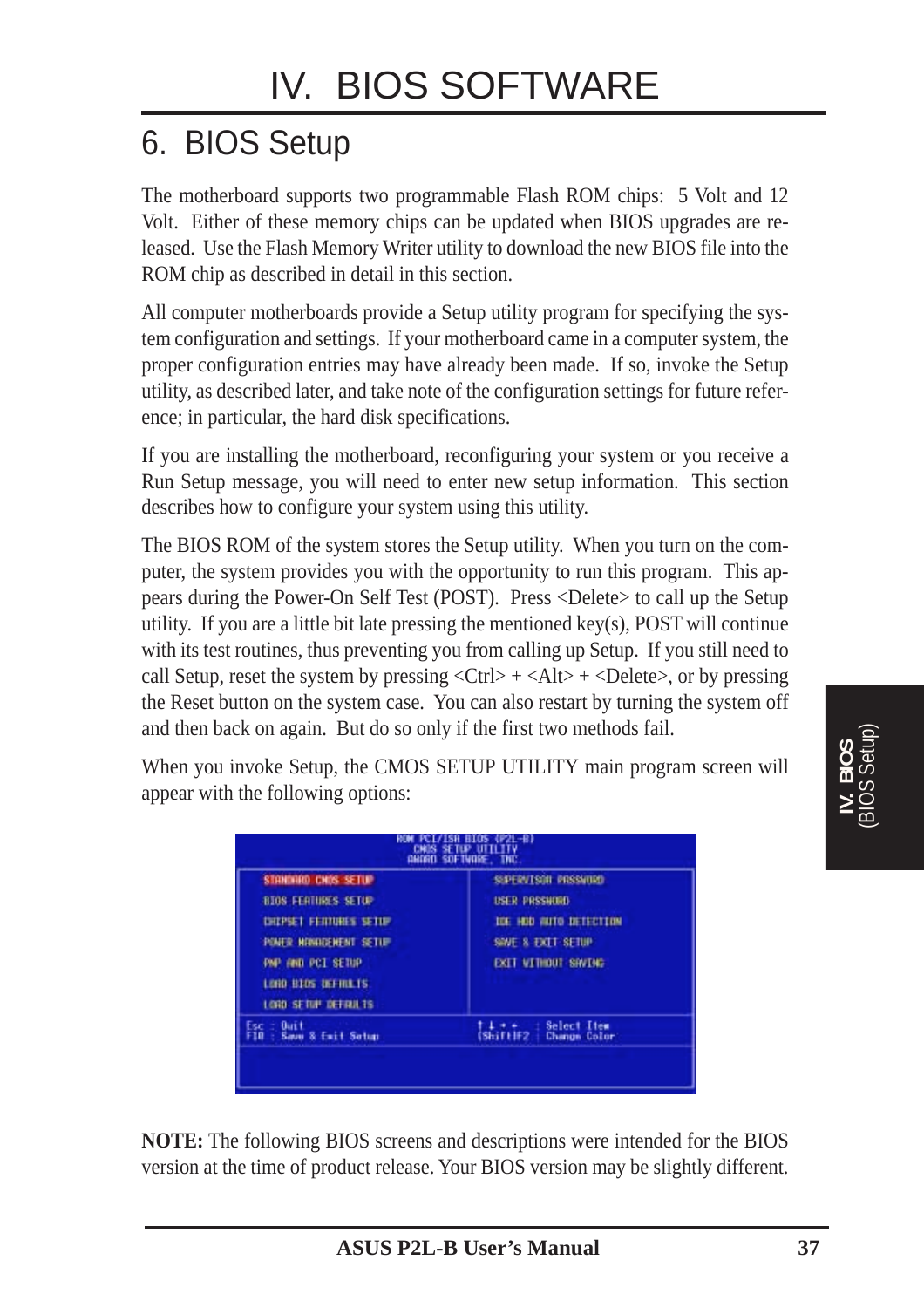### Load Defaults

The "Load BIOS Defaults" option loads the minimum settings for troubleshooting. "**Load Setup Defaults**", on the other hand, is for loading optimized defaults for regular use. Choosing defaults at this level, will modify all applicable settings.

A section at the bottom of the above screen displays the control keys for this screen. Take note of these keys and their respective uses. Another section just below the control keys section displays information on the currently highlighted item in the list.

# Standard CMOS Setup

This "Standard CMOS Setup" option allows you to record some basic system hardware configuration and set the system clock and error handling. If the motherboard is already installed in a working system, you will not need to select this option anymore. However, if the configuration stored in the CMOS memory on the board gets lost or damaged, or if you change your system hardware configuration, you will need to respecify the configuration values. The configuration values usually get lost or corrupted when the power of the onboard CMOS battery weakens.

|                                                                                      |                                        | STRADARD CHOS SETUP<br>ANARD SOFTWARE, INC. |   |                                    |                                |                                      |                  |      |
|--------------------------------------------------------------------------------------|----------------------------------------|---------------------------------------------|---|------------------------------------|--------------------------------|--------------------------------------|------------------|------|
| Date (mm:dd:yy) : Tuo, Feb 24.1998<br>$Time$ [hh:mm:ss] : 20 = 57 : 17<br>HIRD DISKS | <b>TWFE</b>                            | <b>SIZE</b>                                 |   |                                    | CYLS HEAD PRECOMP LIMIX SECTOR |                                      |                  | HILL |
| Primery Master<br>Primaru Slave<br>Secondary Naster<br>Secondary Slave               | None<br>Norse.<br>Nome<br><b>Hume-</b> | ő<br>ā                                      | ò | 日本語の                               | ă<br>ā                         | 日本語                                  |                  |      |
| Drive A = Nome<br>Drive B - None<br>Floppy 3 Mode Support : Disabled                 |                                        |                                             |   |                                    | Extended Manney:               | <b>Base Memory:</b><br>Other Memory: | <b>K</b><br>51次  |      |
| <b>Video</b><br><b>EGRANDR</b><br><b>All Errors</b><br>Halt On                       |                                        |                                             |   |                                    |                                | <b>Total Monoro:</b>                 | 512K             |      |
| <b>Dut1</b><br><b>ESD</b><br>Help                                                    |                                        | Shift)F2                                    |   | Soloct Iton<br><b>Change Color</b> |                                |                                      | PU/PD/-/- Modify |      |

The preceding screen provides you with a list of options. At the bottom of this screen are the control keys for this screen. Take note of these keys and their respective uses.

User-configurable fields appear in a different color. If you need information on the selected field, press <F1>. The help menu will then appear to provide you with the information you need. The memory display at the lower right-hand side of the screen is read-only and automatically adjusts accordingly.

# Details of Standard CMOS Setup:

#### **Date**

To set the date, highlight the "Date" field and then press either <Page Up>/<Page Down> or  $\langle + \rangle$   $\langle - \rangle$  to set the current date. Follow the month, day and year format. Valid values for month, day and year are: **Month: (1** to **12), Day: (1** to **31), Year: (**up to **2079)**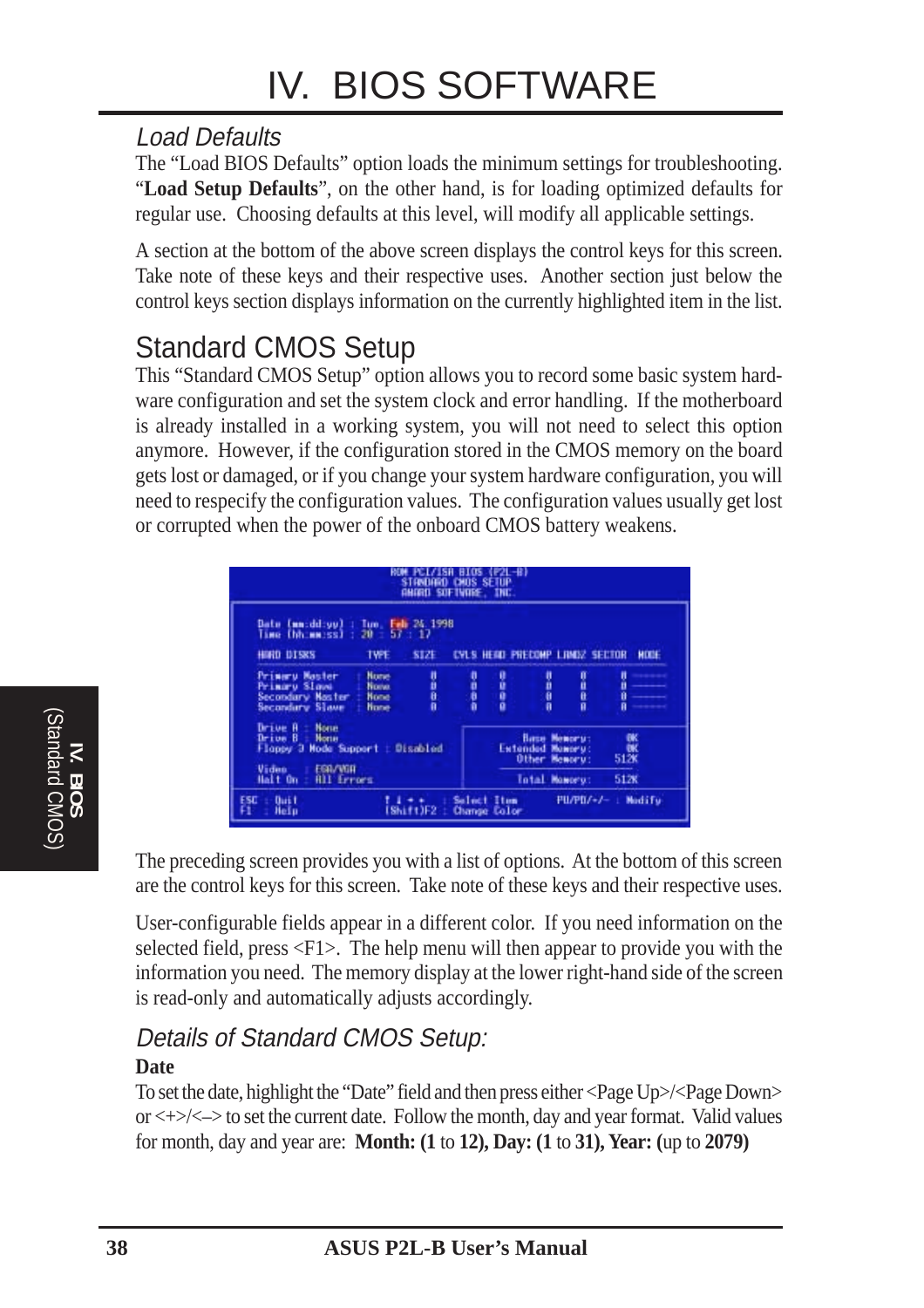#### **Time**

To set the time, highlight the "Time" field and then press either <Page Up>/<Page Down> or  $\langle + \rangle$  to set the current time. Follow the hour, minute and second format. Valid values for hour, minute and second are: **(Hour: (00 to 23), Minute: (00 to 59), Second: (00 to 59)**. Press <Enter> twice if you do not want to modify the current time.

**NOTE:** You can bypass the date and time prompts by creating an AUTOEXEC.BAT file. For information on how to create this file, please refer to the MS-DOS manual.

#### **Hard Disks**

This field records the specifications for all non-SCSI hard disk drives installed in your system. The onboard PCI IDE connectors provide Primary and Secondary channels for connecting up to four IDE hard disks or other IDE devices. Each channel can support up to two hard disks; the first of which is the "master" and the second is the "slave".

Specifications for SCSI hard disks need not to be entered here since they operate using device drivers and are not supported by any the BIOS. If you install either the optional PCI-SC200 or PCI-SC860 SCSI controller card into the motherboard, see section VI for instructions. If you install other vendor's SCSI controller card, refer to their respective documentations on how to install the required SCSI drivers.

#### **For IDE hard disk drive setup, you can:**

- Use the *Auto* setting for detection during bootup.
- Use the IDE HDD AUTO DETECTION in the main menu to automatically enter the drive specifications.
- Enter the specifications yourself manually by using the "User" option.

The entries for specifying the hard disk type include **CYLS** (number of cylinders), **HEAD** (number of read/write heads), **PRECOMP** (write precompensation), **LANDZ** (landing zone), **SECTOR** (number of sectors) and **MODE**. The **SIZE** field automatically adjusts according to the configuration you specify. The documentation that comes with your hard disk should provide you with the information regarding the drive specifications.

The **MODE** entry is for IDE hard disks only, and can be ignored for MFM and ESDI drives. This entry provides three options: *Normal, Large, LBA*, or *Auto* (see below). Set **MODE** to the *Normal* for IDE hard disk drives smaller than 528MB; set it to *LBA* for drives over 528MB that support Logical Block Addressing (LBA) to allow larger IDE hard disks; set it to *Large* for drives over 528MB that do not support LBA. *Large* type of drive can only be used with MS-DOS and is very uncommon. Most IDE drives over 528MB support the *LBA* mode.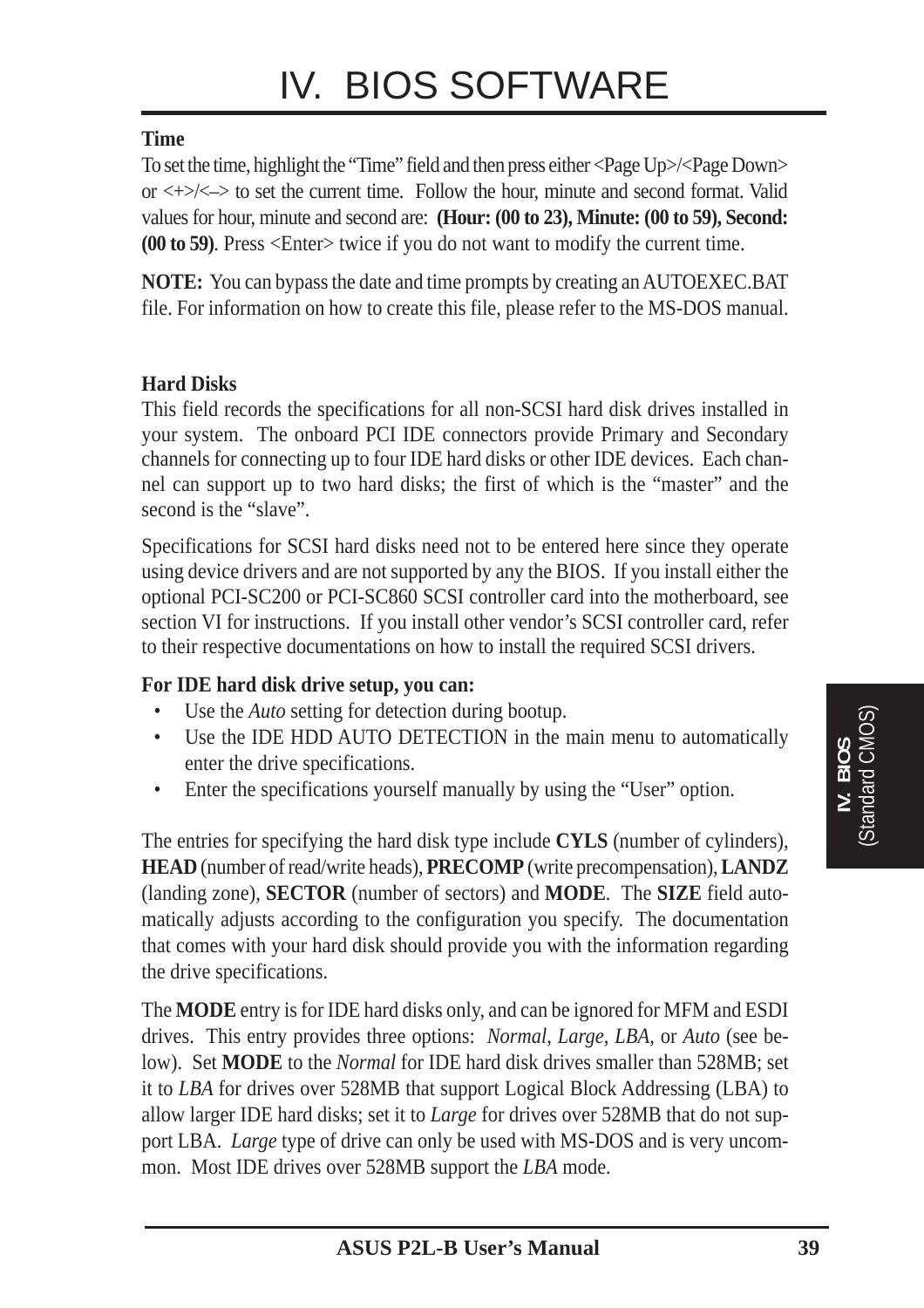# IV. BIOS SOFTWARE

#### **Auto detection of hard disks on bootup**

For each field: Primary Master, Primary Slave, Secondary Master, and Secondary Slave, you can select *Auto* under the TYPE and MODE fields. This will enable auto detection of your IDE hard disk during bootup. This will allow you to change your hard disks (with the power off) and then power on without having to reconfigure your hard disk type. If you use older hard disks that do not support this feature, then you must configure the hard disk in the standard method as described earlier by the "User" option.

**NOTE:** After the IDE hard disk drive information has been entered into BIOS, new IDE hard disk drives must be partitioned (such as with FDISK) and then formatted before data can be read from and write on. Primary IDE hard disk drives must have its partition set to *active* (also possible with FDISK).

**NOTE:** SETUP Defaults are noted in parenthesis next to each function heading.

#### **Drive A / Drive B (None)**

These fields record the types of floppy disk drives installed in your system. The available options for drives A and B are: *360KB, 5.25 in.; 1.2MB, 5.25 in.; 720KB, 3.5 in.; 1.44MB, 3.5 in.; 2.88MB, 3.5 in.; None*

To enter the configuration value for a particular drive, highlight its corresponding field and then select the drive type using the left- or right-arrow keys.

#### **Floppy 3 Mode Support (Disabled)**

This is the Japanese standard floppy drive. The standard stores 1.2MB in a 3.5inch diskette. This is normally disabled but you may choose from either: *Drive A, Drive B, Both, and Disabled*

#### **Video (EGA/VGA)**

Set this field to the type of video display card installed in your system. The options are *EGA/VGA*, *CGA 49*, *CGA 80*, and *Mono* (for Hercules or MDA)*.*

If you are using a VGA or any higher resolution card, choose *EGA/VGA*.

#### **Halt On (All Errors)**

This field determines which types of errors will cause the system to halt. Choose from *All Errors*; *No Errors*; *All*,*But Keyboard, All*,*But Diskette*; and *All,But Disk/Key.*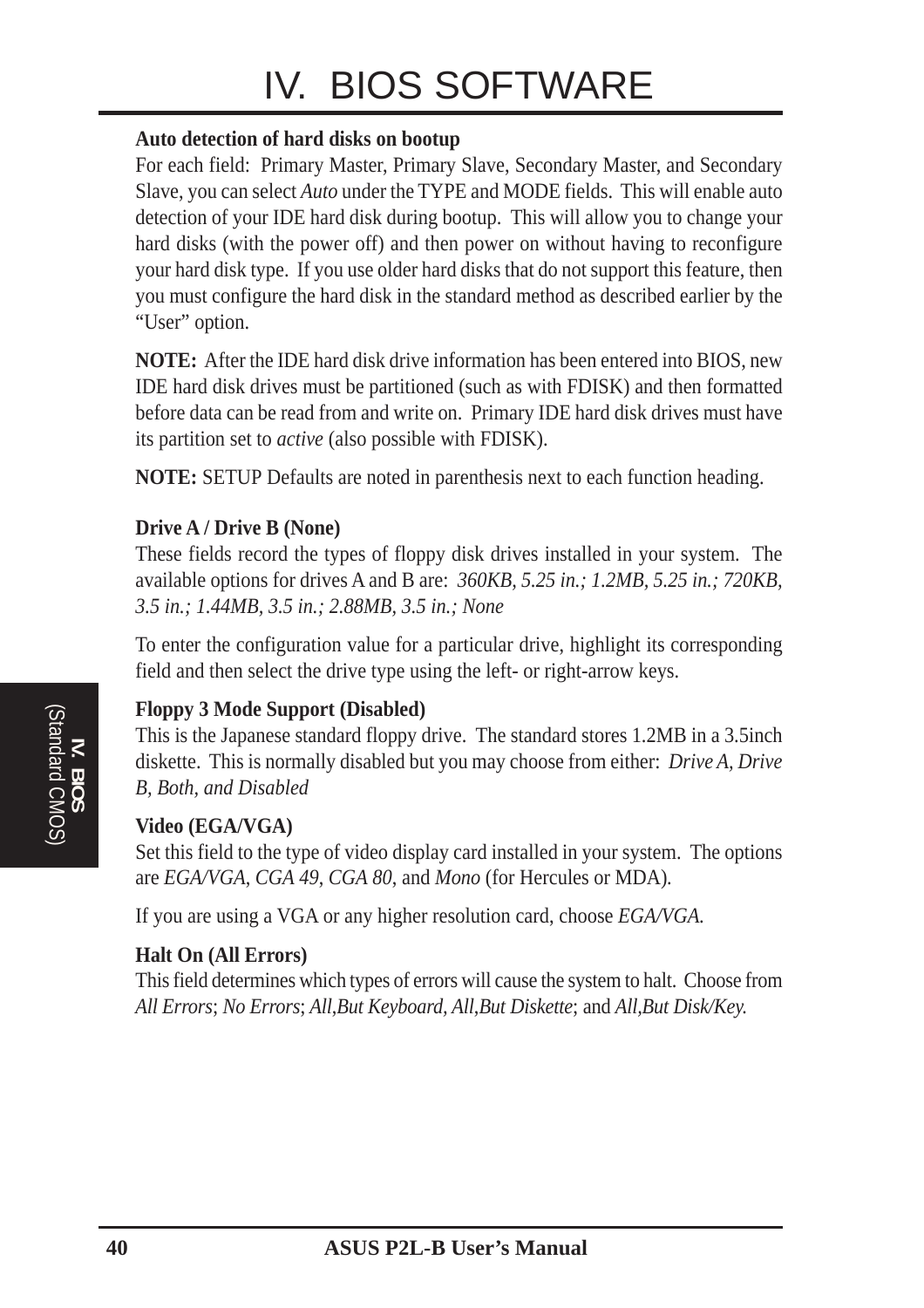## BIOS Features Setup

This "BIOS Features Setup" option consists of configuration entries that allow you to improve your system performance, or let you set up some system features according to your preference. Some entries are required by the motherboard's design to remain in their default settings.

| ним<br><b>BIOS FEATURES SETUP</b><br>ANDRO SOFTWARE, THE                                                                                                                                                                                                                                                                                                                                                                                                                    | PCL/158 B105 (P2L-B)                                                                                                                                                                                                                                                                                                                                                                                                                                                                                                                         |
|-----------------------------------------------------------------------------------------------------------------------------------------------------------------------------------------------------------------------------------------------------------------------------------------------------------------------------------------------------------------------------------------------------------------------------------------------------------------------------|----------------------------------------------------------------------------------------------------------------------------------------------------------------------------------------------------------------------------------------------------------------------------------------------------------------------------------------------------------------------------------------------------------------------------------------------------------------------------------------------------------------------------------------------|
| <b>CFU Internal Core Speed</b><br>120Mhz<br><b>Virus Harning</b><br>Disabled<br>CPU Lovel 1 Cacho<br>Enab Lied:<br><b>Enshited</b><br>CPU Level 2 Cache<br>Disabled<br>CPU Level 2 Cache ECC Check<br><b>BIOS Update</b><br>Enabled<br><b>CPU Fast String</b><br>Enablait<br><b>Daick Power On Self Test</b><br>Enabled<br>HDD Seguence SCSI/IDE First<br>ΙŒ<br>t. A<br>Boot Sequence<br>Disabled<br><b>Boot Up Floopy Seek</b><br>Flopey Disk Access Control<br><b>HAV</b> | Video<br><b>ROM BITIS</b><br>Shadow<br><b>Englished</b><br><b>CS880</b><br><b>CBFFF</b><br>Shadow<br><b>Distabled</b><br><b>CEFFE</b><br>03908<br>Shadow<br>Disabled<br>۰<br>02003<br><b>DSFFF</b><br><b>Disabled</b><br>Shadow<br>٠<br><b>DABBB</b><br><b>DJFFF</b><br>÷<br>Disabled<br>Shadow<br>DBFFF<br>78888<br>Dissbled<br>Shadow<br>÷<br>DEFFE<br>DCARR<br><b>Uitabled</b><br>Shadon<br><b>Boot Up NumLock Status</b><br>0n.<br>lypematic Rate Setting<br>Disabled<br>vpomatic Rate (Chars/Sec):<br>6<br>250<br>Voematic Delaw (Msec) |
| <b>IDE HID Block Mode Sectors</b><br>HDD NFX<br>Security Option<br>Suntem<br>PS/2 Mouse Function Control<br><b>Huto</b><br>PCI/WGR Palette Snoop<br><b>Disabled</b><br>OS/2 Onboard Newary > 64M<br><b>Disabled</b>                                                                                                                                                                                                                                                         | ESC<br><b>Ti++ : Seleci Ilem</b><br><b>Out 1</b><br>售<br>Help.<br>$PU/PU/-/-$<br>Modify<br><b>Old Values</b><br><b>ShiftJF2</b><br>Color<br>F6<br>Load BIDS<br>Defaul in<br>Load Selum Defaults                                                                                                                                                                                                                                                                                                                                              |

A section at the lower right of the screen displays the control keys you can use. Take note of these keys and their respective uses. If you need information on a particular entry, highlight it and then press  $\langle F1 \rangle$ . A pop-up help menu will appear to provide you with the information you need. <F5> loads the last set values, <F6> and <F7> loads the BIOS default values and Setup default values, respectively.

**NOTE:** SETUP Defaults are noted in parenthesis next to each function heading.

#### Details of BIOS Features Setup

#### **CPU Internal Core Speed**

This function is reserved for future use and is currently disabled.

#### **Virus Warning (Disabled)**

This field protects the boot sector and partition table of your hard disk against accidental modifications. Any attempt to write to them will cause the system to halt and display a warning message. If this occurs, you can either allow the operation to continue or use a bootable virus-free floppy disk to restart and investigate your system. This setting is recommended because of conflicts with new operating systems. Installation of new operating systems require that you disable this to prevent write errors.

#### **CPU Level 1 Cache / CPU Level 2 Cache (Enabled)**

These fields allow you to choose from the default of *Enabled* or choose *Disabled* to turn on or off the CPU's Level 1 and Level 2 built-in cache.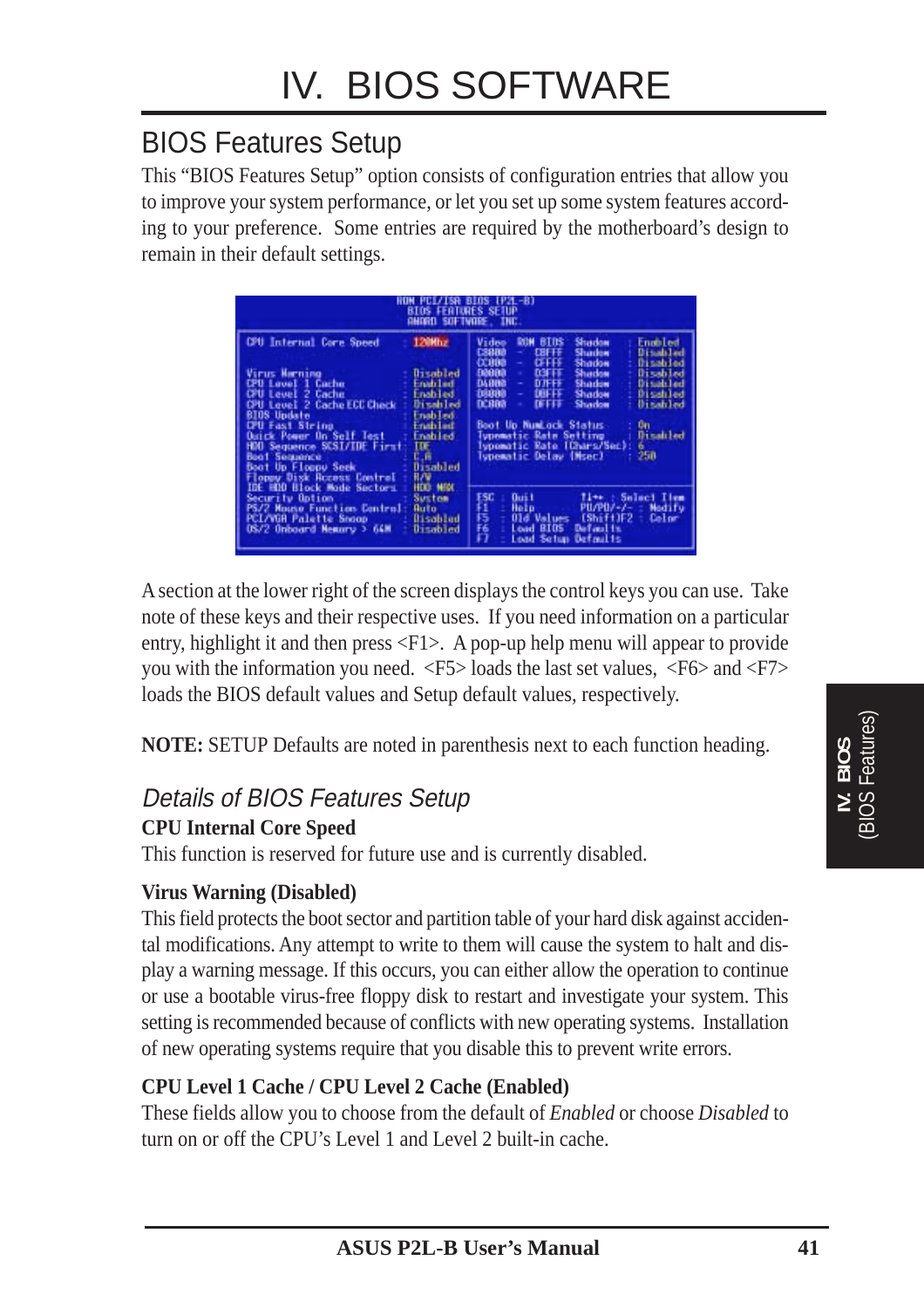#### **CPU Level 2 Cache ECC Check (Disabled)**

*Enabled* allows the system to run an ECC check on the Level 2 cache. This is *Disabled* because this feature slows performance.

#### **BIOS Update (Enabled)**

This functions as an update loader integrated into the BIOS to supply the processor with the required data. The BIOS will load the update on all processors during system bootup in the default position of *Enabled*.

#### **CPU Fast String (Enabled)**

Leave on default setting of *Enabled* for best performance.

#### **Quick Power On Self Test (Enabled)**

This field speeds up the Power-On Self Test (POST) routine by skipping retesting a second, third, and forth time. Setup default setting for this field is *Enabled*. A complete test of the system is done on each test.

#### **HDD Sequence SCSI/IDE First (IDE)**

When using both SCSI and IDE hard disk drives, IDE is always the boot disk using drive letter C (default setting of *IDE*). This new feature allows a SCSI hard disk drive to be the boot disk when set to *SCSI*. This allows multiple operating systems to be used on both IDE and SCSI drives or the primary operating system to boot using a SCSI hard disk drive.

#### **Boot Sequence (C,A)**

This field determines where the system looks first for an operating system. Options are *C,A*; *A,CDROM,C*; *CDROM,C,A*; *D,A*; *E,A*; *F,A*; *C only*; *LS/ZIP, C*; and *A,C*. The setup default setting is to check first the hard disk and then the floppy disk drive, that is, *C, A*.

#### **Boot Up Floppy Seek (Disabled)**

When enabled, the BIOS will seek drive A once.

#### **Floppy Disk Access Control (R/W)**

This allows protection of files from the computer system to be copied to floppy disks by allowing the setting of *Read Only* to only allow reads from the floppy disk drive but not writes. The setup default *R/W* allows both reads and writes.

#### **IDE HDD Block Mode Sectors (HDD MAX)**

This field enhances hard disk performance by making multi-sector transfers instead of one sector per transfer. Most IDE drives, except older versions, can utilize this feature. Selections are *HDD MAX*, *Disabled*, *2*, *4*, *8*, *16*, and *32*.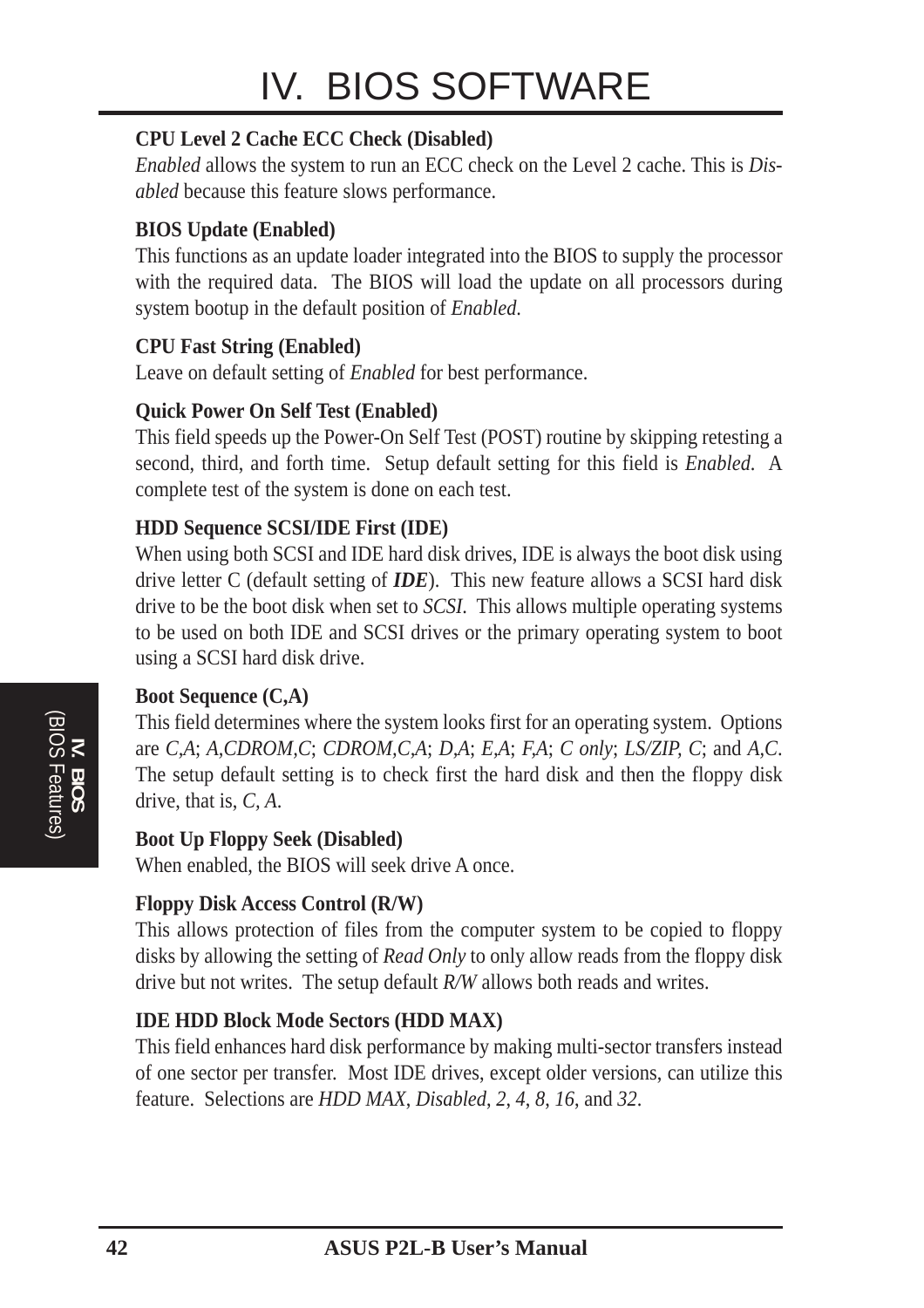#### **Security Option (System)**

When you specify a *Supervisor Password* and/or *User Password* (explained later in this section), the Security Option field determines when the system prompts for the password. The default setting is *System*, where the system prompts for the User Password every time you start your system. The other option is *Setup*, where the system goes through its startup routine unless the Setup utility is called, when the system prompts for the Supervisor Password.

#### **PS/2 Mouse Function Control (Auto)**

The default of *Auto* allows the system to detect a PS/2 mouse on bootup. If detected, IRQ12 will be used for the PS/2 mouse. IRQ12 will be reserved for expansion cards if a PS/2 mouse is not detected. *Enabled* will always reserve IRQ12, whether on bootup a PS/2 mouse is detected or not.

#### **PCI/VGA Palette Snoop (Disabled)**

Some display cards that are nonstandard VGA such as graphics accelerators or MPEG Video Cards may not show colors properly. The setting *Enabled* should correct this problem. Otherwise leave this on the setup default setting of *Disabled*.

#### **OS/2 Onboard Memory > 64M (Disabled)**

When using OS/2 operating systems with installed DRAM of greater than 64MB, you need to set this option to *Enabled* otherwise leave this on *Disabled*.

......................................................................................................................................

#### **Video ROM BIOS Shadow (Enabled)**

This field allows you to change the video BIOS location from ROM to RAM. Relocating to RAM enhances system performance, as information access is faster than the ROM.

#### **C8000-CBFFF to DC000-DFFFF (Disabled)**

These fields are used for shadowing other expansion card ROMs. If you install other expansion cards with ROMs on them, you will need to know which addresses the ROMs use to shadow them specifically. Shadowing a ROM reduces the memory available between 640K and 1024K by the amount used for this purpose.

#### **Boot Up NumLock Status (On)**

This field enables users to activate the Number Lock function upon system boot.

#### **Typematic Rate Setting (Disabled)**

When enabled, you can set the two typematic controls listed next. Setup default setting is *Disabled*.

#### **Typematic Rate (Chars/Sec) (6)**

This field controls the speed at which the system registers repeated keystrokes. Options range from 6 to 30 characters per second. Setup default setting is *6;* other settings are *8*, *10*, *12*, *15*, *20*, *24*, and *30*.

#### **Typematic Delay (Msec) (250)**

This field sets the time interval for displaying the first and second characters. Four delay rate options are available: *250*, *500*, *750*, and *1000*.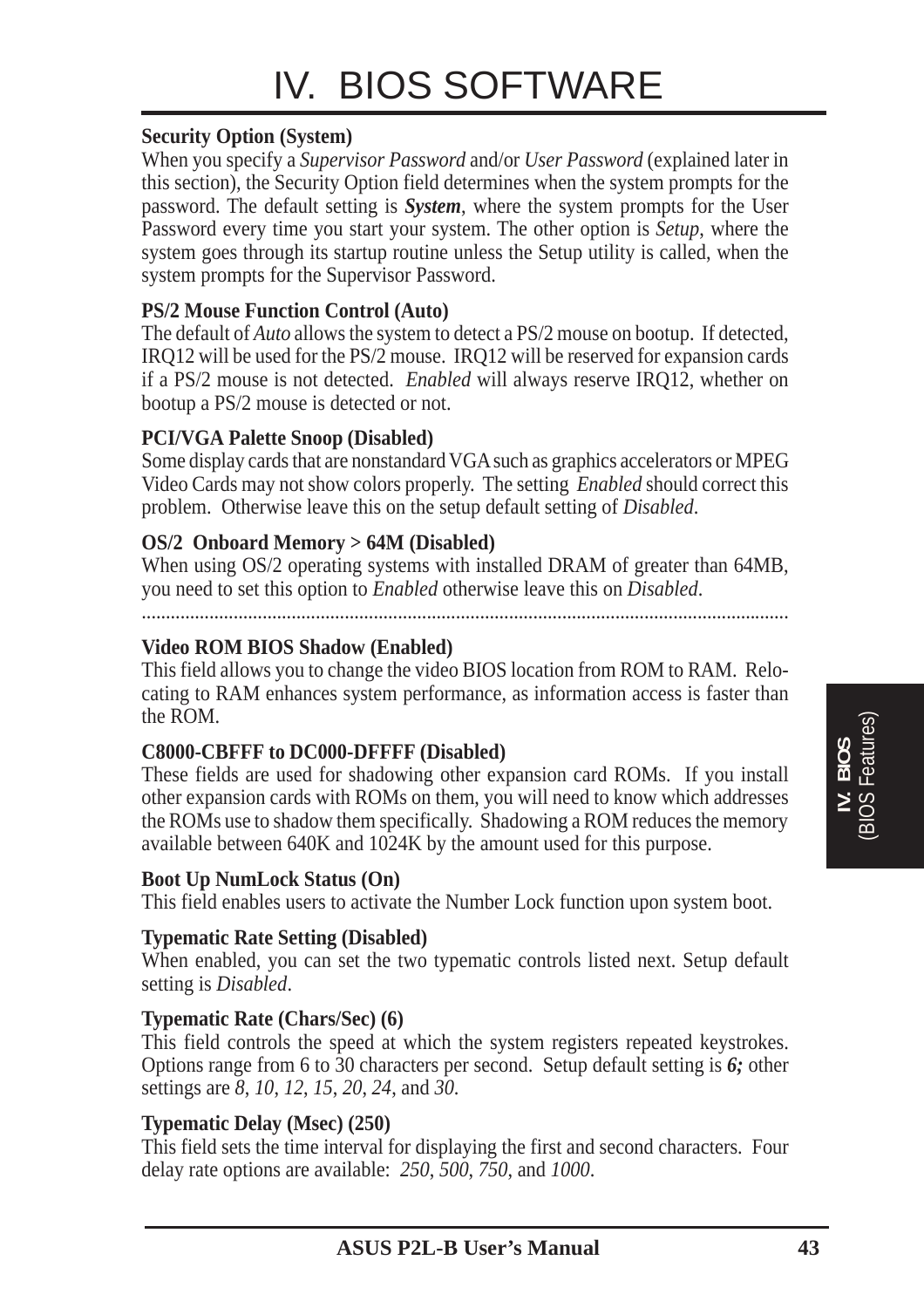### Chipset Features Setup

This "Chipset Features Setup" option controls the configuration of the board's chipset. Control keys for this screen are the same as for the previous screen.

| EDO Ruto Configuration<br><b>EDO Wead Burst Timing</b> | <b>Disabled</b><br>$*333$             | <b>Onboard FDC Controller</b><br><b>Onlinerd FDC Swap R S B</b> | Disabled<br><b>No. Swap</b> |
|--------------------------------------------------------|---------------------------------------|-----------------------------------------------------------------|-----------------------------|
| EDO Write Burst Timing                                 | $\times 333$                          | <b>Onboard Serial Port 1</b>                                    | SFORFTROA                   |
| EDO BAS Precharge Time                                 |                                       | Onboard Serial Port 2                                           | <b>SEBUTROS</b>             |
| EDO RAS to CAS Delay                                   | 댎                                     | <b>Unioard Parallel Port</b>                                    | Disabled                    |
| SURFM Configuration                                    | 12ns: SIGHM                           | <b>Parallel Port Mode</b>                                       | <b>Normal</b>               |
| SONAM RAS to CAS Delay                                 | <b>Butn</b>                           | <b>FCP DMA Select Company</b>                                   | Disabled                    |
| SDRIM RRS Precharge Time                               | fkato.                                | UGR12 Use Infrared                                              | Disabled                    |
| Mi Mait State                                          | <b>Buto</b>                           | <b>Onboard PCI IDE Enable</b>                                   | <b>Both</b>                 |
| SDAGM Banks Close Policy<br>16-bit 1/0 Recovery line   | <b>Orbitration</b><br><b>4 BUSCLK</b> | <b>IDE UI tra DNR Mode</b><br>IDEB Master PID/IMR Mede          | Dismile<br>flicto.          |
| B-bit L/U Recovery lime                                | <b>B BUGCLK</b>                       | IEED Slave PIO/DMR Mode                                         | <b>Buto</b>                 |
| Graphics Roeriure Size                                 | <b>CHB</b>                            | <b>IBE1 Master PTO/IMA Mode</b>                                 | <b>Buto</b>                 |
| Video Memory Cache Mode                                | UC.                                   | IBE1 Slave PIO/BMF Mode                                         | Buto                        |
| PCI 2.1 Support                                        | Dismbled                              |                                                                 |                             |
| Memory Hole At 15M-16M                                 | <b>Disabled</b>                       | <b>Out 1</b><br>ESC                                             | <b>Ti++ : Salaci Ilem</b>   |
| DRRM are 64 INot 72) bits wide                         |                                       | 雋<br>Heto:<br>PU/PO/+/- =                                       | Madify                      |
| <b>Data Integrity Mode</b>                             | Non-ECC                               | Old Values [Shift]F2                                            | Color                       |
|                                                        |                                       | Fб<br>Load BIDS Defaults<br>Load Setup Defaults                 |                             |

**NOTE:** SETUP Defaults are noted in parenthesis next to each function heading.

#### Details of Chipset Features Setup **EDO Auto Configuration (60ns DRAM)**

The default setting of *60ns DRAM* sets the optimal timings for items 2 through 5 for 60ns DRAM modules. If you are using 70ns DRAM modules, you must change this item to *70ns DRAM*. See section III for DRAM installation information.

**SDRAM Configuration (12ns SDRAM)**

If your DIMM modules are all 10ns SDRAM, you may set this to 10ns SDRAM.

#### **SDRAM RAS to CAS Delay (Auto)**

Leave on default setting.

#### **SDRAM RAS Precharge Time (Auto)**

Leave on default setting.

#### **MA Wait State (Auto)**

Leave on default setting.

**SDRAM Banks Close Policy (Arbitration)**

Leave on default setting.

#### **16-bit I/O Recovery Time (1 BUSCLK)**

Timing for 16-bit ISA cards. Leave on default setting.

#### **8-bit I/O Recovery Time (1 BUSCLK)**

Timing for 8-bit ISA cards. Leave on default setting.

#### **Graphics Aperture Size (64MB)**

Memory-mapped, graphics data structures can reside in a Graphics Aperture. Leave on default setting.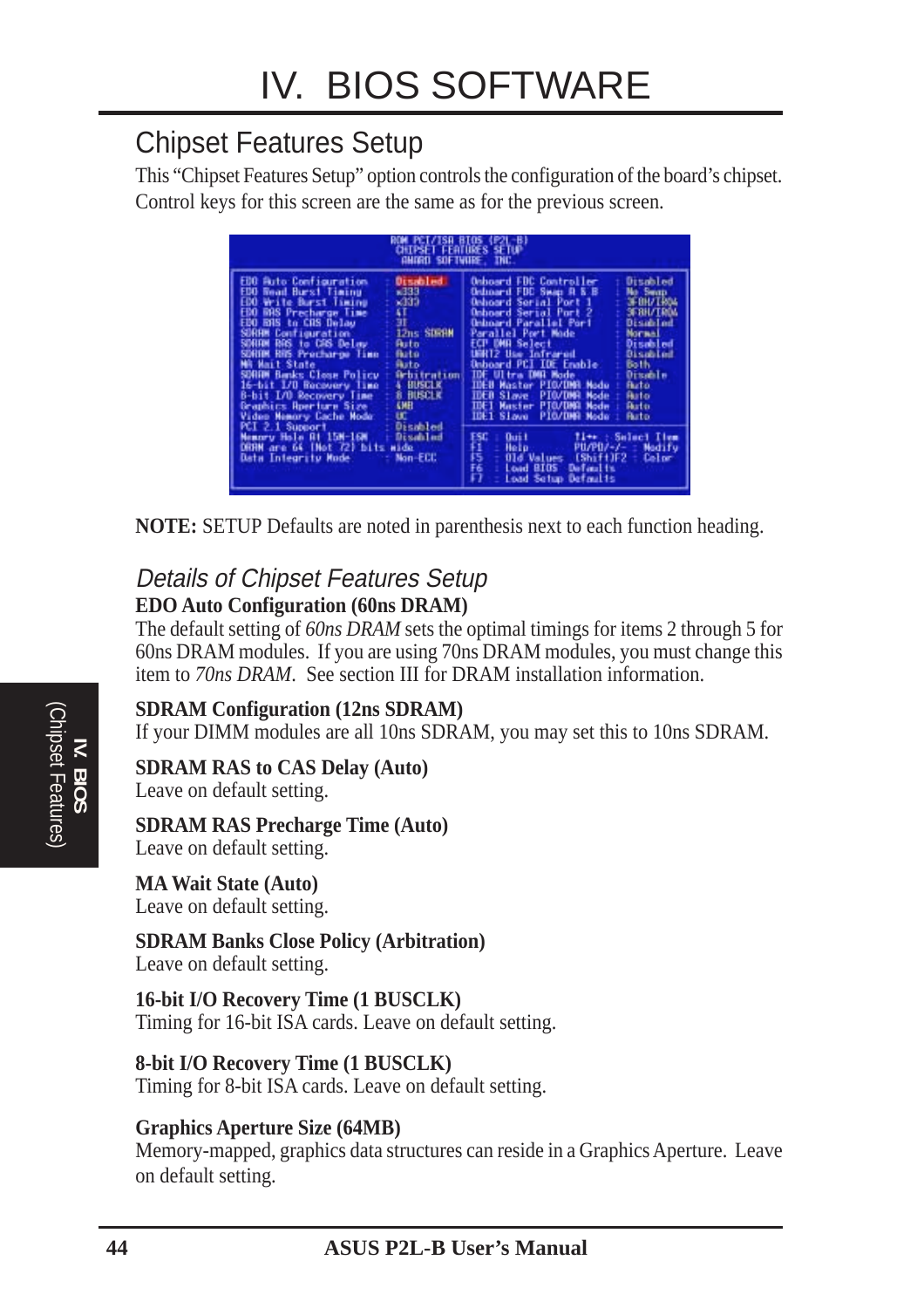# IV. BIOS SOFTWARE

#### **Video Memory Cache Mode (UC)**

*USWC* (uncacheable, speculative write combining) is a new cache technology for the video memory of the processor. It can greatly improve the display speed by caching the display data. You must leave this on the default setting of *UC* (uncacheable) if your display card cannot support this feature or else your system may not boot.

#### **PCI 2.1 Support (Enabled)**

This function allows you to *Enable* or *Disable* PCI 2.1 features. Leave on *Enabled* setting for PCI 2.1 compliancy.

#### **Memory Hole At 15M–16M (Disabled)**

Enabling this feature reserves 15MB to 16MB memory address space to ISA expansion cards that specifically require this setting. This makes the memory from 15MB and up unavailable to the system. Expansion cards can only access memory up to 16MB. The default is *Disabled*.

#### **DRAM are xx bits wide**

If all your DIMM memory modules have ECC chips  $(e.g., 8 chips + 1 ECC chip)$ , they are considered 72bits and the following will be displayed:



If your DIMM memory modules do not have ECC chips (e.g. 8 chips), they are considered 64bits and the following will be displayed instead:



#### **Data Integrity Mode (Non-ECC)**

*Non-ECC* has byte-wise write capability but no provision for protecting data integrity in the DRAM array. *EC-Only* data errors are detected but not corrected. *ECC* allows a detection of single-bit and multiple-bit errors and recovery of single-bit errors. (See section III for more information on DRAM memory modules.)

....................................................................................................................................

#### **Onboard FDC Controller (Enabled)**

When *Enabled*, this field allows you to connect your floppy disk drives to the onboard floppy disk drive connector instead of a separate controller card. If you want to use a different controller card to connect the floppy disk drives, set this field to *Disabled*.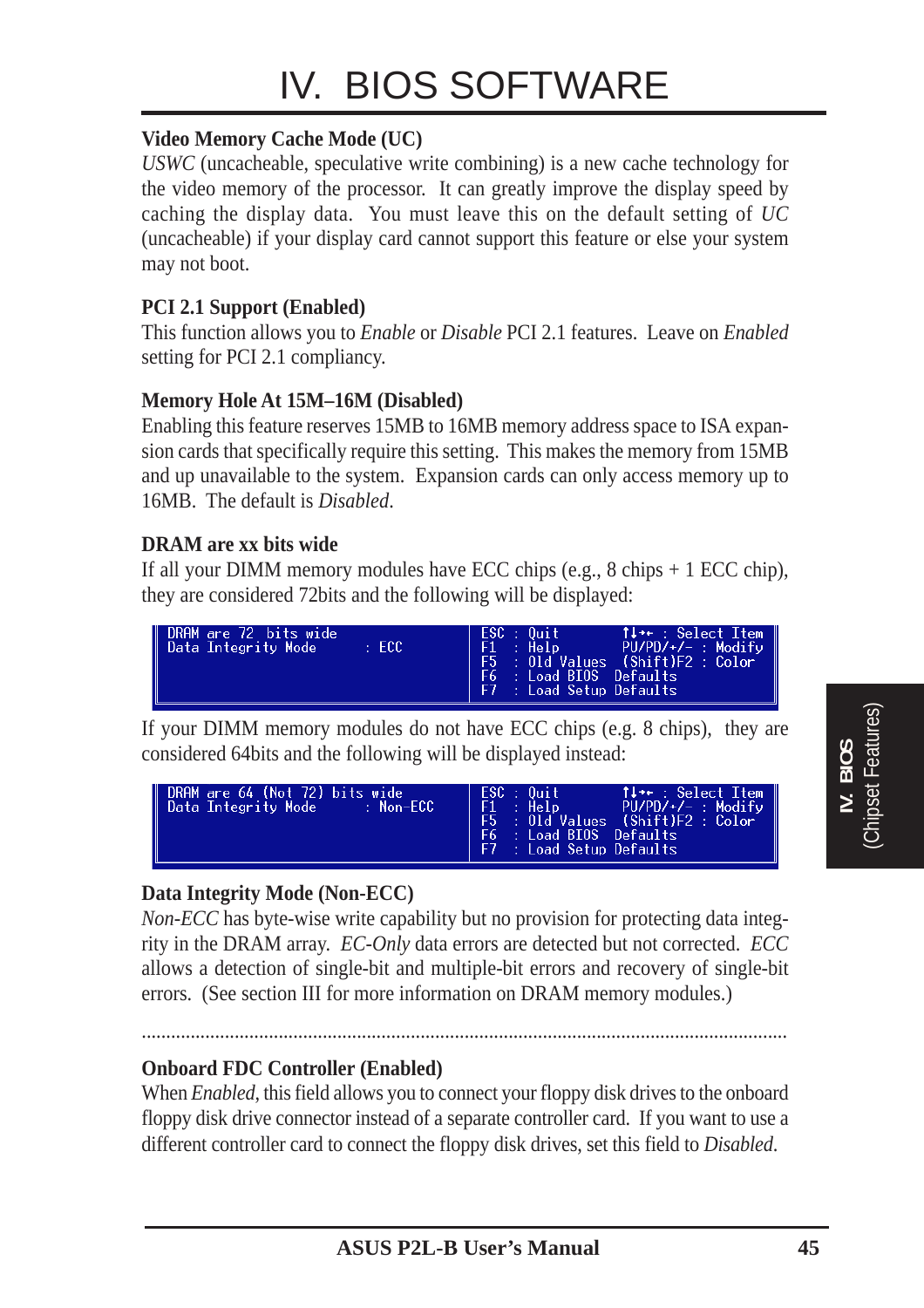#### **Onboard FDC Swap A & B (No Swap)**

This field allows you to reverse the hardware drive letter assignments of your floppy disk drives. Two options are available: *No Swap* and *Swap AB*. If you want to switch drive letter assignments through the onboard chipset, set this field to *Swap AB*.

#### **Onboard Serial Port 1 (3F8H/IRQ4)**

Settings are *3F8H/IRQ4*, *2F8H/IRQ3, 3E8H/IRQ4, 2E8H/IRQ10,* and *Disabled* for the onboard serial connector.

#### **Onboard Serial Port 2 (2F8H/IRQ3)**

Settings are *3F8H/IRQ4, 2F8H/IRQ3*, *3E8H/IRQ4, 2E8H/IRQ10,* and *Disabled* for the onboard serial connector.

#### **Onboard Parallel Port (378H/IRQ7)**

This field sets the address of the onboard parallel port connector. You can select either: *3BCH / IRQ 7, 378H / IRQ 7, 278H / IRQ 5, Disabled.* If you install an I/O card with a parallel port, ensure that there is no conflict in the address assignments. The PC can support up to three parallel ports as long as there are no conflicts for each port.

#### **Parallel Port Mode (ECP+EPP)**

This field allows you to set the operation mode of the parallel port. The setting *Normal*, allows normal-speed operation but in one direction only; *EPP* allows bidirectional parallel port operation at maximum speed; *ECP* allows the parallel port to operate in bidirectional mode and at a speed faster than the maximum data transfer rate; *ECP+EPP* allows normal speed operation in a two-way mode.

#### **ECP DMA Select (3)**

This selection is available only if you select *ECP* or *ECP+EPP* in the **Parallel Port Mode**. Select either DMA Channel *1, 3*, or *Disable*.

#### **UART2 Use Infrared (Disabled)**

When enabled, this field activates the onboard infrared feature and sets the second serial UART to support the infrared module connector on the motherboard. If your system already has a second serial port connected to the onboard COM2 connector, it will no longer work if you enable the infrared feature. By default, this field is set to *Disabled*, which leaves the second serial port UART to support the COM2 serial port connector. See **IrDA-compliant infrared module connector** under section III**.**

#### **Onboard PCI IDE Enable (Both)**

You can select to enable the *primary* IDE channel, *secondary* IDE channel, *both*, or *disable* both channels (for systems with only SCSI drives).

#### **IDE Ultra DMA Mode (Auto)**

Leave this on *Auto* or set to *Disable* to turn off IDE Ultra DMA Mode.

#### **IDE 0 Master/Slave PIO/DMA Mode, IDE 1 Master/Slave PIO/DMA Mode (Auto)**

Each channel  $(0 \& 1)$  has both a master and a slave making four IDE devices possible. Because each IDE device may have a different PIO Mode timing of *0, 1, 2, 3, or 4*, it is necessary for these to be independent. DMA Mode timing allows 0, 1, or 2. The default setting of *Auto* will allow auto-detection to ensure optimal performance.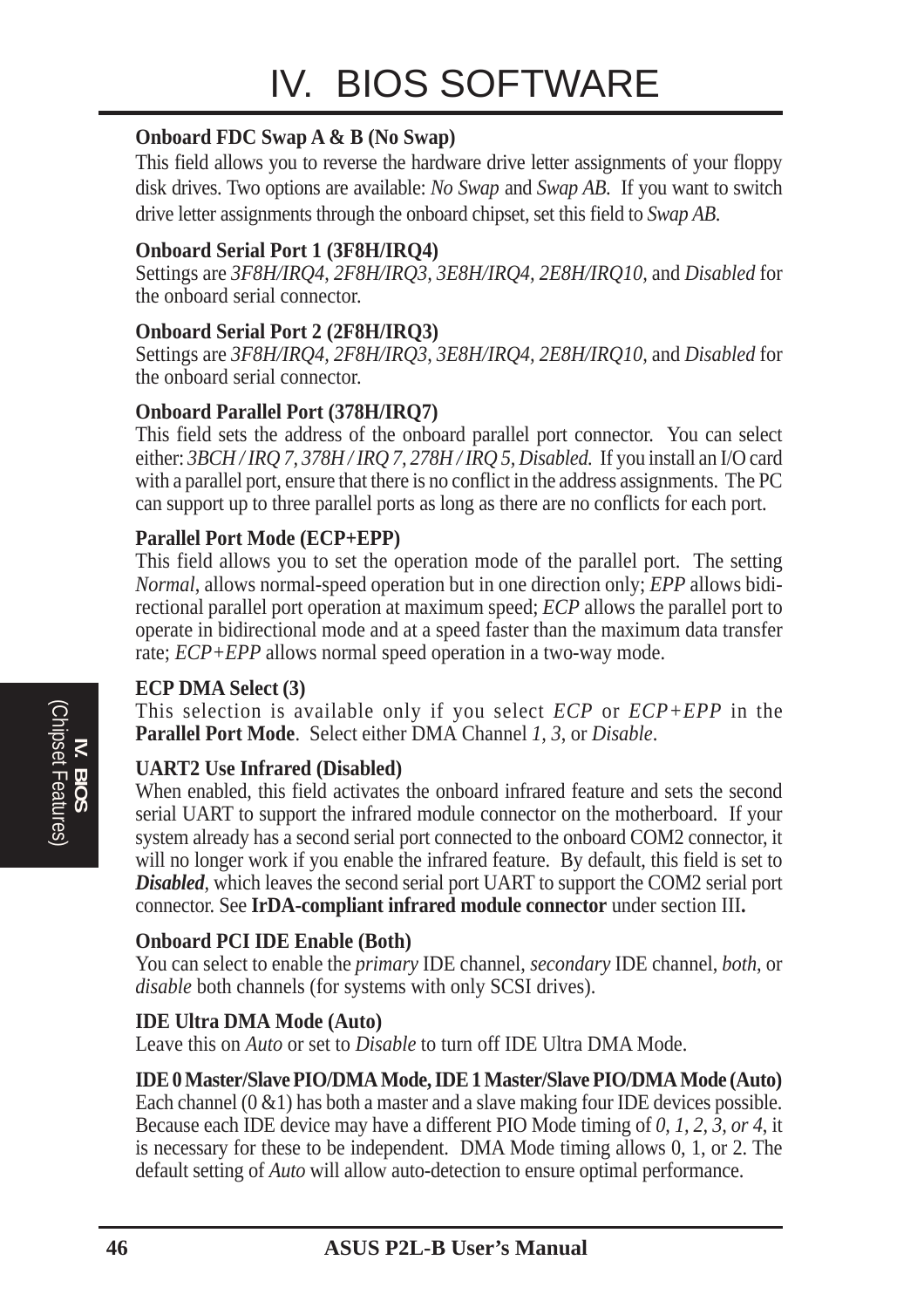### Power Management Setup

This "Power Management Setup" option allows you to reduce power consumption. This feature turns off the video display and shuts down the hard disk after a period of inactivity.

|                                                                                                                                                                                                                                                                                                                                                                                                                                                   | ANDRO SOFTWARE, TNC.                                                                                                                                                                                                                                                                                                                                                                                                                                                                                                                                                                                                                        |
|---------------------------------------------------------------------------------------------------------------------------------------------------------------------------------------------------------------------------------------------------------------------------------------------------------------------------------------------------------------------------------------------------------------------------------------------------|---------------------------------------------------------------------------------------------------------------------------------------------------------------------------------------------------------------------------------------------------------------------------------------------------------------------------------------------------------------------------------------------------------------------------------------------------------------------------------------------------------------------------------------------------------------------------------------------------------------------------------------------|
| User Define<br><b>Power Handgewent</b><br>Video Off Oution<br><b>Always On</b><br>Video Off Method<br><b>Blank Screen</b><br>** PH Timerit **<br>HDD Power Down<br>: Disable<br>: Disable<br>Second Bride<br>** Fower to Control<br><br><b>PWR Button &lt; 4 Secs</b><br>Seft Off<br>PWH Up On Nodon Ref.<br>Dispbled<br><b>AC PWR Loss Restart</b><br>Dischled<br><b>Hoke On LAN</b><br>Disabled<br><b>Butowalic Power Up</b><br><b>Bisobled</b> | ** Fan Monstor<br><br><b>Chassis Fan Speed</b> +<br>Ismare<br>CPU Fan Speed<br><b>Junore</b><br>Power Fim Speed<br>Immre<br>** Thormal Monitor **<br><b>CPU Texperature</b><br><b>Januare</b><br><b>HB Temperature</b><br>Intore<br>** Voltage Manitor **<br><b>VCORE Voltage</b><br>lunore<br>-3.3V Voltage<br>Isnnra<br>$+5W$<br>Voltage<br>I unane.<br>$\frac{129}{59}$<br>Voltage<br>Isnore<br><b>Vol Lage</b><br><b>Turner</b><br>Voltage<br>Ismore<br>ESC<br><b>Duit</b><br><b>Ti++ : Seleci Ilem</b><br>得<br>Help.<br>PU/PU/+/- =<br>Modify<br>Old Values (Shift)F2<br>Color<br>F6<br>Load BIOS Defaults<br>п<br>Load Setup Defaults |

**NOTE:** SETUP Defaults are noted in parenthesis next to each function heading.

#### Details of Power Management Setup

#### **Power Management (User Define)**

This field acts as the master control for the power management modes. *Max Saving* puts the system into power saving mode after a brief period of system inactivity; *Min Saving* is almost the same as *Max Saving* except that this time the system inactivity period is longer; *Disable* disables the power saving features; *User Define* allows you to set power saving options according to your preference.

**IMPORTANT:** Advanced Power Management (APM) should be installed to keep the system time updated when the computer enters suspend mode activated by the BIOS Power Management. For DOS environments, you need to add the statement, DEVICE=C:\DOS\POWER.EXE, in you CONFIG.SYS. For Windows 3.x and Windows 95, you need to install Windows with the APM feature. A battery and power cord icon labeled "Power" will appear in the "Control Panel." Choose "Advanced" in the Power Management Field.

#### **Video Off Option (Always On)**

This field determines when to activate the video off feature for monitor power management. The settings are *All Modes -> Off*; *Always On*; *Suspend -> Off*; and *Susp,Stby -> Off .*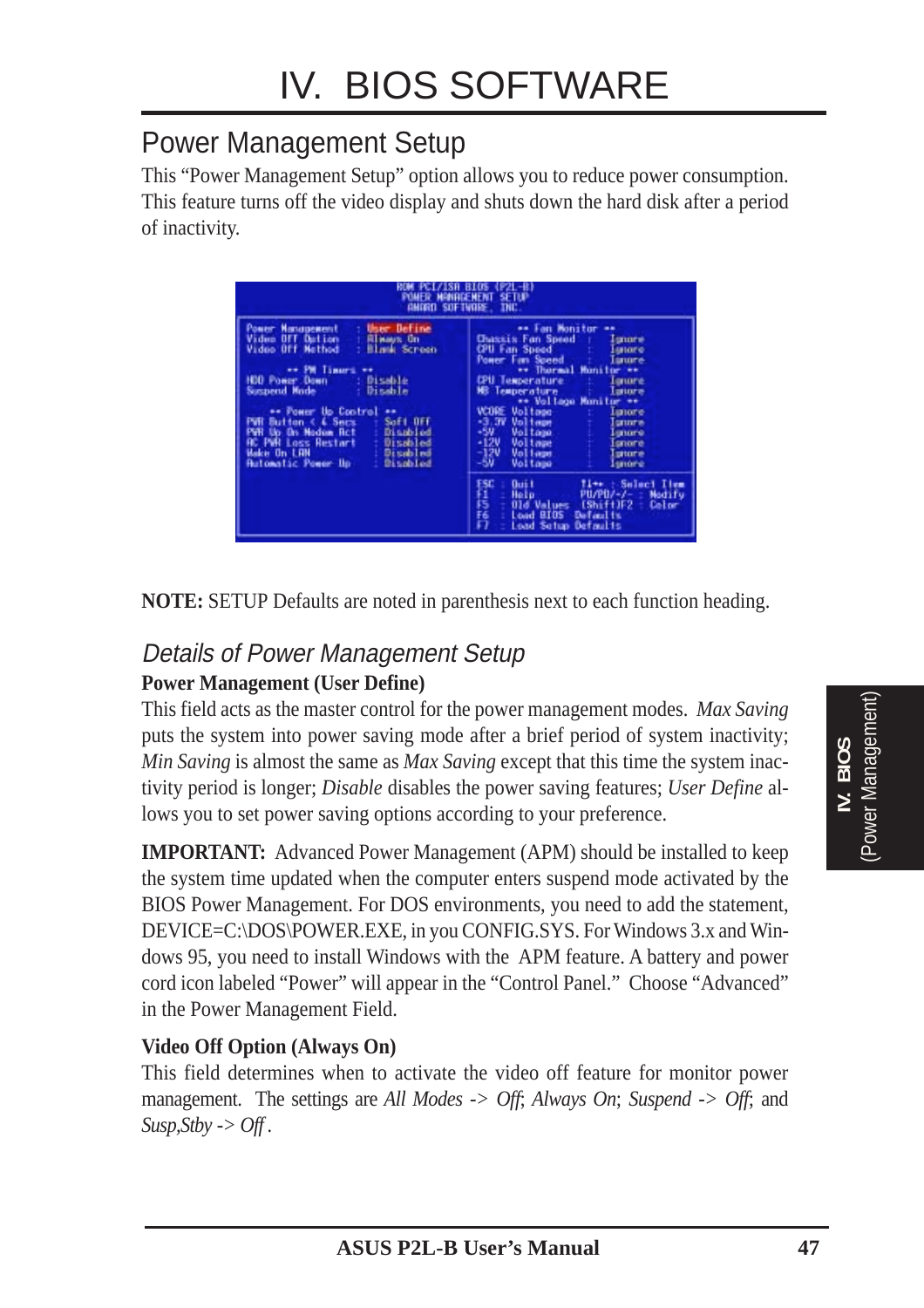# IV. BIOS SOFTWARE

#### **Video Off Method (Blank Screen)**

This field defines the video off features. The following options are available: *DPMS OFF*, *DPMS Reduce ON*, *Blank Screen*, *V/H SYNC+Blank, DPMS Standby,* and *DPMS Suspend*. The DPMS (Display Power Management System) features allow the BIOS to control the video display card if it supports the DPMS feature. *Blank Screen* only blanks the screen (use this for monitors without power management or "green" features. If set up in your system, your screen saver will not display with *Blank Screen* selected). *V/H SYNC+Blank* blanks the screen and turns off vertical and horizontal scanning.

#### *PM Timers*

This section controls the time-out settings for the Power Management scheme. The fields included in this section are "HDD Power Down", which places the hard disk into its lowest power consumption mode, and the Doze, Standby and Suspend system inactivation modes.

The system automatically "wakes up" from any power saving mode when there is system activity such as when a key is pressed from the keyboard, or when there is activity detected from the enabled IRQ channels.

#### **HDD Power Down (Disable)**

Shuts down any IDE hard disk drives in the system after a period of inactivity. This time period is user-configurable to *1–15 Min* or *Disable*. This feature does not affect SCSI hard drives.

#### **Suspend Mode (Disable)**

Sets the period of time after which each of these modes activate: *1 Min*, *2 Min*, *4 Min*, *8 Min*, *10 Min*, *20 Min*, *30 Min*, *1 Hour, 2 Hour*, and *4 Hour*.

.......................................................................................................................................

#### *Power Up Control*

This section determines the ways the system can be controlled when it is started or restarted, when modem activity is detected, or when power to the computer is interrupted and reapplied. The Soft-Off mode refers to powering off the system through a momentary button switch (ATX switch) or through the software as opposed to disconnecting the AC power by way of a rocker switch or other means.

#### **PWR Button < 4 Secs (Soft Off)**

When set to *Soft Off*, the ATX switch can be used as a normal system power-off button when pressed for less than 4 seconds. *Suspend* allows the button to have a dual function where pressing less than 4 seconds will place the system in sleep mode. *No Function* disables the ATX switch function when the button is pressed under 4 seconds. Regardless of the setting, holding the ATX switch for more than 4 seconds will power off the system.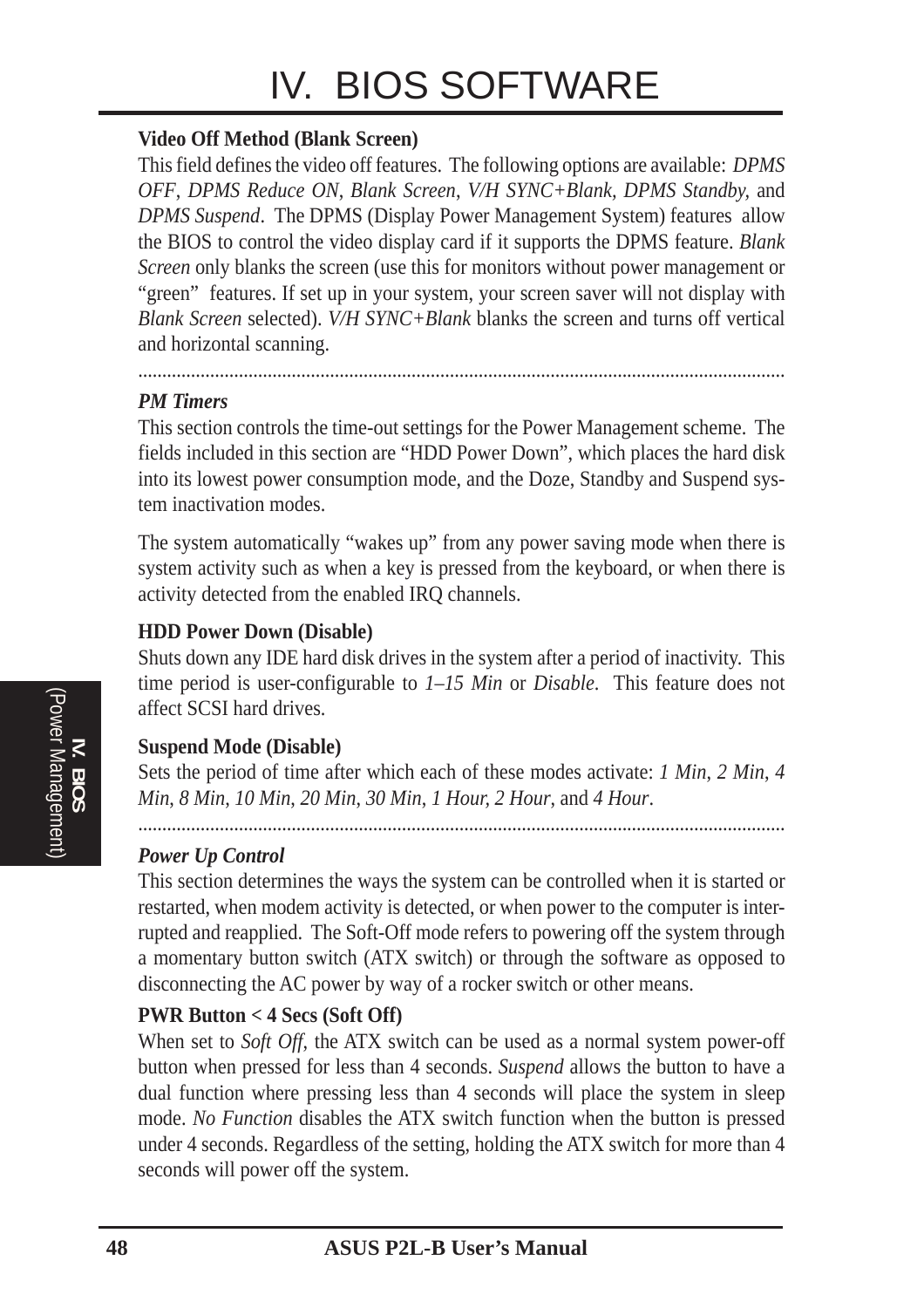#### **PWR Up On Modem Act (Enabled)**

This allows either settings of *Enabled* or *Disabled* for powering up the computer (turns the ATX power supply on) when the modem receives a call while the computer is off. NOTE: The computer cannot receive or transmit data until the computer and applications are fully running, thus connection cannot be made on the first try. Turning an external modem off and then back on while the computer is off causes an initialization string that will also cause the system to power on.

#### **AC PWR Loss Restart (Disabled)**

This allows you to set whether you want your system to boot up after the power has been interrupted. *Disabled* leaves your system off after reapplying power and *Enabled* boots up your system after reapplying power.

#### **Wake on LAN (Enable)**

*Enable* allows the ASUS PCI-L101 fast Ethernet card to wake up the system using the proper software. *Disable* turns off this feature.

#### **Automatic Power Up (Disabled)**

This allows you to have an unattended or automatic power up of your system. You may configure your system to power up at a certain time of the day by selecting *Everyday*, which will allow you to set the time or at a certain time and day by selecting *By Date.*

.....................................................................................................................................

#### *Fan Monitor (xxxxRPM)*

The onboard hardware monitor is able to detect the Chassis Fan Speed, CPU Fan Speed, and the Power Supply Fan Speed in Rotations Per Minute (RPM). The Power Supply Fan Speed is set to *Ignore* because many systems do not have this type of connection. These values refresh upon any key entries in the BIOS setup screen. Set to *Ignore* if one of these are not used so that error messages will not be given.

#### *Thermal Monitor (xxxC/xxxF)*

The onboard hardware monitor is able to detect the CPU and MB (motherboard) temperatures. These values refresh upon key entries. Set to *Ignore* only if necessary.

.....................................................................................................................................

.....................................................................................................................................

#### *Voltage Monitor (xx.xV)*

The onboard hardware monitor is able to detect the voltages put out by the voltage regulators. These values refresh upon key entries. Set to *Ignore* only if necessary.

**NOTE:** If any of the monitored items are out of range, an error message will appear: "Hardware Monitor found an error, enter POWER MANAGEMENT SETUP for details". You will then be prompted to "Press **F1** to continue, **DEL** to enter SETUP".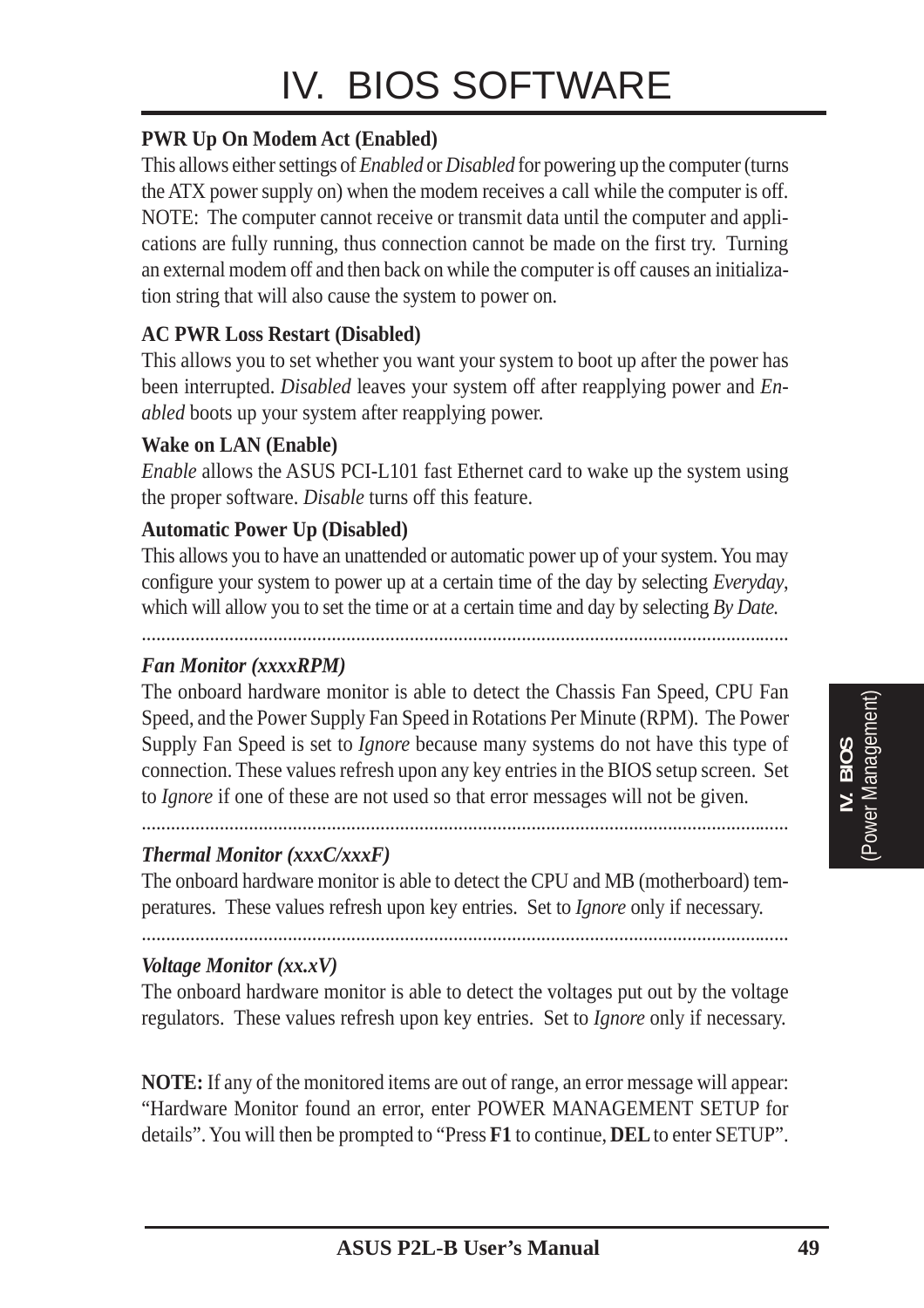### PNP and PCI Setup

This "PNP and PCI Setup" option configures the PCI bus slots. All PCI bus slots on the system use INTA#, thus all installed PCI cards must be set to this value.

| <b>PMP OS Installed</b><br><b>No.</b><br>Stal 1 (RISHT) IRO<br>Fut=<br><b>Slot 2 IRO</b><br><b>Buto</b><br>Slot 3 IRO<br>fluto<br><b>B</b> PEL Eleck<br><b>PCI Latincy Timer</b><br>1NU<br>3 Used By ISR<br>No/ICB<br>IRÚ<br>& Used Dv ISA<br>Ma/3CU<br>IRQ<br>5 Used By ISO<br>No/3CU<br>IRU<br>7 Used By ISR<br>No./3CO.<br><b>IHU</b><br>9 Used By ISR<br>No/TCU<br><b>IRO</b><br>10 Used By ISB<br>No/TCD<br>IHO<br>11 Used By ISB<br>No/ICB | No/ICU<br><b>DHH</b><br>1 Used By ISR<br>DH1<br>3 Used By ISB<br>No. TCB<br>No./TCB<br>5 Used By ISB<br>DHH<br>No/3CU<br><b>150 MEN Block BBSE</b><br>SVMBIOS SCSI BIOS<br><b>Suto</b><br><b>Disabled</b><br>USB IRD |
|--------------------------------------------------------------------------------------------------------------------------------------------------------------------------------------------------------------------------------------------------------------------------------------------------------------------------------------------------------------------------------------------------------------------------------------------------|----------------------------------------------------------------------------------------------------------------------------------------------------------------------------------------------------------------------|
| IRÚ<br>No/TCU<br>12 Used By ISA<br>IRO<br>14 Used By ISB<br>No./TCU<br>IRQ 15 Used By ISH<br>No/ICII                                                                                                                                                                                                                                                                                                                                             | <b>Out 1</b><br><b>Ti++ : Seleci Ilem</b><br>評信<br>Hetp:<br>PU/PD/-/- =<br>Madifu<br><b>Old Values</b><br><b>ShiftIF2</b><br>Color<br>F6<br>Load BIDS<br>-Defaults<br>Load Setup Defaults                            |

**NOTE:** SETUP Defaults are noted in parenthesis next to each function heading.

#### Details of PNP and PCI Setup **PNP OS Installed (No)**

This field allows you to use a Plug-and-Play (PnP) operating system to configure the PCI bus slots instead of using the BIOS. Thus interrupts may be reassigned by the OS when *Yes* is selected. When a non-PnP OS is installed or to prevent reassigning of interrupt settings, select the default setting of *No*.

#### **Slot 1 (RIGHT) IRQ** to **Slot 3 IRQ (Auto)**

These fields set how IRQ use is determined for each PCI slot. The default setting for each field is *Auto*, which uses auto-routing to determine IRQ use. The other options are manual settings of *NA, 5, 7, 9, 10, 11, 12, 14* or *15* for each slot.

#### **PCI Latency Timer (32 PCI Clock)**

The default setting of *32 PCI Clock* enables maximum PCI performance for this motherboard.

#### **IRQ xx Used By ISA (No/ICU)**

These fields indicate whether or not the displayed IRQ for each field is being used by a legacy (non-PnP) ISA card. Two options are available: *No/ICU* and *Yes*. The first option, the default value, indicates either that the displayed IRQ is not used or an ISA Configuration Utility (ICU) is being used to determine if an ISA card is using that IRQ. If you install a legacy ISA card that requires a unique IRQ, and you are not using an ICU, you must set the field for that IRQ to *Yes*. For example: If you install a legacy ISA card that requires IRQ 10, then set **IRQ10 Used By ISA** to *Yes*.

......................................................................................................................................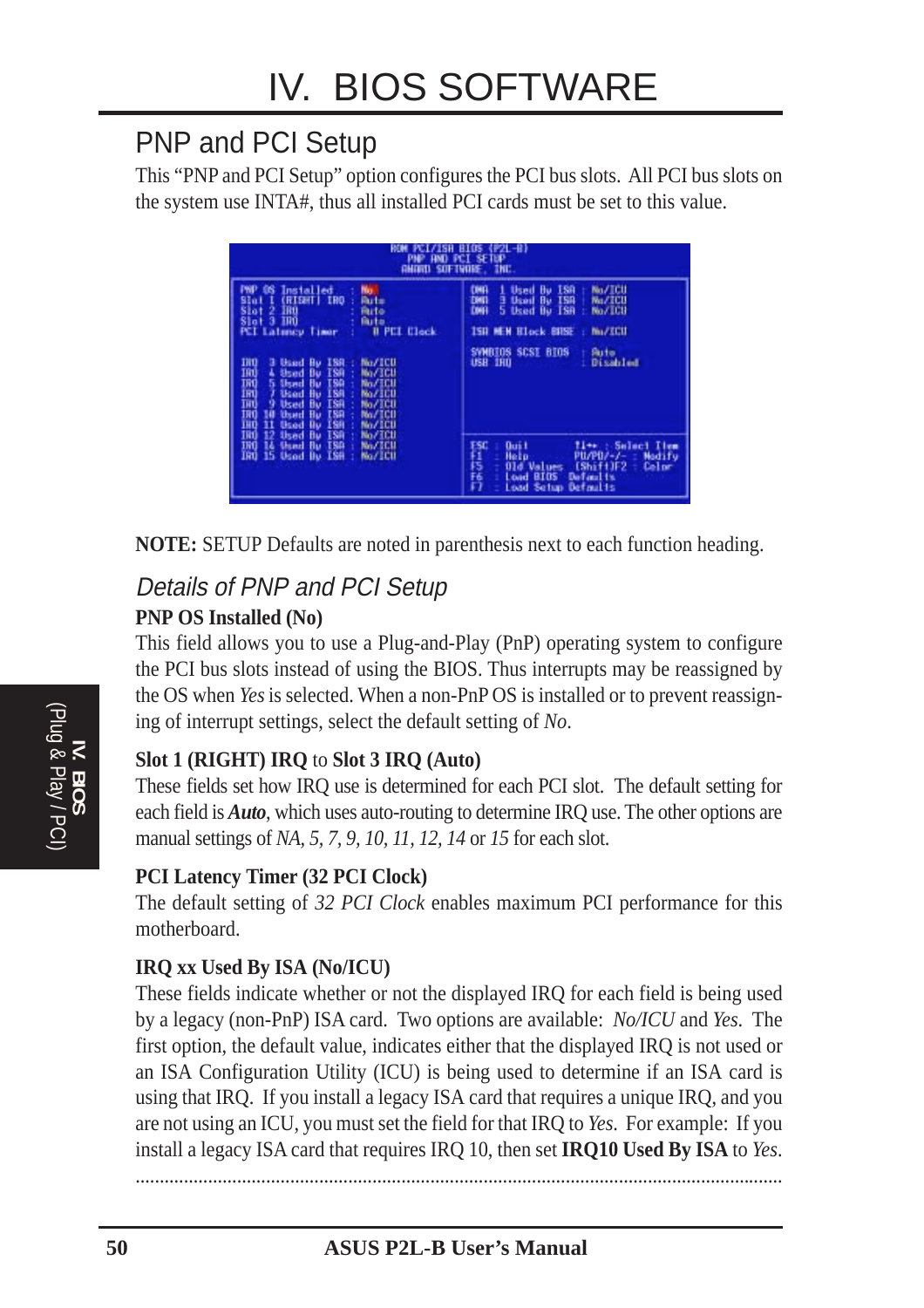#### **DMA x Used By ISA (No/ICU)**

These fields indicate whether or not the displayed DMA channel for each field is being used by a legacy (non-PnP) ISA card. Available options include: *No/ICU* and *Yes*. The first option, the default setting, indicates either that the displayed DMA channel is not used or an ICU is being used to determine if an ISA card is using that channel. If you install a legacy ISA card that requires a unique DMA channel, and you are not using an ICU, you must set the field for that channel to *Yes*.

#### **ISA MEM Block BASE (No/ICU)**

This field allows you to set the base address and block size of a legacy ISA card that uses any memory segment within the C800H and DFFFH address range. If you have such a card, and you are not using an ICU to specify its address range, select a base address from the six available options; the **ISA MEM Block SIZE** field will then appear for selecting the block size. If you have more than one legacy ISA card in your system that requires to use this address range, you can increase the block size to either 8K, 16K, 36K, or 64K. If you are using an ICU to accomplish this task, leave **ISA MEM Block BASE** to its default setting of *No/ICU*.

#### **SYMBIOS SCSI BIOS (Auto)**

The default uses *Auto* settings for the onboard SCSI BIOS. If you do not want to use the onboard SCSI BIOS, choose *Disabled*

#### **USB IRQ (Enabled)**

*Enabled* reserves an IRQ# for the USB to work, *Disabled* does not allow the USB to have an IRQ# and therefore prevents the USB from functioning. If you do not use USB devices, you may *Disable* this feature to save an extra IRQ# for expansion cards.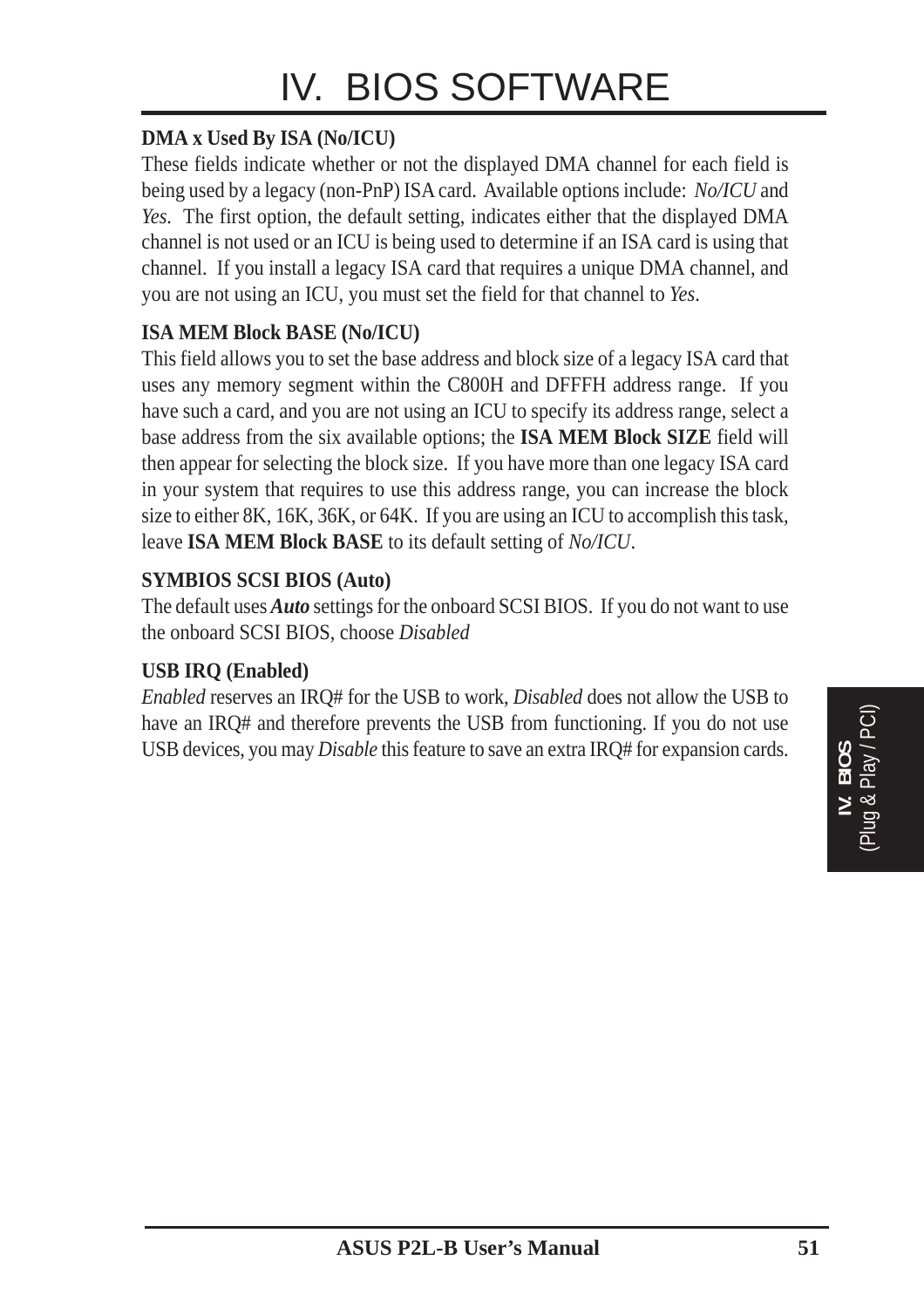## Load BIOS Defaults

This "Load BIOS Defaults" option allows you to load the troubleshooting default values permanently stored in the BIOS ROM. These default settings are non-optimal and disable all high performance features. To load these default settings, highlight "Load BIOS Defaults" on the main screen and then press <Enter>. The system displays a confirmation message on the screen. Press  $\langle Y \rangle$  and then  $\langle$ Enter $\rangle$  to confirm. Press  $\langle N \rangle$  and then  $\langle$ Enter $\rangle$  to abort. This feature does not affect the fields on the Standard CMOS Setup screen.

### Load Setup Defaults

This "Load Setup Defaults" option allows you to load the default values to the system configuration fields. These default values are the optimized configuration settings for the system. To load these default values, highlight "Load Setup Defaults" on the main screen and then press <Enter>. The system displays a confirmation message on the screen. Press  $\langle Y \rangle$  and then  $\langle$ Enter $\rangle$  to confirm. Press  $\langle N \rangle$  and then <Enter> to abort. This feature does not affect the fields on the Standard CMOS Setup screen.

| <b>STANGARD CNOS SETUP</b>                     |                                               | SEPERATSON PRSSNORD                                           |
|------------------------------------------------|-----------------------------------------------|---------------------------------------------------------------|
| <b>BIOS FEATURES SETUP</b>                     |                                               | USER PRSSHOUD                                                 |
| CHIPSET FEMALES SETUP                          |                                               | <b>LOE HOD GUTO DETECTION</b>                                 |
| 北胡宝 相前居班时 经卫星                                  |                                               | SAVE & EXTT SETUP                                             |
| <b>DNP FIND PCT SETUP</b><br>LOND BIDS DEFINED | <b>SHVING</b><br>Load SETUP Defaults (V/N)? # |                                                               |
| LORD SETUP DEFINILTS                           |                                               |                                                               |
| $c = 0$ uit<br>F10 : Savo & Emil Selup         |                                               | Select Item<br>$\frac{1}{\sin \theta}$<br><b>Change Color</b> |

(Load Defaults) **IV. BIOS**<br>(Load Defaults)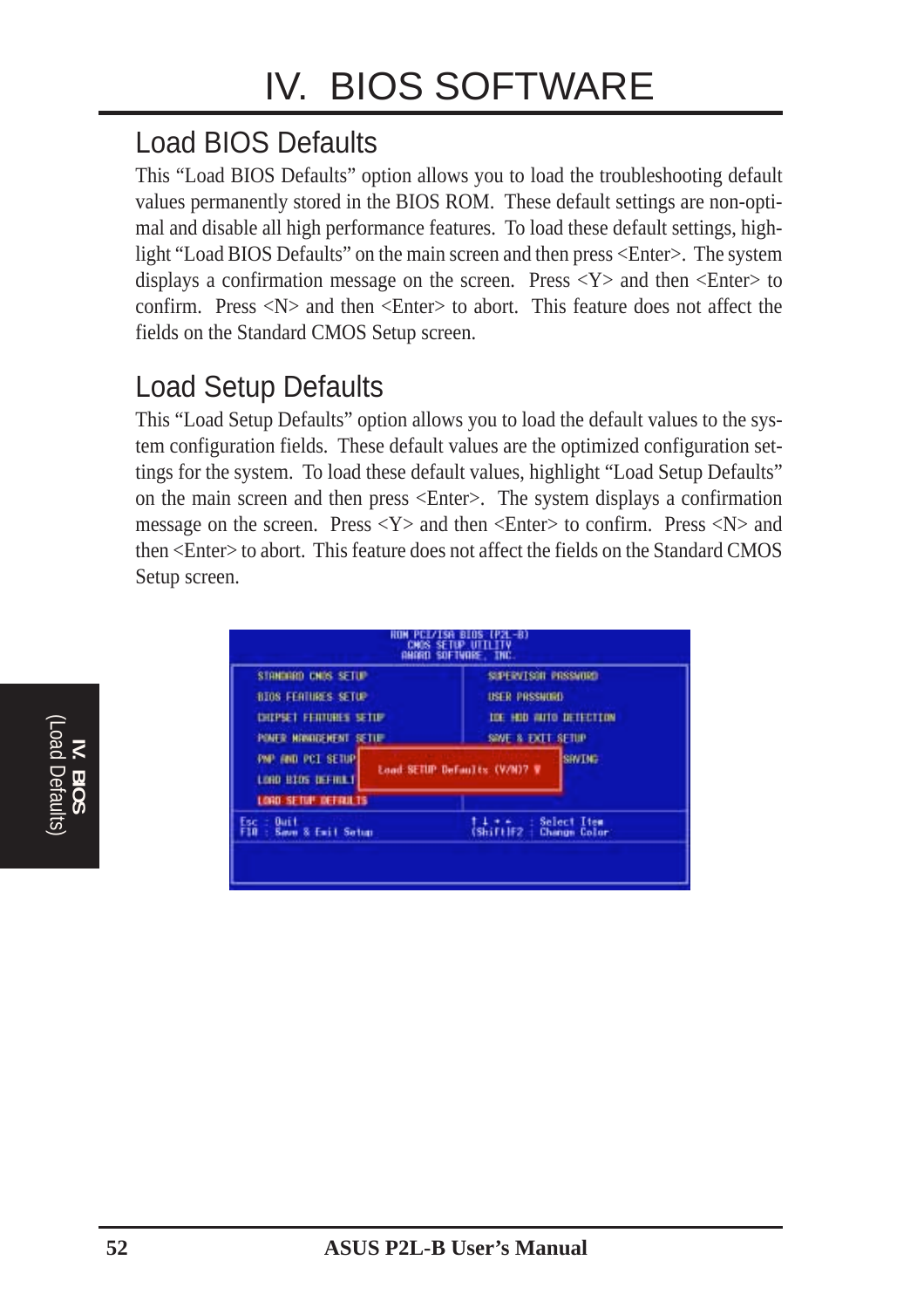### Supervisor Password and User Password

These two options set the system passwords. "Supervisor Password" sets a password that will be used to protect the system and the Setup utility; "User Password" sets a password that will be used exclusively on the system. By default, the system comes without any passwords. To specify a password, highlight the type you want and then press <Enter>. A password prompt appears on the screen. Taking note that the password is case sensitive, and can be up to 8 alphanumeric characters long, type in your password and then press <Enter>. The system confirms your password by asking you to type it again. After setting a password, the screen automatically reverts to the main screen.



To implement password protection, specify in the "Security Option" field of the BIOS Features Setup screen when the system will prompt for the password. If you want to disable either password, press <Enter> instead of entering a new password when the "Enter Password" prompt appears. A message confirms the password has been disabled.

**NOTE:** If you forget the password, see CMOS RAM in section III for procedures on clearing the CMOS.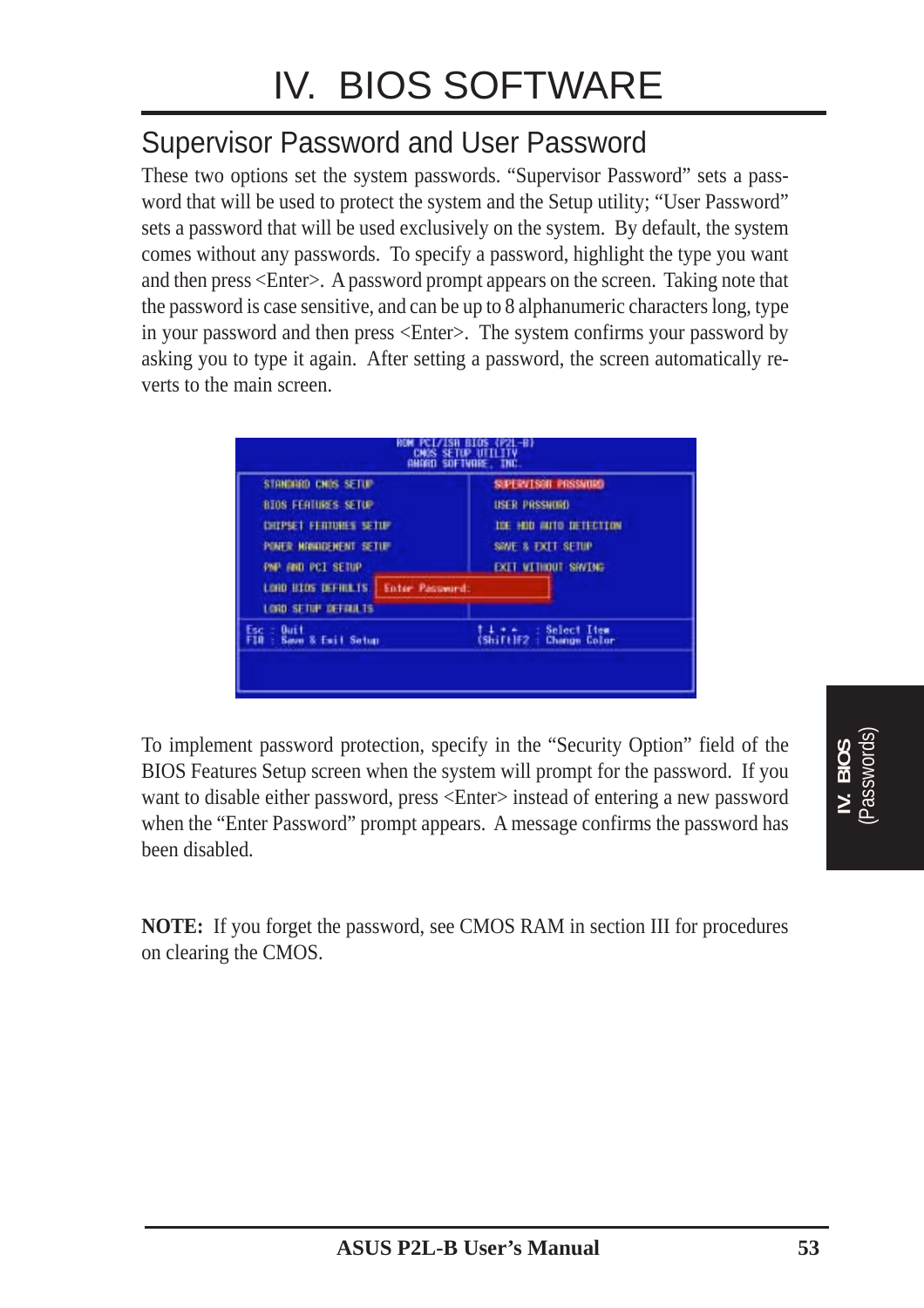### IDE HDD Auto Detection

This "IDE HDD Auto Detection" option detects the parameters of an IDE hard disk drive, and automatically enters them into the Standard CMOS Setup screen.



Up to four IDE drives can be detected, with parameters for each listed inside the box. To accept the optimal entries, press  $\langle Y \rangle$  or else select from the numbers displayed under the OPTIONS field (2, 1, 3 in this case); to skip to the next drive, press <N>. If you accept the values, the parameters will appear listed beside the drive letter on the screen. The process then proceeds to the next drive letter. Pressing  $\langle N \rangle$  to skip rather than to accept a set of parameters causes the program to enter zeros after that drive letter.

Remember that if you are using another IDE controller that does not feature Enhanced IDE support for four devices, you can only install two IDE hard disk drives. Your IDE controller must support the Enhanced IDE features in order to use Drive E and Drive F. The onboard PCI IDE controller supports Enhanced IDE, with two connectors for connecting up to four IDE devices. If you want to use another controller that supports four drives, you must disable the onboard IDE controller in the Chipset Features Setup screen.

When auto-detection is completed, the program automatically enters all entries you accepted on the field for that drive in the Standard CMOS Setup screen. Skipped entries are ignored and are not entered in the screen.

If you are auto-detecting a hard disk that supports the LBA mode, three lines will appear in the parameter box. Choose the line that lists LBA for an LBA drive. Do not select Large or Normal.

The auto-detection feature can only detect one set of parameters for a particular IDE hard drive. Some IDE drives can use more than one set. This is not a problem if the drive is new and empty.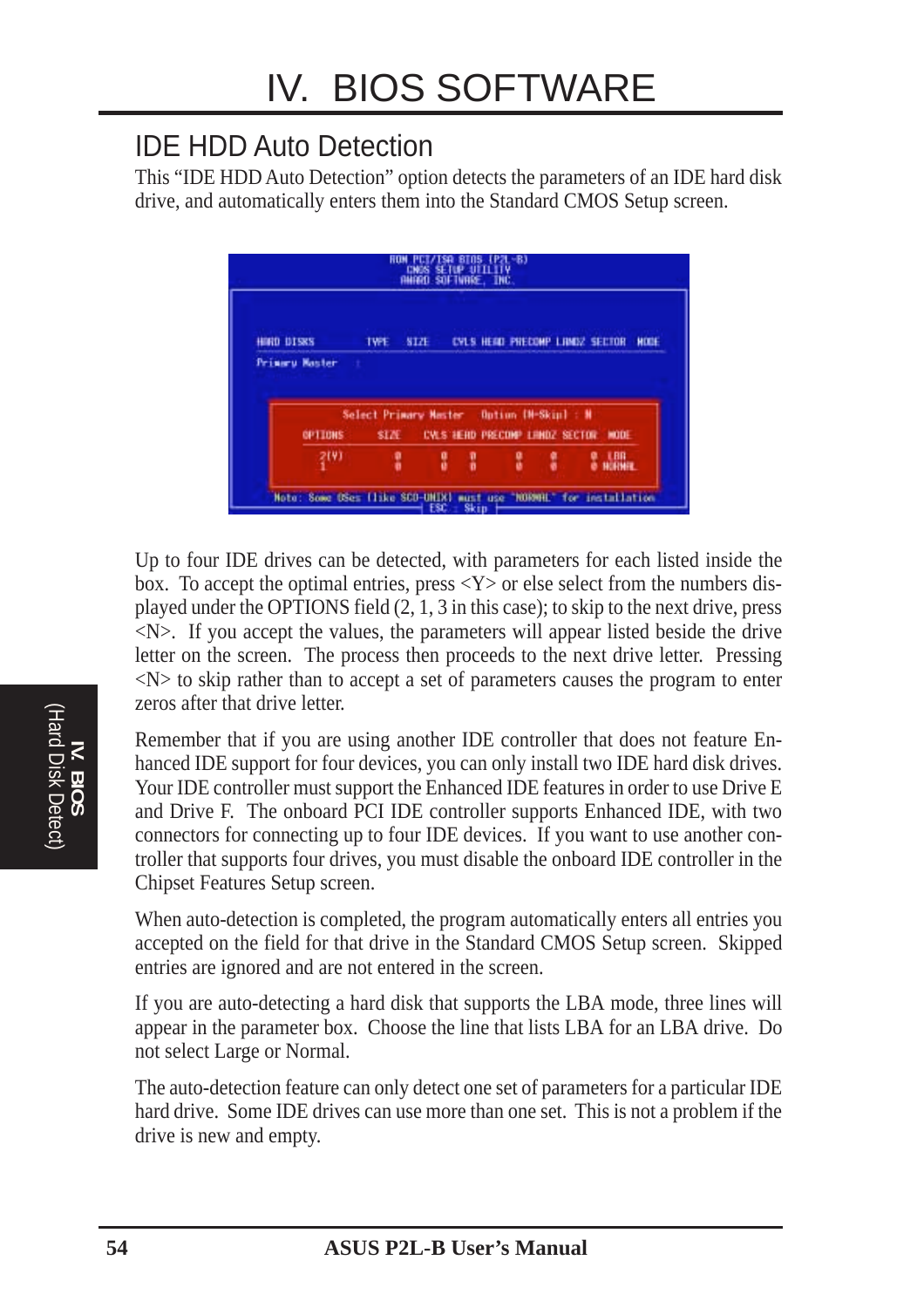# IV. BIOS SOFTWARE

**IMPORTANT:** If your hard disk was already formatted on an older previous system, incorrect parameters may be detected. You will need to enter the correct parameters manually or use low-level format if you do not need the data stored on the hard disk.

If the parameters listed differ from the ones used when the disk was formatted, the disk will not be readable. If the auto-detected parameters do not match the ones that should be used for your disk, do not accept them. Press <N> to reject the presented settings and enter the correct ones manually from the Standard CMOS Setup screen.

### Save & Exit Setup

Select this option to save into the CMOS memory all modifications you specified during the current session. To save the configuration changes, highlight the "Save & Exit Setup" option on the main screen, type "Y", and then press  $\leq$  Enter $\geq$ .

| STANDARD CNOS SETUP           | SEPERATSON POSSITION           |
|-------------------------------|--------------------------------|
| <b>BIOS FEATURES SETUP</b>    | USER PRSSHORD                  |
| CHIPSET FEATURES SETUP        | <b>ICE HID AUTO DETECTION</b>  |
| <b>FONER MINAGEMENT SETUP</b> | SAVE & EXTT SETUP              |
| PMP AND PCT SETUP             | <b>SHVING</b>                  |
| LOND BIDS DEFINILE            | SINE to CHOS and EXIT TV/NJ7 V |
| LORD SETUP DEFINIERS          |                                |
| <b>Duit</b>                   | Select Item                    |
| Esc -                         | t 1 + 4                        |
| Save & Emil Setup             | (Shift)F2 +                    |
| F10 :                         | <b>Change Color</b>            |

# Exit Without Saving

Select this option to exit the Setup utility without saving the modifications you specify during the current session. To exit without saving, highlight the "Exit Without Saving" option on the main screen and then press <Enter>.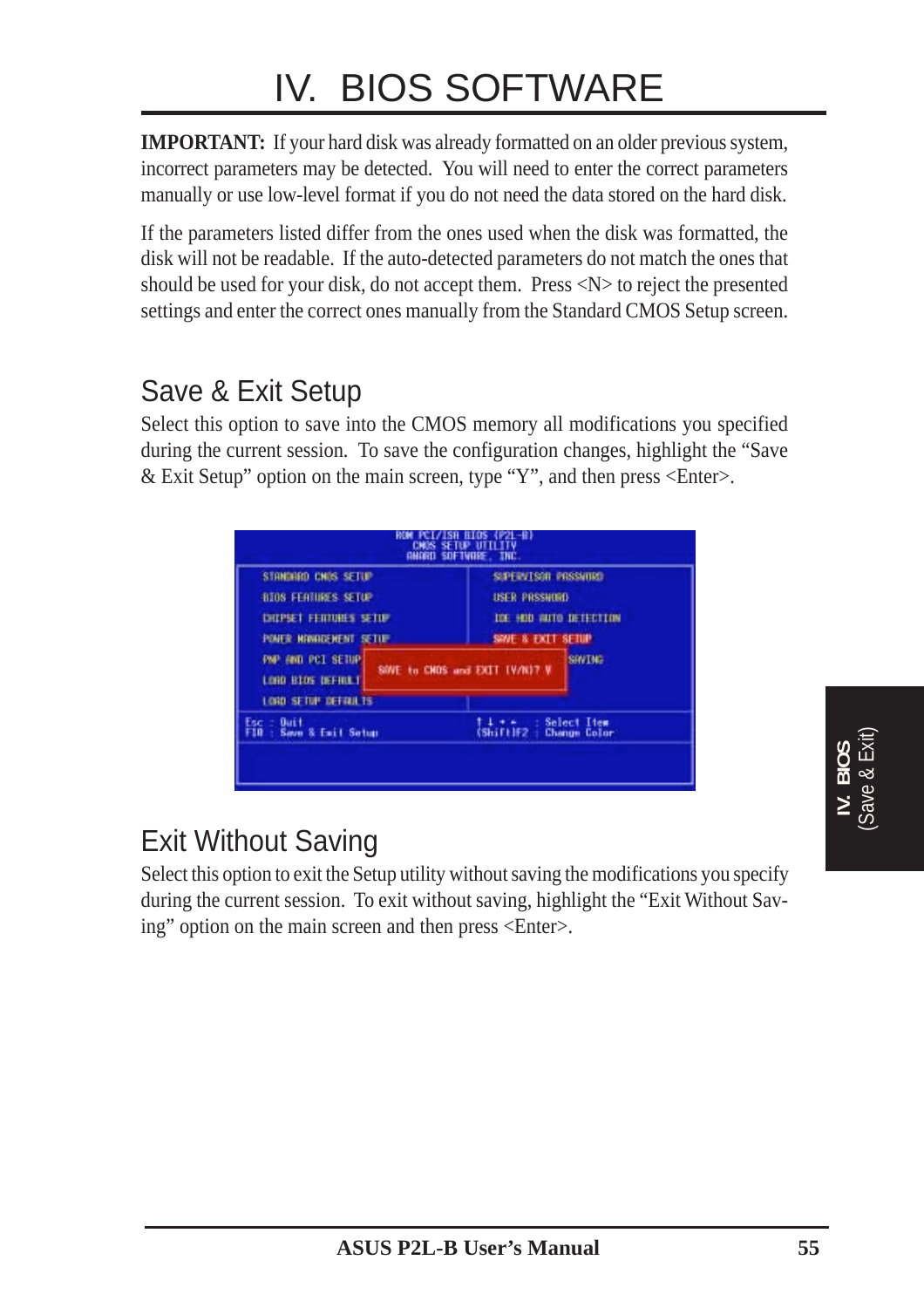# ASUS Smart Motherboard Support CD

(Included only with motherboards with onboard LM78 hardware monitoring)

**Inserting the support CD brings up a selection menu described as follows:** (**NOTE:** CD version and contents are constantly modified without notice.)

- **ASUS PC Probe Utility:** Installs a simple software to monitor your computer's fan, temperature, and voltages. (**NOTE:** Will not run with LDCM installed)
- **LDCM Local Setup:** Installs software to monitor the local system. The LANDesk Client Manager must be installed in order to use the hardware manager features.
- **LDCM Administrator Setup:** Installs software to monitor PC systems on the network within the same bridge address with the Local software installed. The administrator should install both Local and Administrator Software.
- **Adobe Acrobat Reader:** Installs the Adobe Acrobat Reader software necessary to view the LDCM manual in the LDCM directory.
- **BusMaster:** Installs the Intel BusMaster IDE drivers.
- **Patch for PIIX4 chipset:** Installs the necessary drivers for PCI card and PCI bridge for Windows 95/95a (OSR1) and 95b (OSR2) for ASUS motherboards.
- **Browse this CD:** Allows you to see the contents of the ASUS support CD.
- **Technical Support Form:** View the Technical Support Form with Notepad.
- **LDCM Introduction (MPEG):** View a video on the LDCM features.
- **Read Me:** View additional notes with Notepad.
- **Exit:** Exit the selection menu .

**Additonal CD Contents:** DMI Configuration utility in the **DMI** directory and Flash BIOS writer in the **PFLASH** directory.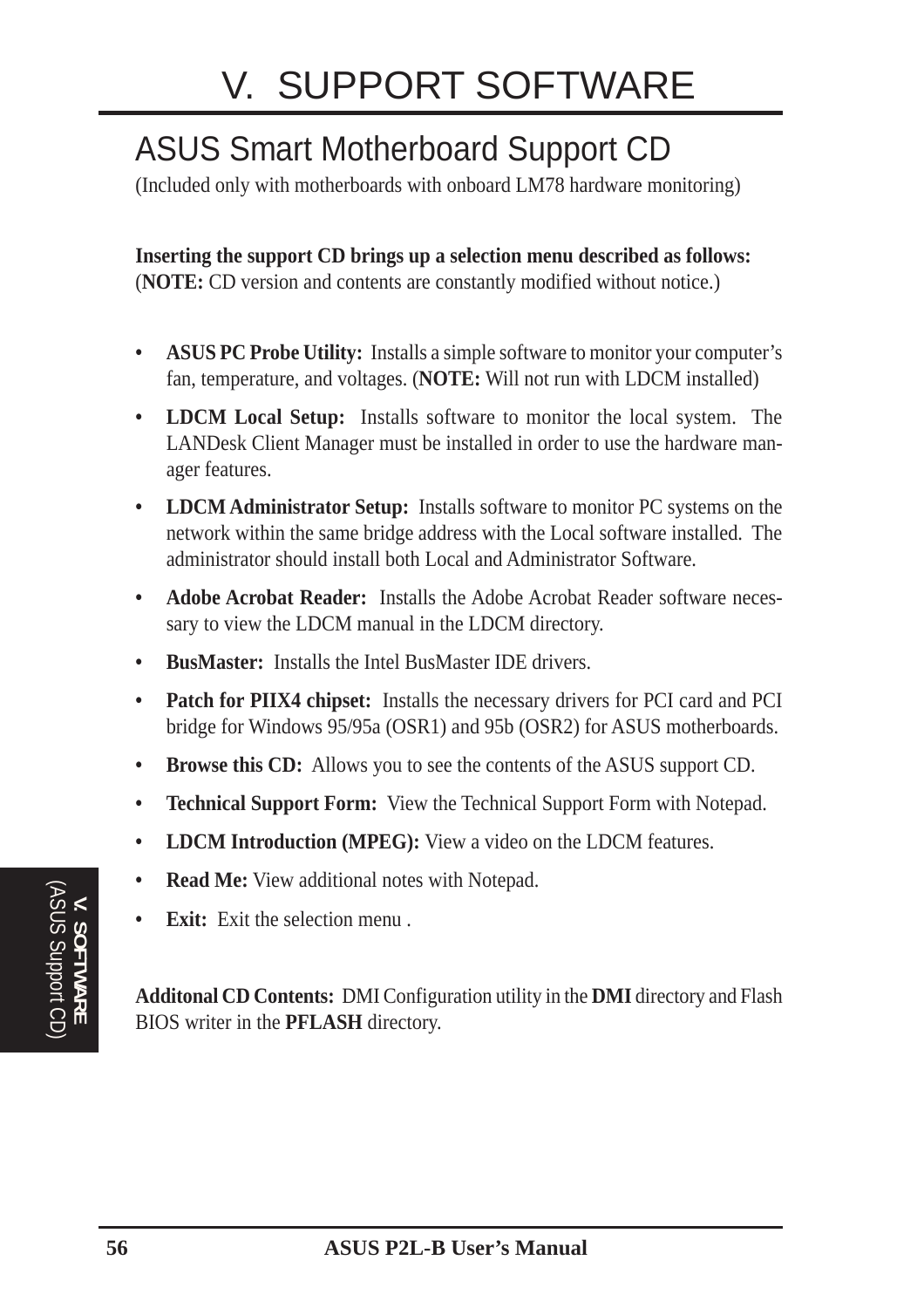# V. SUPPORT SOFTWARE

# Desktop Management Interface (DMI)

#### Introducing the ASUS DMI Configuration Utility

This motherboard supports DMI within the BIOS level and provides a DMI Configuration Utility to maintain the Management Information Format Database (MIFD). DMI is able to auto-detect and record information pertinent to a computer's system such as the CPU type, CPU speed, and internal/external frequencies, and memory size. The onboard BIOS will detect as many system information as possible and store those collected information in a 4KB block in the motherboard's Flash EPROM and allow the DMI to retrieve data from this database. Unlike other BIOS software, the BIOS on this motherboard uses the same technology implemented for Plug and Play to allow dynamic real-time updating of DMI information versus creating a new BIOS image file and requiring the user to update the whole BIOS. This DMI Configuration Utility also allows the system integrator or end user to add additional information into the MIFD such as serial numbers, housing configurations, and vendor information. Those information not detected by the motherboard BIOS and has to be manually entered through the DMI Configuration Utility and updated into the MIFD. This DMI Configuration Utility provides the same reliability as PnP updating and will prevent the refreshing failures associated with updating the entire BIOS.

#### System Requirements

The DMI Configuration Utility (DMICFG.EXE) must be used in real mode in order for the program to run, the base memory must be at least 180K. Memory managers like HIMEM.SYS (required by windows) must not be installed. You can boot up from a system diskette without AUTOEXEC.BAT and CONFIG.SYS files, "REM" HIMEM.SYS in the CONFIG.SYS, or press <F5> during bootup to bypass your AUTOEXEC.BAT and CONFIG.SYS files.

> **V. SOFTWARE** (DMI Utility)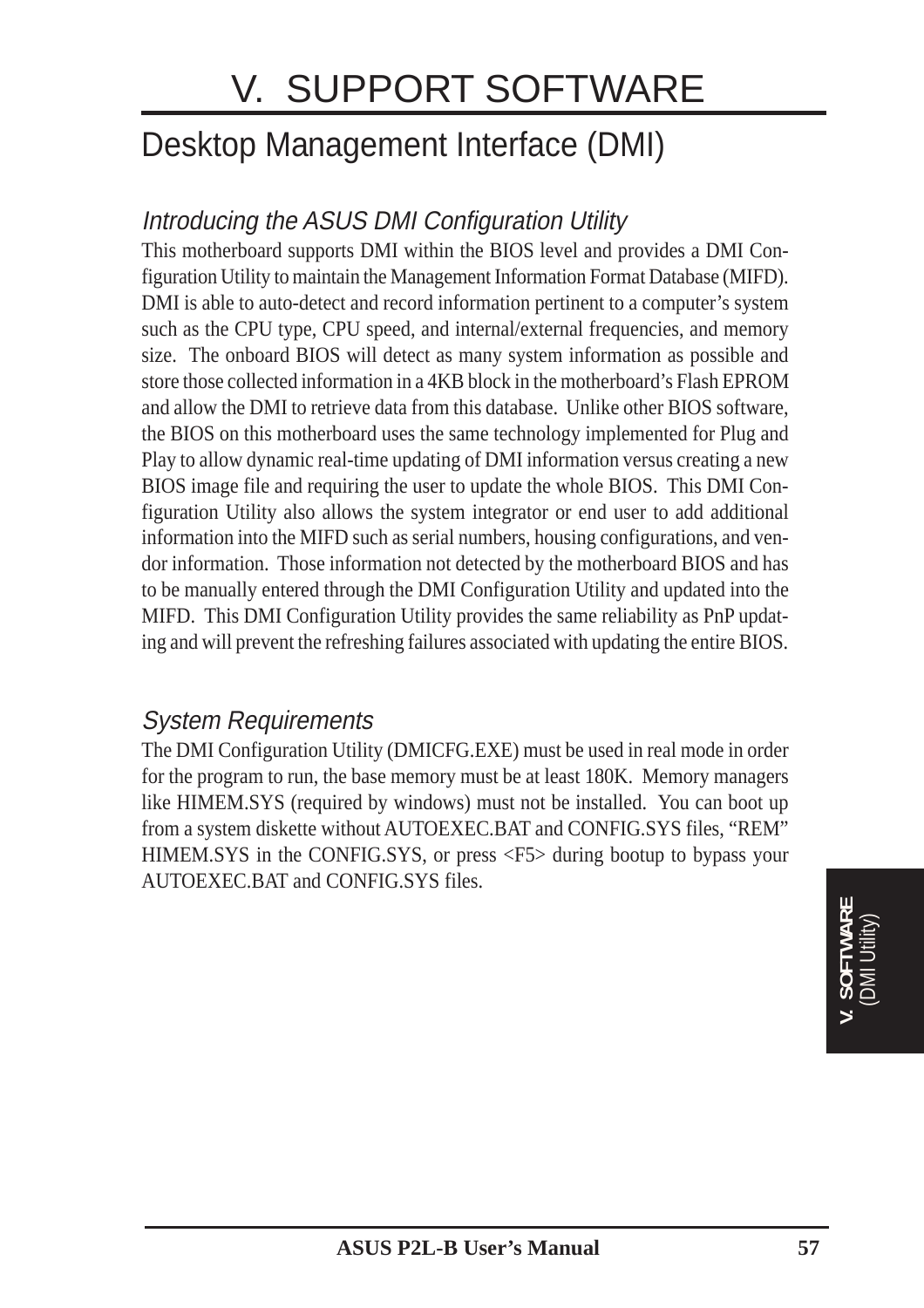### Using the ASUS DMI Configuration Utility

| <b>Sunday</b><br><b>Home Brown</b><br><b><i>SALEY LITTLE BANKING</i></b><br><b>President</b><br><b>Company Constitute Charge</b><br>bearing the bearing<br><b>George Students</b><br><b>Nonservi Minkels</b><br>kaura Midziul<br><b>Charlie C</b><br><b>CAMER</b><br><b>Service Continued State</b><br><b>Fact Electronic State</b><br><b>Secrit Commercial Con-</b><br>tac1 Samuel full<br><b>Service Construction</b><br><b>Get Lawrence Trac</b><br><b>Red Eastman's Text</b><br><b>Bally Mill</b> | *** B105 Bulo Detect ***<br><b>Dave: J. BEDG Bulleting</b><br>Handle, J. 1811<br>Vender Name - Regri Software, Inc.<br>HIBS Varsion : M&IND-4204-8<br>H105 starting fidency Segment - 1999<br>Blus Build Date : 07/07/91<br>BIDS Characteristics : Press IIHIIII for detail<br>Size of HIDS ROK #121K |
|-------------------------------------------------------------------------------------------------------------------------------------------------------------------------------------------------------------------------------------------------------------------------------------------------------------------------------------------------------------------------------------------------------------------------------------------------------------------------------------------------------|-------------------------------------------------------------------------------------------------------------------------------------------------------------------------------------------------------------------------------------------------------------------------------------------------------|
|-------------------------------------------------------------------------------------------------------------------------------------------------------------------------------------------------------------------------------------------------------------------------------------------------------------------------------------------------------------------------------------------------------------------------------------------------------------------------------------------------------|-------------------------------------------------------------------------------------------------------------------------------------------------------------------------------------------------------------------------------------------------------------------------------------------------------|

Use the  $\leftarrow \rightarrow$  (left-right) cursors to move the top menu items and the  $\uparrow \downarrow$  (up-down) cursor to move between the left hand menu items. The bottom of the screen will show the available keys for each screen. Press enter at the menu item to enter the right hand screen for editing. "Edit component" appears on top. The reversed color field is the current cursor position and the blue text are available for editing. The orange text shows auto-detected information and are not available for editing. The blue text "Press [ENTER] for detail" contains a second pop-up menu is available, use the + - (plus-minus) keys to change the settings. Enter to exit *and save*, ESC to exit *and not save*.

If the user has made changes, ESC will prompt you to answer Y or N. Enter Y to go back to the left-hand screen *and save*, enter N to go back to left-hand screen and *not save*. If editing has not been made, ESC will send you back to the left hand menu without any messages.

#### **Options**

- You can save the MIFD (normally only saved to flash ROM) to a file by entering the drive and path here. If you want to cancel save, you may press ESC and a message "Bad File Name" appears here to show it was not saved.
- You can load the disk file to memory by entering a drive and path and file name here.
- You can load the BIOS defaults from a MIFD file and can clear all user modified and added data. You must reboot your computer in order for the defaults to be saved back into the Flash BIOS.

#### **Notes**

- A heading, \*\*\* BIOS Auto Detect \*\*\*, appears on the right for each menu item on the left side that has been auto detected by the system BIOS.
- A heading, \*\*\* User Modified \*\*\*, will appear on the right for menu items that have been modified by the user.

**Joer Modified**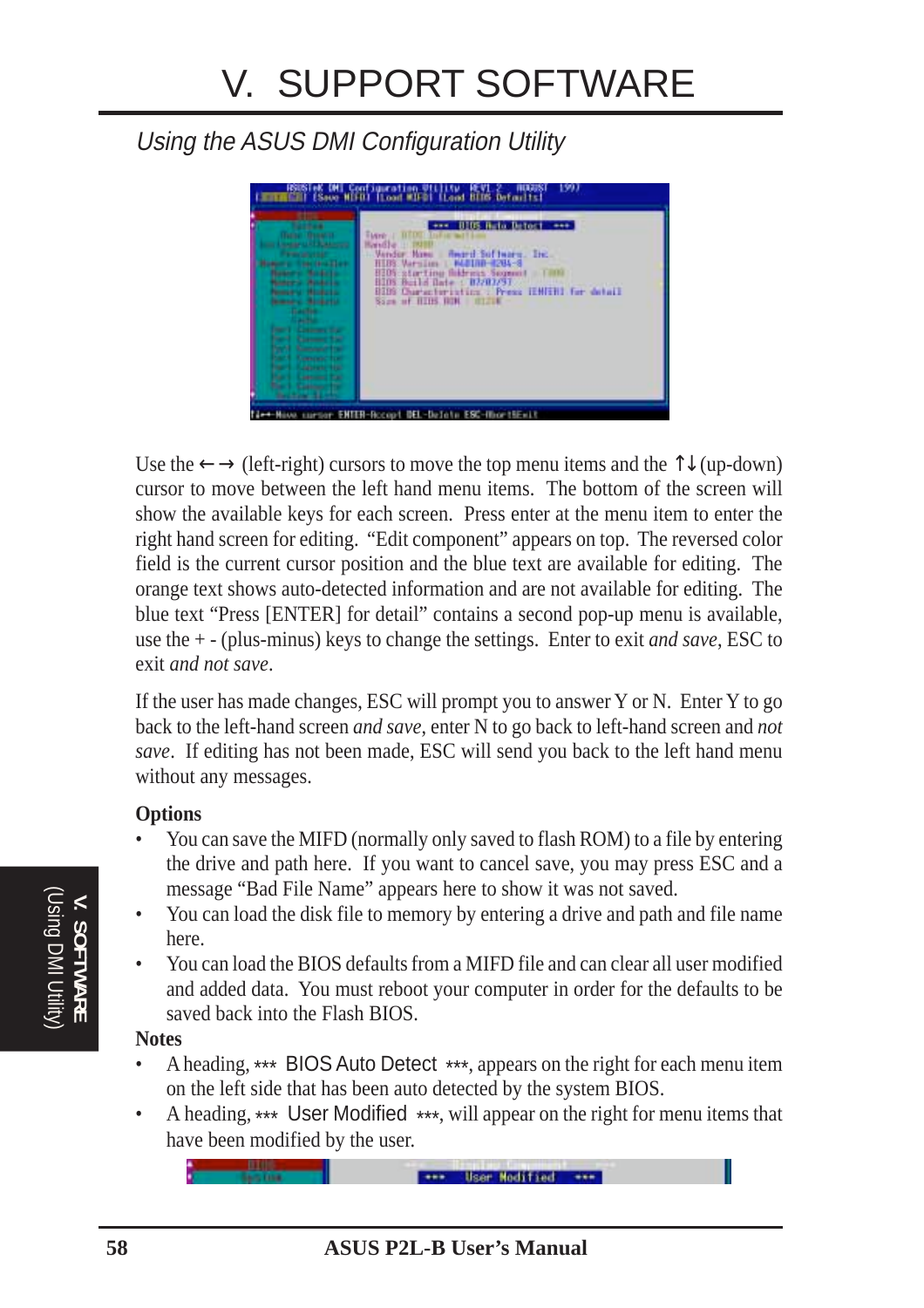# Symbios SCSI BIOS and Drivers

Aside from the system BIOS, the Flash memory chip on the motherboard also contains the Symbios SCSI BIOS. This Symbios SCSI BIOS works in conjunction with the optional ASUS PCI-SC200 controller card to provide Fast SCSI-2 interface when using compatible SCSI devices or the ASUS PCI-SC860 SCSI controller cards to provide Ultra-Fast SCSI-2 interface when using Ultra-Fast SCSI-2 devices.

All SCSI devices you install on your system require driver software to function. The Symbios SCSI BIOS directly supports SCSI hard disks under the DOS, Windows and OS/2 environments. It also uses device drivers from the DOS floppy disk included in the ASUS PCI-SC200 and ASUS PCI-SC860 controller card packages to support hard disks and other SCSI devices working under DOS, Microsoft Windows, Microsoft Windows NT, Novell NetWare and IBM OS/2. These drivers provide higher performance than the direct BIOS support. To use these drivers, you must install them into your system and add them to your system configuration files. Driver support for SCSI devices used with SCO UNIX is also provided. These drivers are included in the second SCO UNIX floppy disk. Windows 95 support is also available using the device drivers included within the Windows software. The ASUS PCI-SC200 and ASUS PCI-SC860 are Plug and Play adapters that are auto detected by BIOS and current operating systems that support Plug and Play features.

For information about these drivers and their usage, view the Readme files included in the driver packages.

# ASUS PCI-SC200 & PCI-SC860 SCSI Cards

The ASUS PCI-SC200 or the ASUS PCI-SC860 may be bundled with your motherboard or purchased separately. Both cards provide the option of connecting internal or external SCSI devices for a total of 7 devices on each SCSI card.

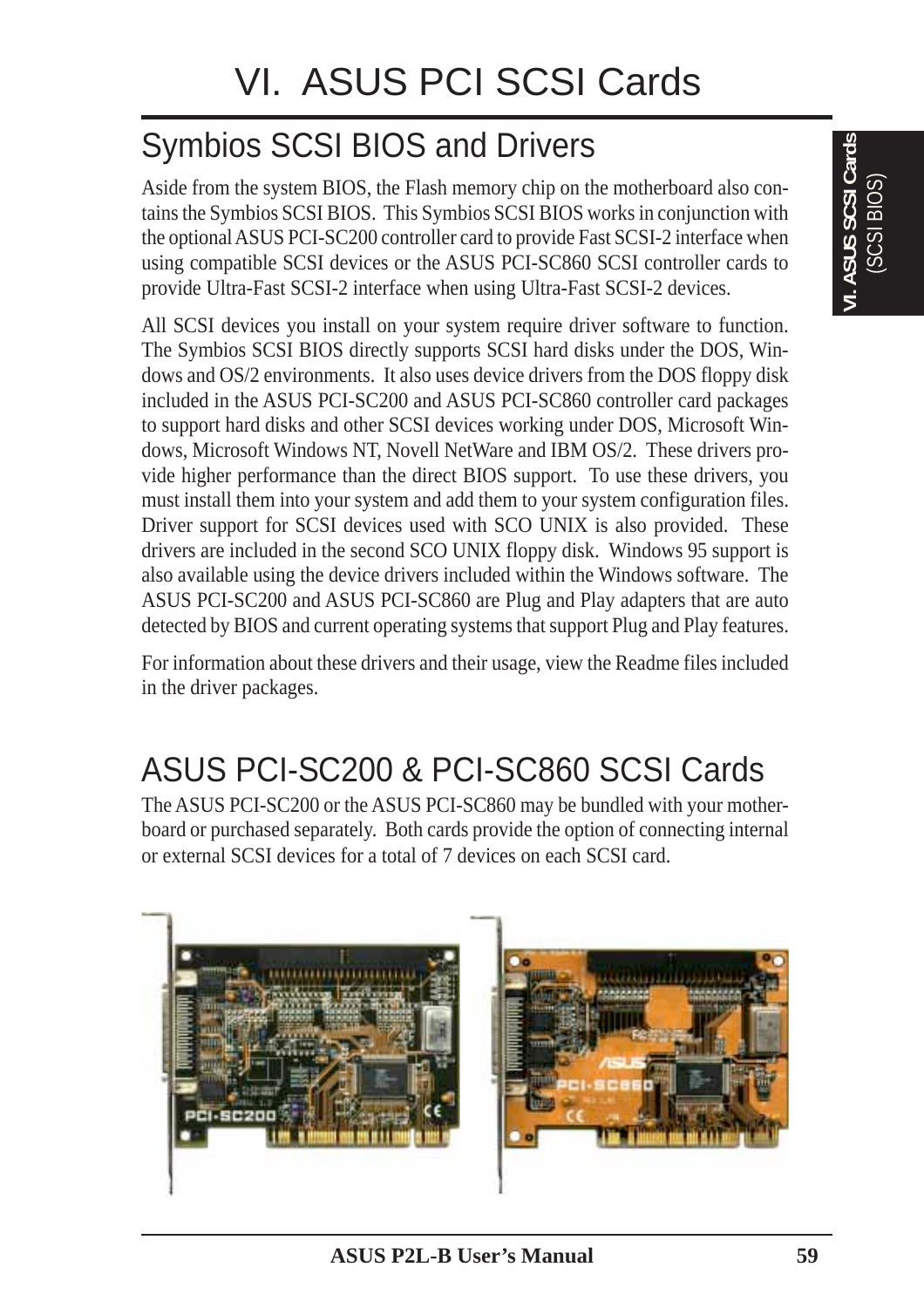# **VI. ASUS SCSI Cards** (Setup)

# Setting Up the ASUS PCI-SC200 & PCI-SC860

There are two jumper settings you may need to make on the ASUS PCI-SC200 to set it up. One setting assigns the PCI INT interrupt, the other sets the card's termination. The ASUS PCI-SC860 has no jumper settings but you should read the "Terminator Requirements."

# Setting the INT Assignment for the ASUS PCI-SC200

You must use PCI INT A setting in order to properly assign the ASUS PCI-SC200's interrupt. On the ASUS PCI-SC200, you assign the INT by setting jumper JP1 or JP2. The default setting for the card already is INT A, so you do not need to change the setting to use the ASUS PCI-SC200 with this motherboard.



# Terminator Requirements for SCSI Devices

SCSI devices are connected together in a "chain" by cables. Internal devices connect to the ASUS PCI-SC200 or ASUS PCI-SC860 with a fifty-pin flat ribbon cable. External devices connect to the external port with a SCSI-2 cable. If there are more than one internal or external devices, additional devices are connected with cables to form a "daisy chain." Terminating the devices on the ends of the SCSI Bus "chain" is necessary for SCSI devices to work properly. Termination of the devices between the ends must be *Disabled*.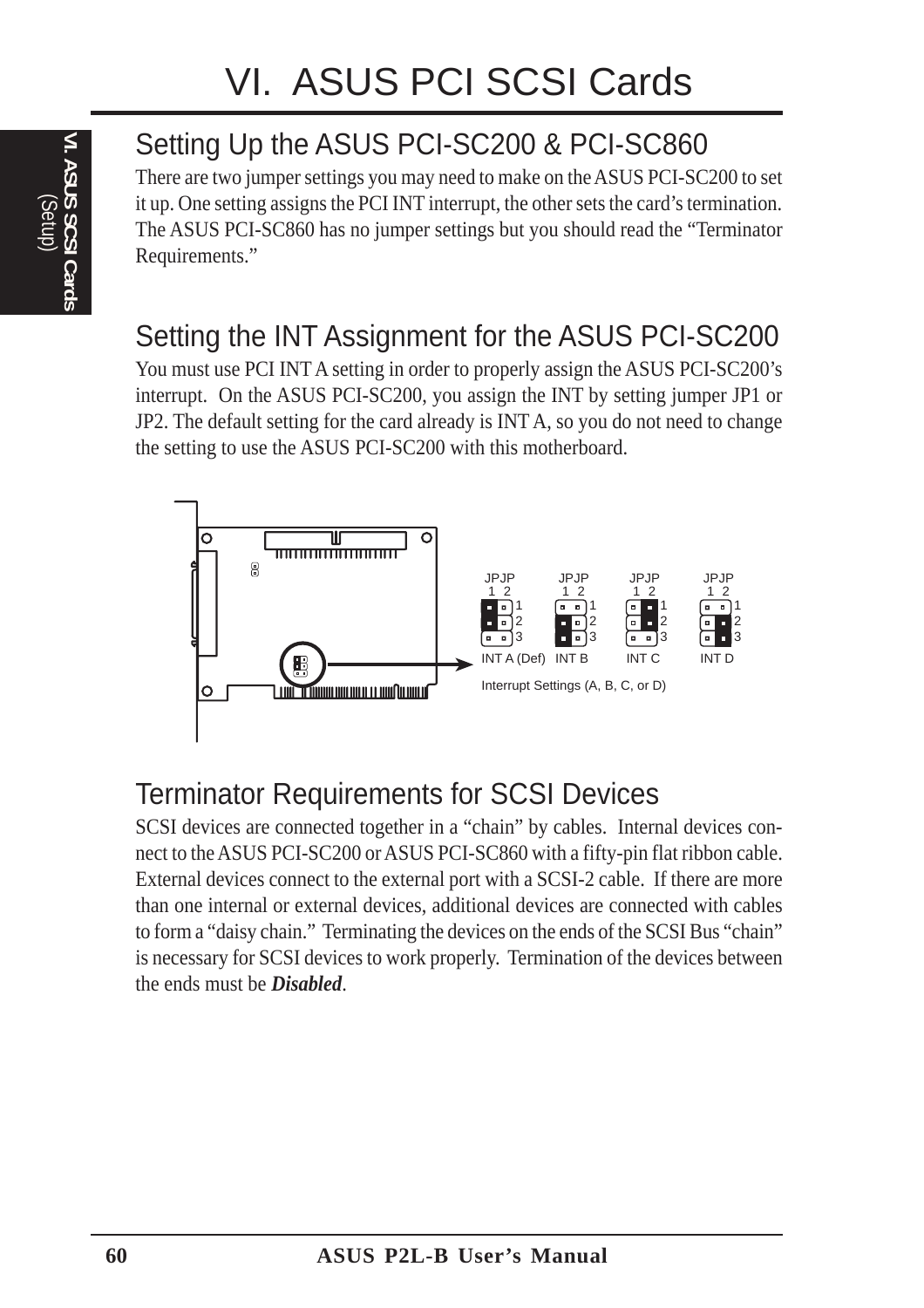# Terminator Settings for the ASUS PCI-SC860

Many SCSI devices including the ASUS PCI-SC860 use a set of onboard active resistors to terminate the devices at the ends automatically. Automatic termination requires that the SCSI devices be connected in a straight linear connection or "chain." Connect SCSI devices to one or two of the SCSI connectors in a linear "chain" for auto termination of the ASUS PCI-SC860 to be effective. Other formations will cause your SCSI devices to not mount properly. You must use the **end** of the ribbon cable when using the internal connector(s) to keep a linear path.

**Additional Note: The Symbios Logic SCSI Configuration Utility is a powerful tool. If, while using it, you somehow disable all your controllers or cannot enter the configuration utility, pressing "Ctrl-A" after memory count during reboot allows you to recover and reconfigure.**

# Terminator Settings for the ASUS PCI-SC200

The ASUS PCI-SC200, on the other hand, has "active" termination that you must set using jumper JP5. There are two settings, "terminated" and "not terminated," as shown below.



Decide whether or not you need to terminate the ASUS PCI-SC200 based on its position in the SCSI chain. Only the devices at each end of the chain need to be terminated. If you have **only** internal or **only** external devices connected to the ASUS PCI-SC200, then you **must** terminate the ASUS PCI-SC200. If you have **both** internal and external devices connected, you **must not** terminate the card. See the following example which illustrates this concept.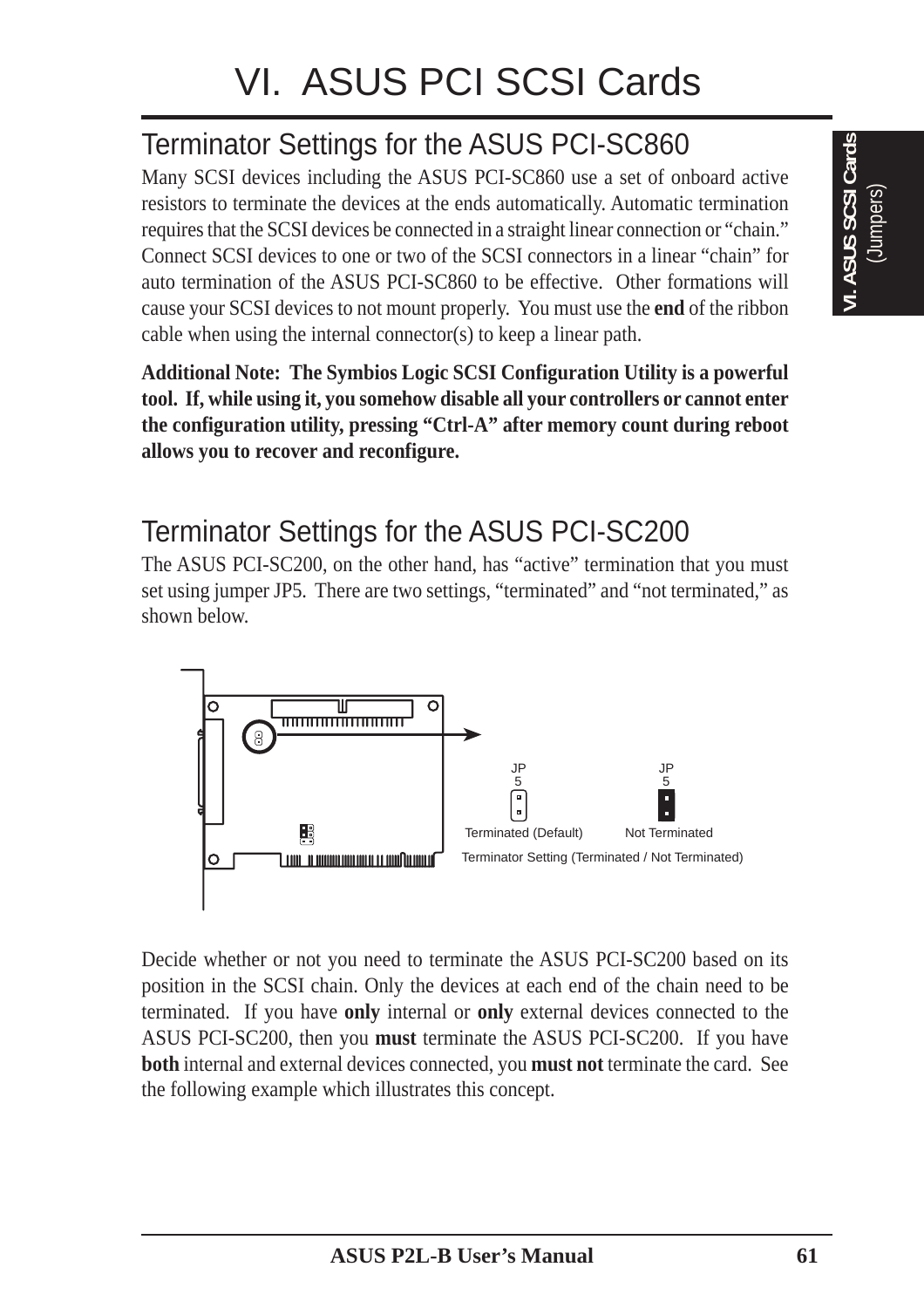# VI. ASUS PCI SCSI Cards

![](_page_61_Figure_2.jpeg)

# SCSI ID Numbers for SCSI Devices

All SCSI devices, including the ASUS PCI-SC200 and ASUS PCI-SC860 interface card must have a SCSI identification number that is not in use by any other SCSI device. There are eight possible ID numbers, 0 through 7. The ASUS PCI-SC200 and ASUS PCI-SC860 cards have fixed SCSI IDs of 7. The SCSI ID serves two purposes:

- It uniquely defines each SCSI device on the bus.
- It determines which device controls the bus when two or more devices try to use it at the same time.

SCSI IDs on one channel do not interfere with the IDs on another channel. This applies to two SCSI host adapters that implement different buses as well as dual channels on a single host adapter. You can connect up to seven SCSI devices to the interface card. You must set a SCSI ID number (ID 0 to ID 6) for each device. SCSI devices vary in how they set the ID number. Some use jumpers, others have some kind of selector switch. Refer to the manual for any device you install for details on how to set its ID number.

### SCSI ID Priority

The ASUS PCI-SC200 and ASUS PCI-SC860 are 8bit single-channel SCSI cards. SCSI ID 7 has the highest priority, and SCSI ID 0 has the lowest priority.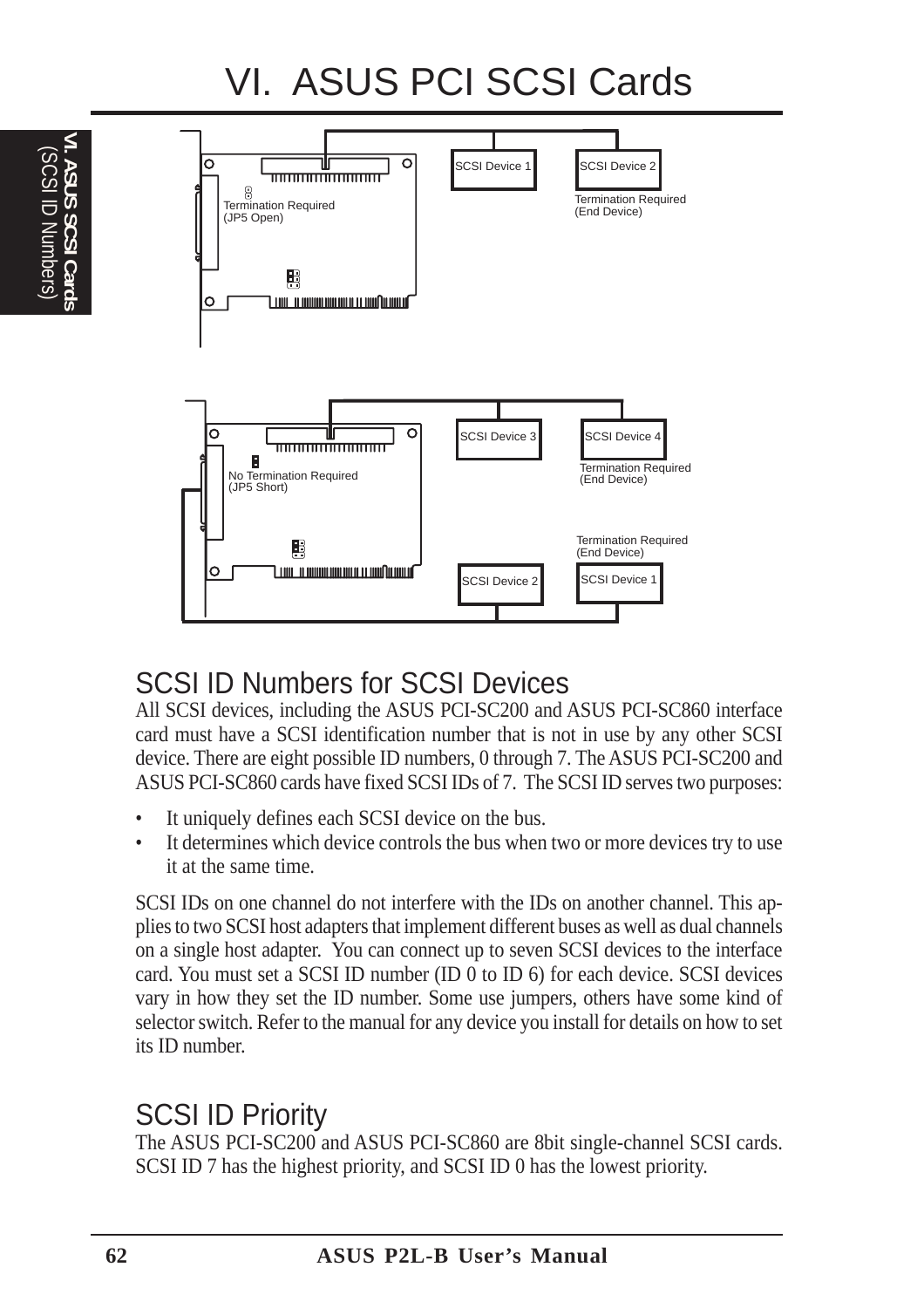# ASUS PCI-L101 Fast Ethernet Card

![](_page_62_Figure_2.jpeg)

If you are using the ASUS PCI-L101 on an ASUS motherboard, leave the jumper on its defaut setting of "ASUS." If you are using another brand of motherboard, set the jumper to "Other." Connect the Wake on LAN (WOL) output signal to the motherboard's WOL\_CON in order to utilize the wake on LAN feature of the motherboard. Connect the LAN activity output signal (LAN\_LED) to the system cabinet's front panel LAN\_LED in order to display the LAN data activity.